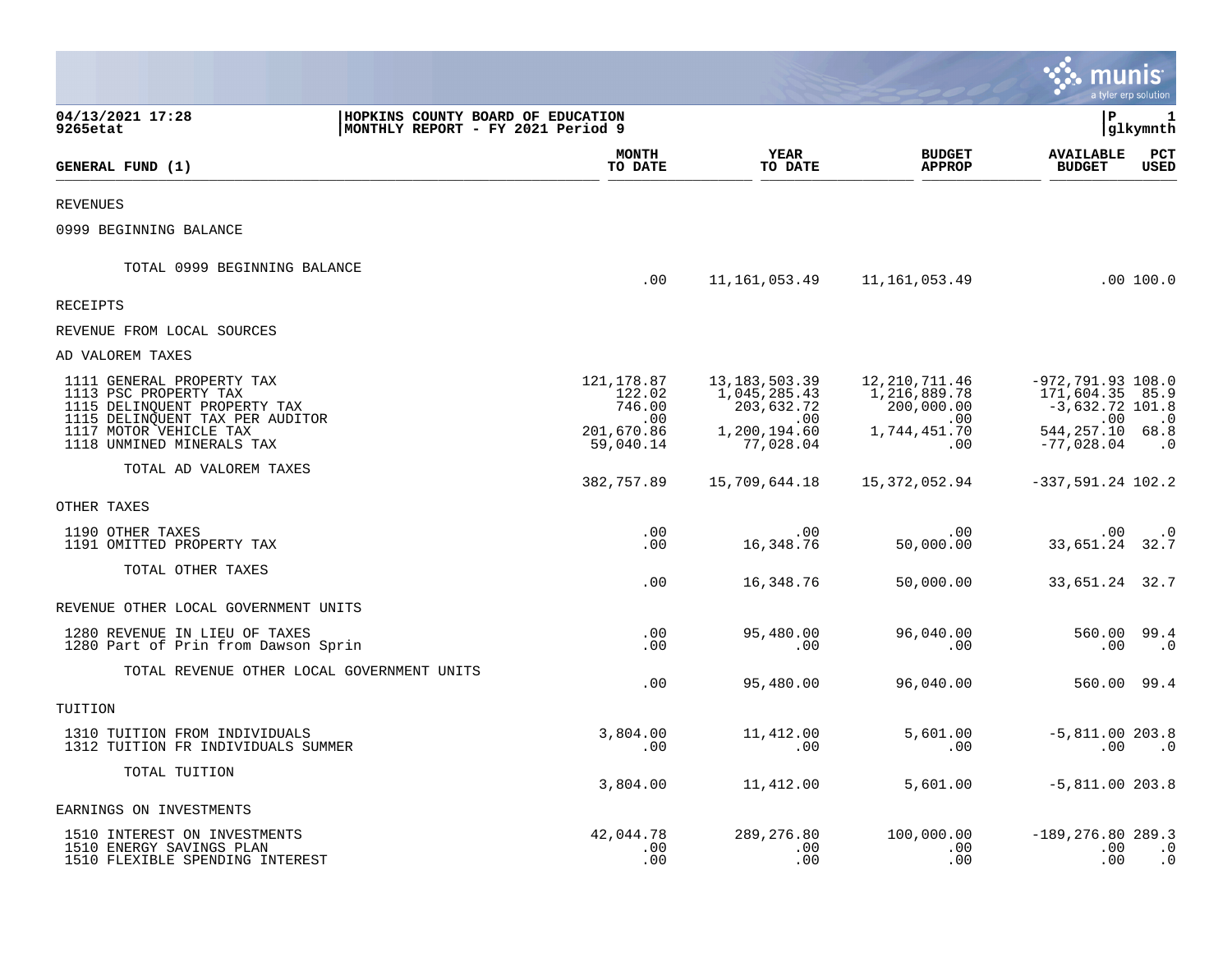|                                                                                                                                                                                                                                                                                                                                                                                                 |                                                                                             |                                                                                                              |                                                                                                   |                                                                                                           | a tyler erp solution                                                                                                                                        |
|-------------------------------------------------------------------------------------------------------------------------------------------------------------------------------------------------------------------------------------------------------------------------------------------------------------------------------------------------------------------------------------------------|---------------------------------------------------------------------------------------------|--------------------------------------------------------------------------------------------------------------|---------------------------------------------------------------------------------------------------|-----------------------------------------------------------------------------------------------------------|-------------------------------------------------------------------------------------------------------------------------------------------------------------|
| 04/13/2021 17:28<br>HOPKINS COUNTY BOARD OF EDUCATION<br>MONTHLY REPORT - FY 2021 Period 9<br>9265etat                                                                                                                                                                                                                                                                                          |                                                                                             |                                                                                                              |                                                                                                   | l P                                                                                                       | $\overline{\mathbf{2}}$<br> glkymnth                                                                                                                        |
| GENERAL FUND (1)                                                                                                                                                                                                                                                                                                                                                                                | <b>MONTH</b><br>TO DATE                                                                     | <b>YEAR</b><br>TO DATE                                                                                       | <b>BUDGET</b><br><b>APPROP</b>                                                                    | <b>AVAILABLE</b><br><b>BUDGET</b>                                                                         | <b>PCT</b><br><b>USED</b>                                                                                                                                   |
| 1510 Interest on Escrow for SFCC<br>1510 INTEREST FROM TRAN                                                                                                                                                                                                                                                                                                                                     | .00<br>.00                                                                                  | .00<br>.00                                                                                                   | .00<br>.00                                                                                        | .00<br>.00                                                                                                | $\begin{matrix} . & 0 \\ . & 0 \end{matrix}$                                                                                                                |
| TOTAL EARNINGS ON INVESTMENTS                                                                                                                                                                                                                                                                                                                                                                   | 42,044.78                                                                                   | 289, 276.80                                                                                                  | 100,000.00                                                                                        | $-189, 276.80 289.3$                                                                                      |                                                                                                                                                             |
| STUDENT ACTIVITIES                                                                                                                                                                                                                                                                                                                                                                              |                                                                                             |                                                                                                              |                                                                                                   |                                                                                                           |                                                                                                                                                             |
| 1750 REVENUE FROM ENTERPRISE ACTIVI                                                                                                                                                                                                                                                                                                                                                             | .00                                                                                         | .00                                                                                                          | .00                                                                                               | .00                                                                                                       | $\cdot$ 0                                                                                                                                                   |
| TOTAL STUDENT ACTIVITIES                                                                                                                                                                                                                                                                                                                                                                        | .00                                                                                         | .00                                                                                                          | .00                                                                                               | .00                                                                                                       | $\cdot$ 0                                                                                                                                                   |
| COMMUNITY SERVICE ACTIVITIES                                                                                                                                                                                                                                                                                                                                                                    |                                                                                             |                                                                                                              |                                                                                                   |                                                                                                           |                                                                                                                                                             |
| 1819 OTHER FEES                                                                                                                                                                                                                                                                                                                                                                                 | .00                                                                                         | .00                                                                                                          | .00                                                                                               | .00                                                                                                       | $\cdot$ 0                                                                                                                                                   |
| TOTAL COMMUNITY SERVICE ACTIVITIES                                                                                                                                                                                                                                                                                                                                                              | .00                                                                                         | .00                                                                                                          | .00                                                                                               | .00                                                                                                       | $\cdot$ 0                                                                                                                                                   |
| OTHER REVENUE FROM LOCAL SOURCES                                                                                                                                                                                                                                                                                                                                                                |                                                                                             |                                                                                                              |                                                                                                   |                                                                                                           |                                                                                                                                                             |
| 1911 BUILDING RENTAL<br>1911 BUILDING RENTAL<br>1912 BUS RENTAL<br>1919 OTHER RENTAL INCOME<br>1920 CONTRIBUTIONS DONATIONS<br>1941 TEXTBOOK SALES<br>1942 TEXTBOOK RENTALS<br>1980 REFUND OF PRIOR YR EXPENDITURE<br>1990 MISCELLANEOUS REVENUE<br>1990 FLU SHOT MONEY TO PAY HEALTH D<br>1997 OTHER REIMBURSEMENTS<br>1998 CRIMINAL CHECKS/FINGERPRINTING<br>1999 OTHER MISCELLANEOUS REVENUE | 50.00<br>.00<br>.00<br>.00<br>.00<br>.00<br>.00<br>.00<br>56.12<br>.00<br>.00<br>.00<br>.00 | 3,575.00<br>$.00 \,$<br>.00<br>.00<br>.00<br>.00<br>.00<br>43, 221. 13<br>699.33<br>.00<br>.00<br>.00<br>.00 | 4,500.00<br>.00<br>.00<br>.00<br>.00<br>.00<br>.00<br>.00<br>2,500.00<br>.00<br>.00<br>.00<br>.00 | 925.00<br>.00<br>.00<br>.00<br>.00<br>.00<br>.00<br>$-43, 221.13$<br>1,800.67<br>.00<br>.00<br>.00<br>.00 | 79.4<br>$\cdot$ 0<br>$\cdot$ 0<br>$\cdot$ 0<br>$\cdot$ 0<br>$\cdot$ 0<br>$\cdot$ 0<br>$\cdot$ 0<br>28.0<br>$\cdot$ 0<br>$\cdot$ 0<br>$\cdot$ 0<br>$\cdot$ 0 |
| TOTAL OTHER REVENUE FROM LOCAL SOURCES                                                                                                                                                                                                                                                                                                                                                          | 106.12                                                                                      | 47,495.46                                                                                                    | 7,000.00                                                                                          | $-40,495.46$ 678.5                                                                                        |                                                                                                                                                             |
| TOTAL REVENUE FROM LOCAL SOURCES                                                                                                                                                                                                                                                                                                                                                                | 428,712.79                                                                                  | 16,169,657.20                                                                                                | 15,630,693.94                                                                                     | $-538,963.26$ 103.5                                                                                       |                                                                                                                                                             |
| REVENUE FROM STATE SOURCES                                                                                                                                                                                                                                                                                                                                                                      |                                                                                             |                                                                                                              |                                                                                                   |                                                                                                           |                                                                                                                                                             |
| STATE PROGRAM                                                                                                                                                                                                                                                                                                                                                                                   |                                                                                             |                                                                                                              |                                                                                                   |                                                                                                           |                                                                                                                                                             |
| 3111 SEEK PROGRAM                                                                                                                                                                                                                                                                                                                                                                               | 1,943,127.00                                                                                | 18,690,473.00                                                                                                | 27,194,701.00                                                                                     | 8,504,228.00 68.7                                                                                         |                                                                                                                                                             |
| TOTAL STATE PROGRAM                                                                                                                                                                                                                                                                                                                                                                             | 1,943,127.00                                                                                | 18,690,473.00                                                                                                | 27,194,701.00                                                                                     | 8,504,228.00 68.7                                                                                         |                                                                                                                                                             |
| OTHER STATE FUNDING                                                                                                                                                                                                                                                                                                                                                                             |                                                                                             |                                                                                                              |                                                                                                   |                                                                                                           |                                                                                                                                                             |

 $\ddot{\mathbf{w}}$  munis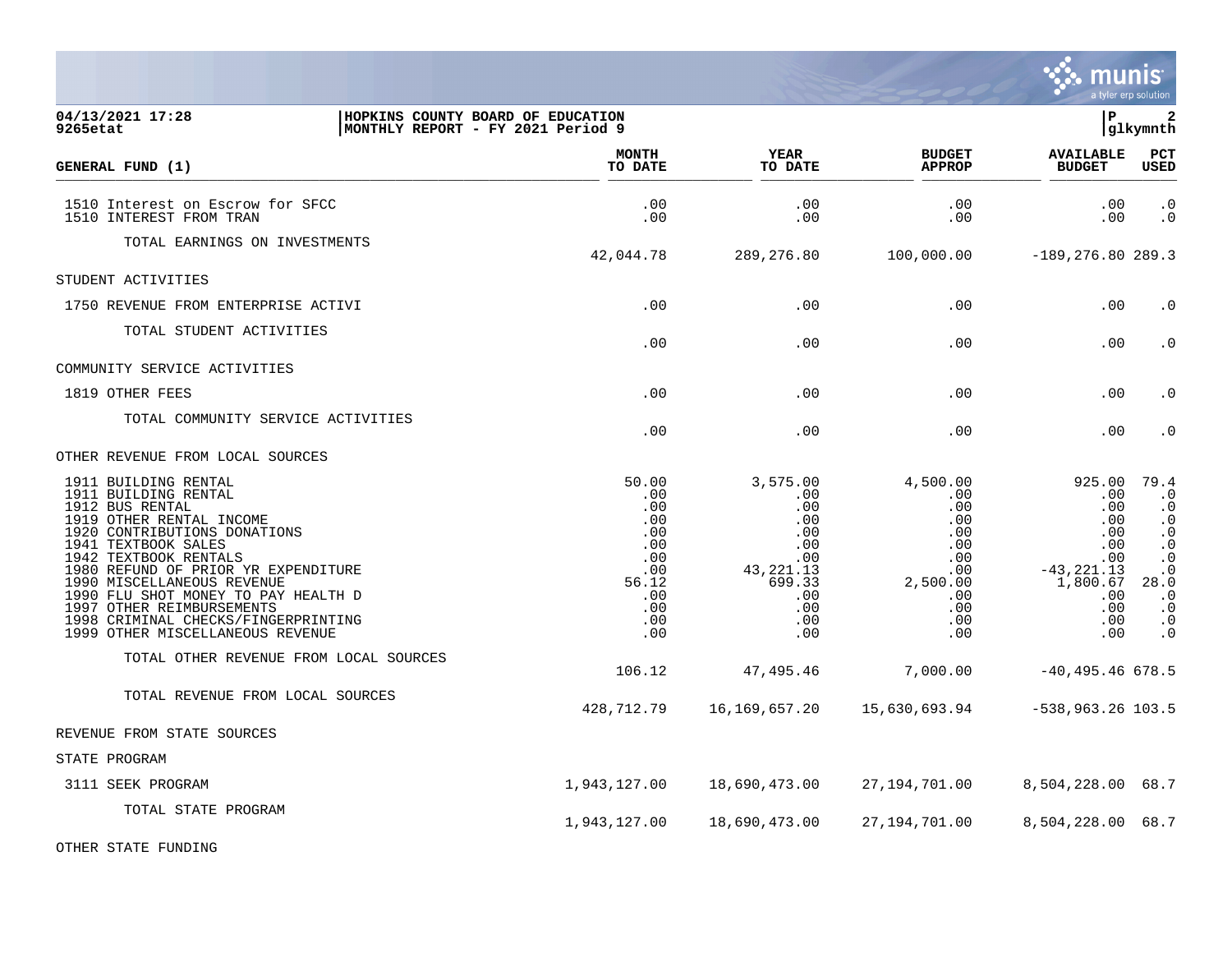

## **04/13/2021 17:28 |HOPKINS COUNTY BOARD OF EDUCATION |P 3 9265etat |MONTHLY REPORT - FY 2021 Period 9 |glkymnth**

| GENERAL FUND (1)                                                                                                                                                                                  | <b>MONTH</b><br>TO DATE                | <b>YEAR</b><br>TO DATE                 | <b>BUDGET</b><br><b>APPROP</b>         | <b>AVAILABLE</b><br><b>BUDGET</b>      | <b>PCT</b><br>USED                                                         |
|---------------------------------------------------------------------------------------------------------------------------------------------------------------------------------------------------|----------------------------------------|----------------------------------------|----------------------------------------|----------------------------------------|----------------------------------------------------------------------------|
| 3122 VOCATIONAL TRANSPORTATION<br>3125 BUS DRVR TRAINING REIMB<br>3126 SUB SALARY REIMB (STATE)<br>3127 FLEXIBLE SPENDING REFUND<br>3128 AUDIT REIMBURSEMENT<br>3129 KSB/KSD TRANSP REIMBURSEMENT | .00<br>.00<br>.00<br>.00<br>.00<br>.00 | .00<br>.00<br>.00<br>.00<br>.00<br>.00 | .00<br>.00<br>.00<br>.00<br>.00<br>.00 | .00<br>.00<br>.00<br>.00<br>.00<br>.00 | $\cdot$ 0<br>$\cdot$ 0<br>$\cdot$ 0<br>$\cdot$ 0<br>$\cdot$ 0<br>$\cdot$ 0 |
| TOTAL OTHER STATE FUNDING                                                                                                                                                                         | .00                                    | .00                                    | .00                                    | .00                                    | $\cdot$ 0                                                                  |
| EXPENDITURE REIMBURSEMENTS                                                                                                                                                                        |                                        |                                        |                                        |                                        |                                                                            |
| 3130 NATIONAL BOARD CERT. REIMB.<br>3131 STATE MISC REIMBURSEMENTS                                                                                                                                | .00<br>.00                             | .00<br>.00                             | 20,000.00<br>.00.                      | 20,000.00<br>.00                       | . 0<br>$\cdot$ 0                                                           |
| TOTAL EXPENDITURE REIMBURSEMENTS                                                                                                                                                                  | .00                                    | .00                                    | 20,000.00                              | 20,000.00                              | $\cdot$ 0                                                                  |
| RESTRICTED                                                                                                                                                                                        |                                        |                                        |                                        |                                        |                                                                            |
| 3200 RESTRICTED STATE REVENUE                                                                                                                                                                     | .00                                    | .00                                    | .00                                    | .00                                    | $\cdot$ 0                                                                  |
| TOTAL RESTRICTED                                                                                                                                                                                  | .00                                    | .00                                    | .00                                    | .00                                    | $\cdot$ 0                                                                  |
| REVENUE IN LIEU OF TAXES/STATE                                                                                                                                                                    |                                        |                                        |                                        |                                        |                                                                            |
| 3800 REV. IN LIEU OF TAXES/STATE SO                                                                                                                                                               | 12,696.21                              | 114,011.06                             | 146,350.00                             | 32,338.94                              | 77.9                                                                       |
| TOTAL REVENUE IN LIEU OF TAXES/STATE                                                                                                                                                              | 12,696.21                              | 114,011.06                             | 146,350.00                             | 32, 338.94 77.9                        |                                                                            |
| REVENUE ON BEHALF PAYMENTS                                                                                                                                                                        |                                        |                                        |                                        |                                        |                                                                            |
| 3900 ON BEHALF                                                                                                                                                                                    | .00                                    | .00                                    | 11,359,436.46                          | 11,359,436.46                          | $\cdot$ 0                                                                  |
| TOTAL REVENUE ON BEHALF PAYMENTS                                                                                                                                                                  | .00                                    | .00                                    | 11,359,436.46                          | 11,359,436.46                          | $\cdot$ 0                                                                  |
| TOTAL REVENUE FROM STATE SOURCES                                                                                                                                                                  | 1,955,823.21                           | 18,804,484.06                          | 38,720,487.46                          | 19,916,003.40                          | 48.6                                                                       |
| REVENUE FROM FEDERAL SOURCES                                                                                                                                                                      |                                        |                                        |                                        |                                        |                                                                            |
| FEDERAL REIMBURSEMENT                                                                                                                                                                             |                                        |                                        |                                        |                                        |                                                                            |
| 4810 MEDICAID REIMBURSEMENT                                                                                                                                                                       | 3,186.74                               | 66,167.76                              | 100,000.00                             | 33,832.24 66.2                         |                                                                            |
| TOTAL FEDERAL REIMBURSEMENT                                                                                                                                                                       | 3,186.74                               | 66,167.76                              | 100,000.00                             | 33,832.24 66.2                         |                                                                            |
| TOTAL REVENUE FROM FEDERAL SOURCES                                                                                                                                                                | 3,186.74                               | 66,167.76                              | 100,000.00                             | 33,832.24 66.2                         |                                                                            |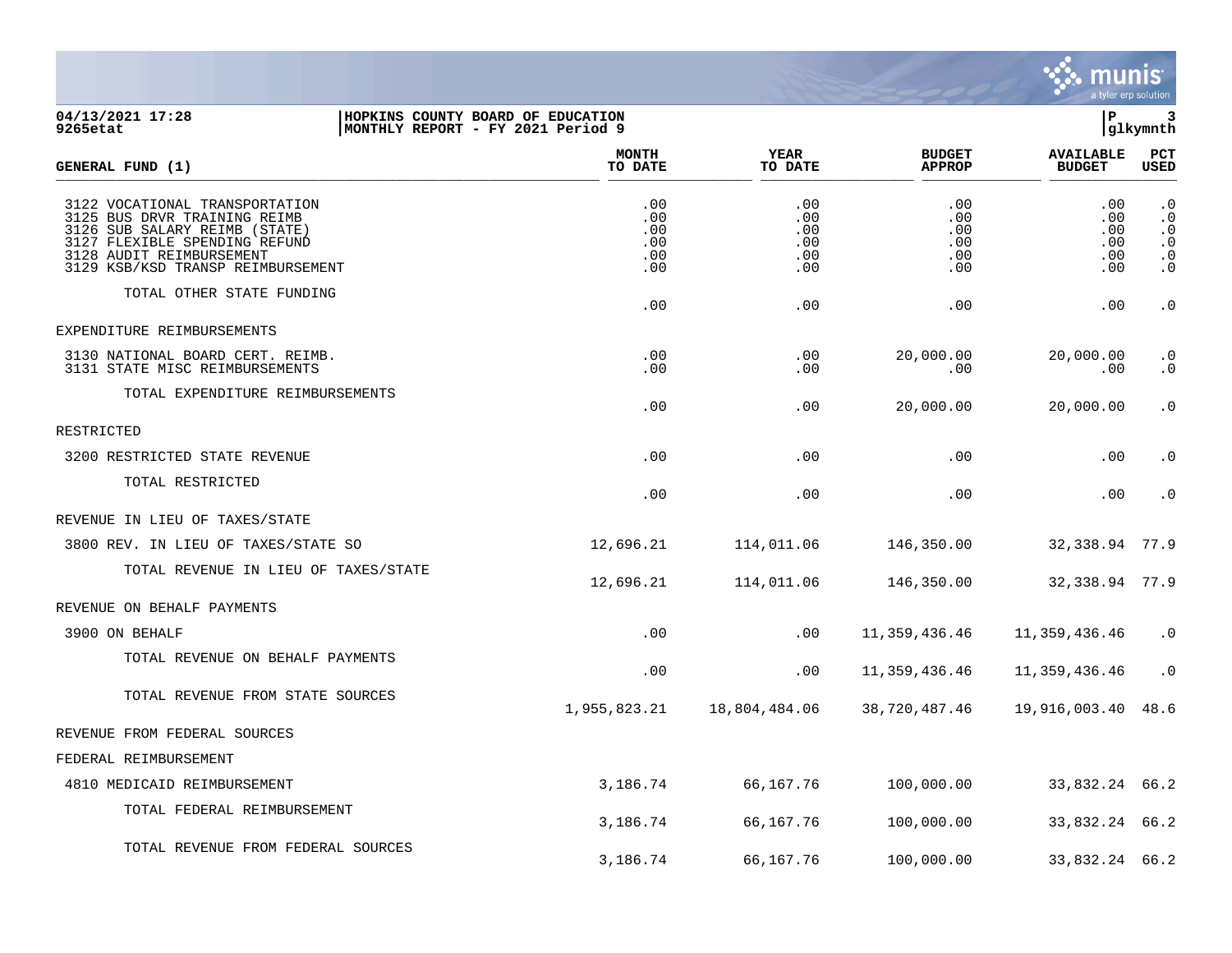|                                                                                                                                                                                    |                                                                        |                                                       |                                        | <b>munis</b>                                                     | a tyler erp solution                                                                     |
|------------------------------------------------------------------------------------------------------------------------------------------------------------------------------------|------------------------------------------------------------------------|-------------------------------------------------------|----------------------------------------|------------------------------------------------------------------|------------------------------------------------------------------------------------------|
| 04/13/2021 17:28<br>9265etat                                                                                                                                                       | HOPKINS COUNTY BOARD OF EDUCATION<br>MONTHLY REPORT - FY 2021 Period 9 |                                                       |                                        | l P                                                              | glkymnth                                                                                 |
| GENERAL FUND (1)                                                                                                                                                                   | <b>MONTH</b><br>TO DATE                                                | YEAR<br>TO DATE                                       | <b>BUDGET</b><br><b>APPROP</b>         | <b>AVAILABLE</b><br><b>BUDGET</b>                                | PCT<br>USED                                                                              |
| OTHER RECEIPTS                                                                                                                                                                     |                                                                        |                                                       |                                        |                                                                  |                                                                                          |
| INTERFUND TRANSFERS                                                                                                                                                                |                                                                        |                                                       |                                        |                                                                  |                                                                                          |
| 5210 FUND TRANSFER<br>5220 INDIRECT COSTS TRANSFER                                                                                                                                 | .00<br>.00                                                             | .00<br>.00                                            | .00<br>.00                             | .00<br>.00                                                       | $\cdot$ 0<br>$\cdot$ 0                                                                   |
| TOTAL INTERFUND TRANSFERS                                                                                                                                                          | .00                                                                    | .00                                                   | .00                                    | .00                                                              | $\cdot$ 0                                                                                |
| SALE OR COMP FOR LOSS OF ASSETS                                                                                                                                                    |                                                                        |                                                       |                                        |                                                                  |                                                                                          |
| 5311 SALE OF LAND & IMPROVEMENTS<br>5312 LOSS COMPENSATION<br>5331 SALE OF BUILDINGS<br>5332 LOSS COMP - BUILDINGS<br>5341 SALE OF EQUIPMENT ETC<br>5342 LOSS COMP - EQUIPMENT ETC | .00<br>9,836.73<br>.00<br>.00<br>554.75<br>.00                         | .00<br>9,836.73<br>.00<br>.00<br>7,166.72<br>1,447.13 | .00<br>.00<br>.00<br>.00<br>.00<br>.00 | .00<br>$-9,836.73$<br>.00<br>.00<br>$-7, 166.72$<br>$-1, 447.13$ | $\cdot$ 0<br>$\cdot$ 0<br>$\cdot$ 0<br>$\ddot{0}$<br>$\cdot$ 0<br>$\boldsymbol{\cdot}$ 0 |
| TOTAL SALE OR COMP FOR LOSS OF ASSETS                                                                                                                                              | 10,391.48                                                              | 18,450.58                                             | .00                                    | $-18, 450.58$                                                    | $\cdot$ 0                                                                                |
| CAPITAL LEASE PROCEEDS                                                                                                                                                             |                                                                        |                                                       |                                        |                                                                  |                                                                                          |
| 5500 CAPITAL LEASE PROCEEDS                                                                                                                                                        | .00                                                                    | .00                                                   | .00                                    | .00                                                              | $\boldsymbol{\cdot}$ 0                                                                   |
| TOTAL CAPITAL LEASE PROCEEDS                                                                                                                                                       | .00                                                                    | .00                                                   | .00                                    | .00                                                              | $\cdot$ 0                                                                                |
| TOTAL OTHER RECEIPTS                                                                                                                                                               | 10,391.48                                                              | 18,450.58                                             | .00                                    | $-18, 450.58$                                                    | $\cdot$ 0                                                                                |
| TOTAL RECEIPTS                                                                                                                                                                     | 2,398,114.22                                                           | 35,058,759.60                                         | 54, 451, 181.40                        | 19,392,421.80                                                    | 64.4                                                                                     |
| TOTAL REVENUE                                                                                                                                                                      | 2,398,114.22                                                           | 46, 219, 813.09                                       | 65, 612, 234.89                        | 19,392,421.80 70.4                                               |                                                                                          |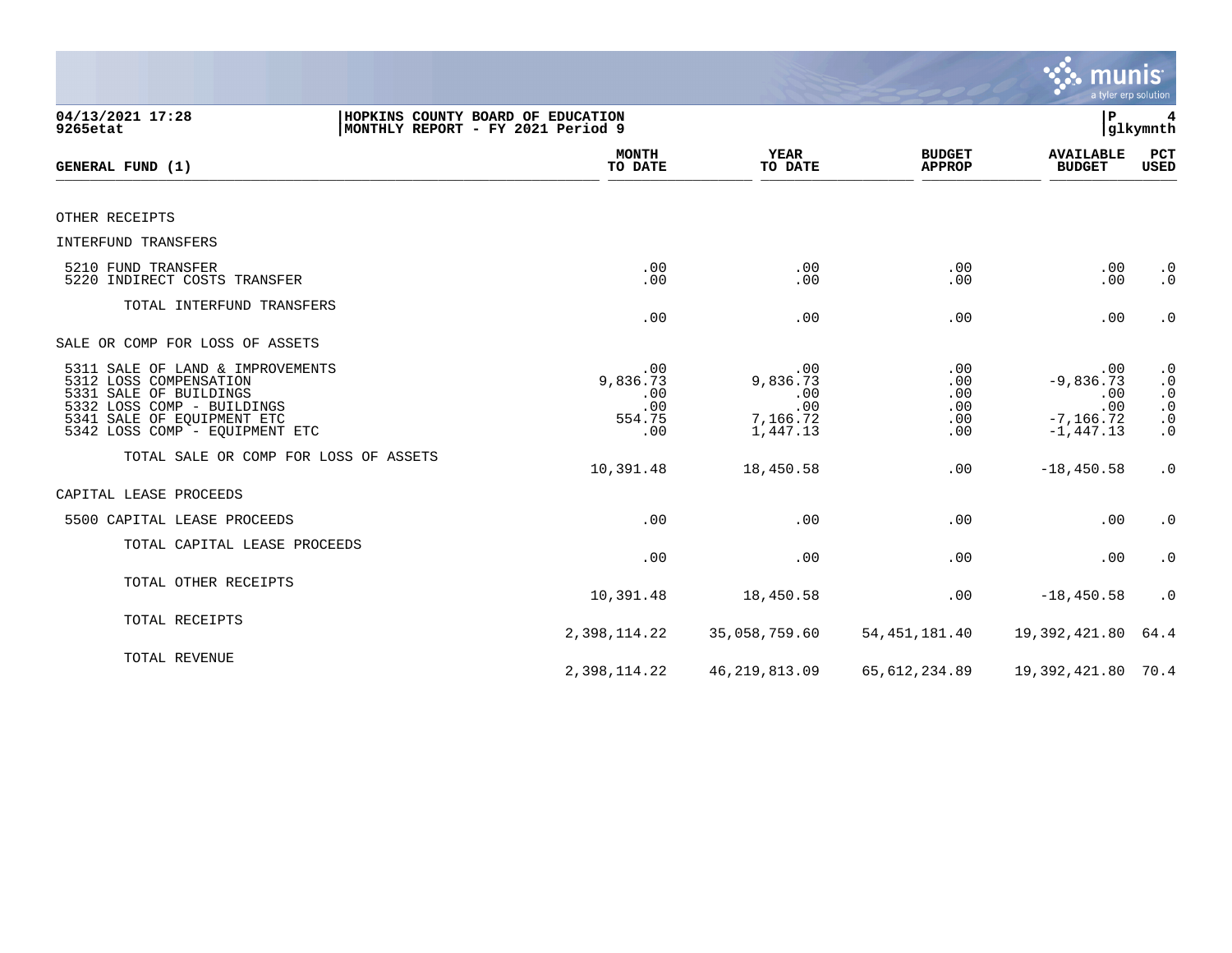|                                                                                                                                                                                                                                                                                                                   |                               |                                                                                                            |                                                                                                                          |                                                                                                                                         | <b>munis</b>                                                                                                                      | a tyler erp solution                                                                       |
|-------------------------------------------------------------------------------------------------------------------------------------------------------------------------------------------------------------------------------------------------------------------------------------------------------------------|-------------------------------|------------------------------------------------------------------------------------------------------------|--------------------------------------------------------------------------------------------------------------------------|-----------------------------------------------------------------------------------------------------------------------------------------|-----------------------------------------------------------------------------------------------------------------------------------|--------------------------------------------------------------------------------------------|
| 04/13/2021 17:28<br>9265etat                                                                                                                                                                                                                                                                                      |                               | HOPKINS COUNTY BOARD OF EDUCATION<br> MONTHLY REPORT - FY 2021 Period 9                                    |                                                                                                                          |                                                                                                                                         | ΙP                                                                                                                                | 5<br> glkymnth                                                                             |
| GENERAL FUND (1)                                                                                                                                                                                                                                                                                                  |                               | <b>MONTH</b><br>TO DATE                                                                                    | <b>YEAR</b><br>TO DATE                                                                                                   | <b>BUDGET</b><br><b>APPROP</b>                                                                                                          | <b>AVAILABLE</b><br><b>BUDGET</b>                                                                                                 | PCT<br>USED                                                                                |
| EXPENDITURES                                                                                                                                                                                                                                                                                                      |                               |                                                                                                            |                                                                                                                          |                                                                                                                                         |                                                                                                                                   |                                                                                            |
| 1000 INSTRUCTION                                                                                                                                                                                                                                                                                                  |                               |                                                                                                            |                                                                                                                          |                                                                                                                                         |                                                                                                                                   |                                                                                            |
| 0100<br>SALARIES PERSONNEL SERVICES<br>0200<br>EMPLOYEE BENEFITS<br>0280<br>ON-BEHALF<br>0300<br>PURCHASED PROF AND TECH SERV<br>0400<br>PURCHASED PROPERTY SERVICES<br>0500<br>OTHER PURCHASED SERVICES<br>0600<br>SUPPLIES<br>0700<br>PROPERTY<br>0800<br>DEBT SERVICE AND MISCELLANEOUS<br>0900<br>OTHER ITEMS |                               | 1,762,669.48<br>140,078.26<br>.00<br>16,373.60<br>1,908.52<br>419.48<br>24, 241.17<br>.00<br>284.52<br>.00 | 13,469,926.25<br>1,154,221.92<br>$\sim$ 00<br>27,455.26<br>78,880.43<br>4,280.52<br>206,910.93<br>.00<br>7,564.13<br>.00 | 22,593,450.30<br>2,730,420.82<br>7,559,948.84<br>105,210.00<br>198,273.70<br>49,184.50<br>474,210.26<br>249.00<br>25,450.00<br>$.00 \,$ | 9,123,524.05<br>1,576,198.90<br>7,559,948.84<br>77,754.74<br>119,393.27<br>44,903.98<br>267, 299.33<br>249.00<br>17,885.87<br>.00 | 59.6<br>42.3<br>$\cdot$ 0<br>26.1<br>39.8<br>8.7<br>43.6<br>$\cdot$ 0<br>29.7<br>$\cdot$ 0 |
| TOTAL 1000 INSTRUCTION                                                                                                                                                                                                                                                                                            |                               | 1,945,975.03                                                                                               | 14,949,239.44                                                                                                            | 33,736,397.42                                                                                                                           | 18,787,157.98 44.3                                                                                                                |                                                                                            |
| 2100 STUDENT SUPPORT SERVICES                                                                                                                                                                                                                                                                                     |                               |                                                                                                            |                                                                                                                          |                                                                                                                                         |                                                                                                                                   |                                                                                            |
| SALARIES PERSONNEL SERVICES<br>0100<br>0200<br>EMPLOYEE BENEFITS<br>0280<br>ON-BEHALF<br>0300<br>PURCHASED PROF AND TECH SERV<br>0400<br>PURCHASED PROPERTY SERVICES<br>0500<br>OTHER PURCHASED SERVICES<br>0600<br>SUPPLIES<br>0700<br>PROPERTY<br>0800<br>DEBT SERVICE AND MISCELLANEOUS                        |                               | 107,845.44<br>7,761.89<br>.00<br>299.00<br>.00<br>234.48<br>2,327.73<br>.00<br>.00                         | 827,561.32<br>63,463.78<br>$\sim 00$<br>123,061.00<br>$\sim$ 00<br>609.53<br>3,849.20<br>.00<br>.00                      | 1,403,190.92<br>108,299.01<br>389,154.86<br>182,000.00<br>.00<br>14,350.00<br>2,768.25<br>.00<br>.00                                    | 575,629.60<br>44,835.23<br>389,154.86<br>58,939.00<br>.00<br>13,740.47<br>$-1,080.95$ 139.1<br>.00<br>.00                         | 59.0<br>58.6<br>$\cdot$ 0<br>67.6<br>$\cdot$ 0<br>4.3<br>$\cdot$ 0<br>$\cdot$ 0            |
| TOTAL 2100 STUDENT SUPPORT SERVICES                                                                                                                                                                                                                                                                               |                               | 118,468.54                                                                                                 | 1,018,544.83                                                                                                             | 2,099,763.04                                                                                                                            | 1,081,218.21 48.5                                                                                                                 |                                                                                            |
| 2200 INSTRUCTIONAL STAFF SUPP SERV                                                                                                                                                                                                                                                                                |                               |                                                                                                            |                                                                                                                          |                                                                                                                                         |                                                                                                                                   |                                                                                            |
| 0100<br>SALARIES PERSONNEL SERVICES<br>0200<br>EMPLOYEE BENEFITS<br>0280<br>ON-BEHALF<br>0300<br>PURCHASED PROF AND TECH SERV<br>0400<br>PURCHASED PROPERTY SERVICES<br>0500<br>OTHER PURCHASED SERVICES<br>0600<br>SUPPLIES<br>0700<br>PROPERTY<br>0800 DEBT SERVICE AND MISCELLANEOUS                           |                               | 104,458.12<br>8,406.24<br>.00<br>499.00<br>.00<br>360.80<br>3,277.52<br>.00<br>.00                         | 851,794.17<br>70,476.16<br>.00<br>3,592.95<br>180.00<br>3,332.00<br>89,901.34<br>$\overline{00}$<br>107.00               | 1,259,005.03<br>105,475.23<br>425,024.54<br>33,578.00<br>$.00\,$<br>31,150.00<br>233, 338.92<br>.00<br>17,000.00                        | 407,210.86<br>34,999.07<br>425,024.54<br>29,985.05<br>$-180.00$<br>27,818.00<br>143,437.58<br>$\ddotsc 00$<br>16,893.00           | 67.7<br>66.8<br>$\cdot$ 0<br>10.7<br>$\cdot$ 0<br>10.7<br>38.5<br>$\cdot$ 0<br>.6          |
| TOTAL 2200                                                                                                                                                                                                                                                                                                        | INSTRUCTIONAL STAFF SUPP SERV |                                                                                                            |                                                                                                                          |                                                                                                                                         |                                                                                                                                   |                                                                                            |
|                                                                                                                                                                                                                                                                                                                   |                               | 117,001.68                                                                                                 | 1,019,383.62                                                                                                             | 2,104,571.72                                                                                                                            | 1,085,188.10 48.4                                                                                                                 |                                                                                            |
| DISTRICT ADMIN SUPPORT<br>2300<br>SALARIES PERSONNEL SERVICES<br>0100<br>0200<br>EMPLOYEE BENEFITS                                                                                                                                                                                                                |                               | 24,802.66<br>$-31, 515.75$                                                                                 | 220, 151.30<br>$-173,617.92$                                                                                             | 298, 422.57<br>2,842,741.78                                                                                                             | 78,271.27<br>3,016,359.70                                                                                                         | 73.8<br>$-6.1$                                                                             |
| 0280<br>ON-BEHALF                                                                                                                                                                                                                                                                                                 |                               | .00                                                                                                        | .00                                                                                                                      | 146,905.50                                                                                                                              | 146,905.50                                                                                                                        | $\cdot$ 0                                                                                  |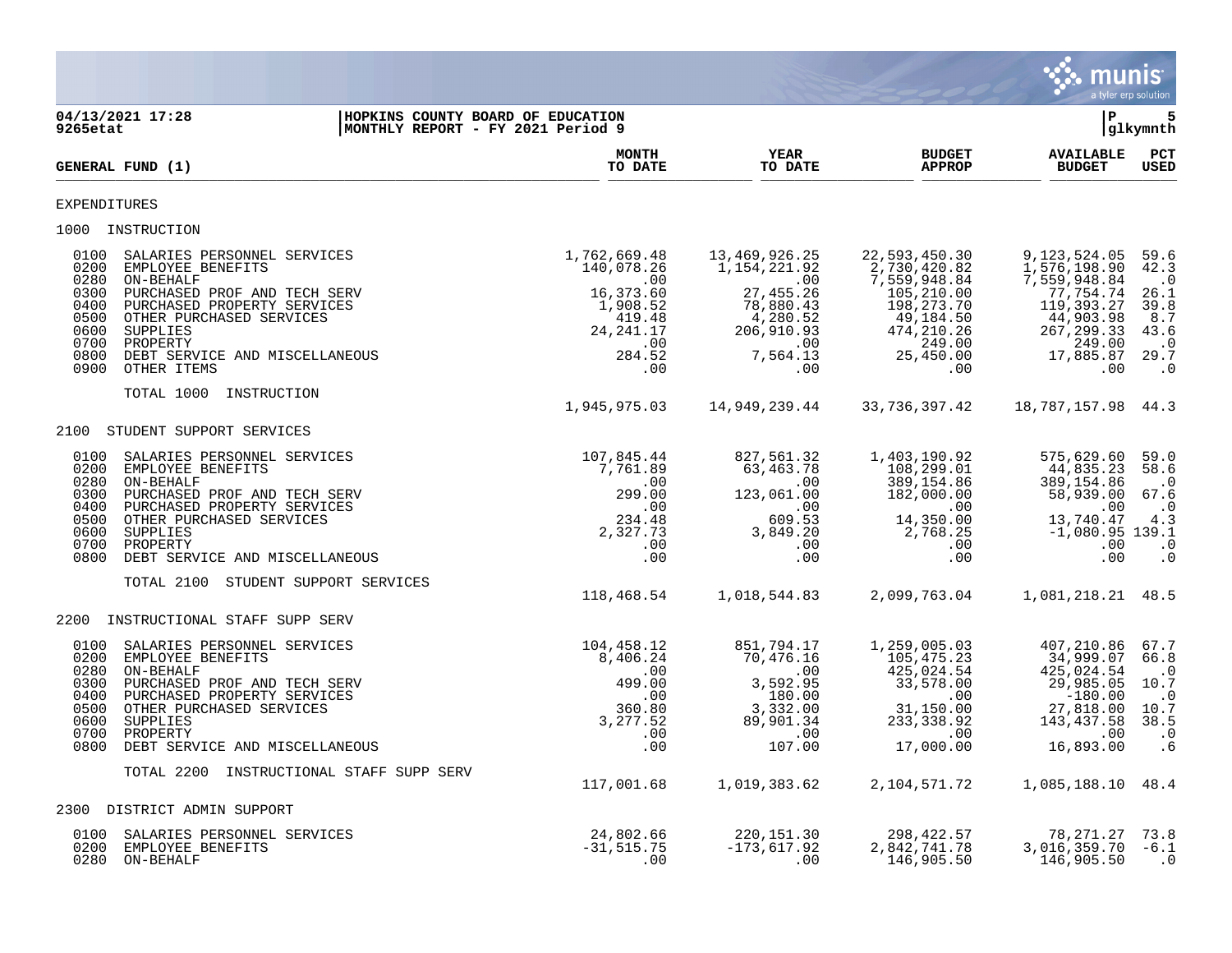

## **04/13/2021 17:28 |HOPKINS COUNTY BOARD OF EDUCATION |P 6 9265etat |MONTHLY REPORT - FY 2021 Period 9 |glkymnth**

|                                                                              | GENERAL FUND (1)                                                                                                                                                                                                                  | <b>MONTH</b><br>TO DATE                                                                                     | <b>YEAR</b><br>TO DATE                                                                                              | <b>BUDGET</b><br><b>APPROP</b>                                                                                                 | <b>AVAILABLE</b><br><b>BUDGET</b>                                                                                               | PCT<br><b>USED</b>                                                                        |
|------------------------------------------------------------------------------|-----------------------------------------------------------------------------------------------------------------------------------------------------------------------------------------------------------------------------------|-------------------------------------------------------------------------------------------------------------|---------------------------------------------------------------------------------------------------------------------|--------------------------------------------------------------------------------------------------------------------------------|---------------------------------------------------------------------------------------------------------------------------------|-------------------------------------------------------------------------------------------|
| 0300<br>0400<br>0500<br>0600<br>0700<br>0800                                 | PURCHASED PROF AND TECH SERV<br>PURCHASED PROPERTY SERVICES<br>OTHER PURCHASED SERVICES<br>SUPPLIES<br>PROPERTY<br>DEBT SERVICE AND MISCELLANEOUS                                                                                 | 1,865.00<br>434.55<br>15,883.35<br>64.70<br>.00<br>.00                                                      | 40,687.39<br>20,987.17<br>13,727.80<br>1,813.50<br>36,700.00<br>30,826.44                                           | 145, 313.93<br>51,000.00<br>618,097.40<br>215,692.00<br>.00<br>35,000.00                                                       | 104,626.54<br>30,012.83<br>604,369.60<br>213,878.50<br>$-36,700.00$<br>4,173.56                                                 | 28.0<br>41.2<br>2.2<br>.8<br>$\cdot$ 0<br>88.1                                            |
|                                                                              | TOTAL 2300 DISTRICT ADMIN SUPPORT                                                                                                                                                                                                 | 11,534.51                                                                                                   | 191,275.68                                                                                                          | 4, 353, 173. 18                                                                                                                | 4,161,897.50                                                                                                                    | 4.4                                                                                       |
| 2400                                                                         | SCHOOL ADMIN SUPPORT                                                                                                                                                                                                              |                                                                                                             |                                                                                                                     |                                                                                                                                |                                                                                                                                 |                                                                                           |
| 0100<br>0200<br>0280<br>0300<br>0400<br>0500<br>0600<br>0700<br>0800<br>0840 | SALARIES PERSONNEL SERVICES<br>EMPLOYEE BENEFITS<br>ON-BEHALF<br>PURCHASED PROF AND TECH SERV<br>PURCHASED PROPERTY SERVICES<br>OTHER PURCHASED SERVICES<br>SUPPLIES<br>PROPERTY<br>DEBT SERVICE AND MISCELLANEOUS<br>CONTINGENCY | 220,907.62<br>31,233.26<br>.00<br>310.00<br>101.35<br>2,006.82<br>6,067.89<br>.00<br>3,039.79<br>.00        | 1,804,814.46<br>248,800.79<br>$.00 \,$<br>759.00<br>311.07<br>16,586.38<br>41,257.99<br>$.00 \,$<br>3,466.58<br>.00 | 2,619,944.63<br>393,286.64<br>880,734.66<br>8,255.00<br>4,600.00<br>30,409.31<br>112,203.33<br>$.00 \,$<br>11,550.00<br>.00    | 815, 130. 17<br>144,485.85<br>880,734.66<br>7,496.00<br>4,288.93<br>13,822.93<br>70,945.34<br>.00<br>8,083.42<br>.00            | 68.9<br>63.3<br>$\cdot$ 0<br>9.2<br>6.8<br>54.5<br>36.8<br>$\cdot$ 0<br>30.0<br>$\cdot$ 0 |
|                                                                              | TOTAL 2400<br>SCHOOL ADMIN SUPPORT                                                                                                                                                                                                | 263,666.73                                                                                                  | 2, 115, 996. 27                                                                                                     | 4,060,983.57                                                                                                                   | 1,944,987.30                                                                                                                    | 52.1                                                                                      |
| 2500                                                                         | BUSINESS SUPPORT SERVICES                                                                                                                                                                                                         |                                                                                                             |                                                                                                                     |                                                                                                                                |                                                                                                                                 |                                                                                           |
| 0100<br>0200<br>0280<br>0300<br>0400<br>0500<br>0600<br>0700<br>0800         | SALARIES PERSONNEL SERVICES<br>EMPLOYEE BENEFITS<br>ON-BEHALF<br>PURCHASED PROF AND TECH SERV<br>PURCHASED PROPERTY SERVICES<br>OTHER PURCHASED SERVICES<br>SUPPLIES<br>PROPERTY<br>DEBT SERVICE AND MISCELLANEOUS                | 85,532.05<br>16,285.85<br>$.00 \,$<br>4,353.32<br>.00<br>6,536.49<br>14,341.10<br>.00<br>.00                | 761,887.99<br>147,119.80<br>.00<br>97,892.18<br>.00<br>56,964.46<br>215,100.90<br>.00<br>1,155.24                   | 1,022,912.84<br>203,880.02<br>352,763.64<br>406,900.00<br>65,377.00<br>164,004.86<br>464,336.91<br>20,000.00<br>10,600.00      | 261,024.85<br>56,760.22<br>352,763.64<br>309,007.82<br>65,377.00<br>107,040.40<br>249, 236.01<br>20,000.00<br>9,444.76          | 74.5<br>72.2<br>$\cdot$ .0<br>24.1<br>$\cdot$ 0<br>34.7<br>46.3<br>$\cdot$ 0<br>10.9      |
|                                                                              | TOTAL 2500<br>BUSINESS SUPPORT SERVICES                                                                                                                                                                                           | 127,048.81                                                                                                  | 1,280,120.57                                                                                                        | 2,710,775.27                                                                                                                   | 1,430,654.70                                                                                                                    | 47.2                                                                                      |
| 2600                                                                         | PLANT OPERATIONS AND MAINTENANCE                                                                                                                                                                                                  |                                                                                                             |                                                                                                                     |                                                                                                                                |                                                                                                                                 |                                                                                           |
| 0100<br>0200<br>0280<br>0300<br>0400<br>0500<br>0600<br>0700<br>0800         | SALARIES PERSONNEL SERVICES<br>EMPLOYEE BENEFITS<br>ON-BEHALF<br>PURCHASED PROF AND TECH SERV<br>PURCHASED PROPERTY SERVICES<br>OTHER PURCHASED SERVICES<br>SUPPLIES<br>PROPERTY<br>DEBT SERVICE AND MISCELLANEOUS                | 176,680.66<br>57,311.54<br>.00<br>49,039.03<br>45,907.81<br>877.75<br>185, 336. 13<br>12,500.00<br>1,607.12 | 1,508,039.13<br>484,072.28<br>.00<br>281, 348.51<br>366,430.84<br>38,512.83<br>789,095.04<br>45,323.70<br>10,379.77 | 2,011,602.63<br>665,086.63<br>796,055.30<br>483,500.00<br>1,207,100.00<br>69,950.00<br>1,921,375.00<br>135,000.00<br>10,000.00 | 503,563.50<br>181,014.35<br>796,055.30<br>202,151.49<br>840,669.16<br>31,437.17<br>1,132,279.96<br>89,676.30<br>$-379.77$ 103.8 | 75.0<br>72.8<br>$\cdot$ 0<br>58.2<br>30.4<br>55.1<br>41.1<br>33.6                         |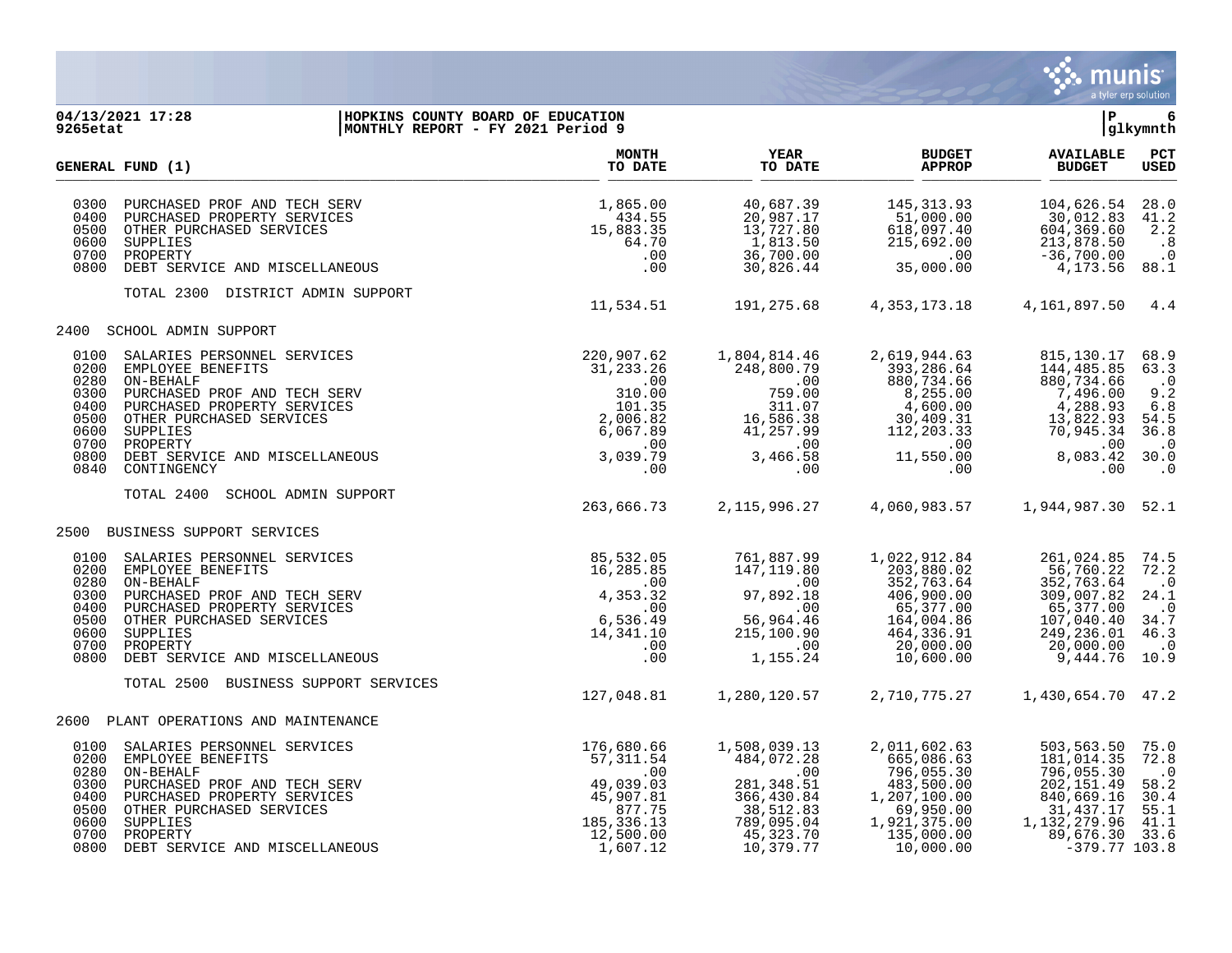

| 04/13/2021 17:28<br>9265etat                                                                                                                                                                                                                                                               | HOPKINS COUNTY BOARD OF EDUCATION<br>MONTHLY REPORT - FY 2021 Period 9                    |                                                                                                        |                                                                                                                        | lР                                                                                                                    | $7\phantom{.0}$<br> glkymnth                                                   |
|--------------------------------------------------------------------------------------------------------------------------------------------------------------------------------------------------------------------------------------------------------------------------------------------|-------------------------------------------------------------------------------------------|--------------------------------------------------------------------------------------------------------|------------------------------------------------------------------------------------------------------------------------|-----------------------------------------------------------------------------------------------------------------------|--------------------------------------------------------------------------------|
| GENERAL FUND (1)                                                                                                                                                                                                                                                                           | <b>MONTH</b><br>TO DATE                                                                   | <b>YEAR</b><br>TO DATE                                                                                 | <b>BUDGET</b><br><b>APPROP</b>                                                                                         | <b>AVAILABLE</b><br><b>BUDGET</b>                                                                                     | PCT<br><b>USED</b>                                                             |
| PLANT OPERATIONS AND MAINTENANCE<br>TOTAL 2600                                                                                                                                                                                                                                             | 529,260.04                                                                                | 3,523,202.10                                                                                           | 7,299,669.56                                                                                                           | 3,776,467.46                                                                                                          | 48.3                                                                           |
| 2700 STUDENT TRANSPORTATION                                                                                                                                                                                                                                                                |                                                                                           |                                                                                                        |                                                                                                                        |                                                                                                                       |                                                                                |
| 0100<br>SALARIES PERSONNEL SERVICES<br>0200<br>EMPLOYEE BENEFITS<br>0280<br>ON-BEHALF<br>0300<br>PURCHASED PROF AND TECH SERV<br>0400<br>PURCHASED PROPERTY SERVICES<br>0500<br>OTHER PURCHASED SERVICES<br>0600<br>SUPPLIES<br>0700<br>PROPERTY<br>0800<br>DEBT SERVICE AND MISCELLANEOUS | 131,700.76<br>42,664.80<br>.00<br>339.00<br>771.14<br>92.76<br>46,633.41<br>.00<br>753.65 | 1,044,122.88<br>327,260.16<br>.00<br>6,045.34<br>3,320.86<br>1,839.56<br>225,899.01<br>.00<br>4,705.95 | 1,773,502.32<br>574,700.53<br>711,999.52<br>16,350.00<br>9,000.00<br>13,350.00<br>552,550.00<br>420,000.00<br>6,000.00 | 729, 379.44<br>247,440.37<br>711,999.52<br>10,304.66<br>5,679.14<br>11,510.44<br>326,650.99<br>420,000.00<br>1,294.05 | 58.9<br>56.9<br>$\cdot$ 0<br>37.0<br>36.9<br>13.8<br>40.9<br>$\cdot$ 0<br>78.4 |
| TOTAL 2700<br>STUDENT TRANSPORTATION                                                                                                                                                                                                                                                       | 222,955.52                                                                                | 1,613,193.76                                                                                           | 4,077,452.37                                                                                                           | 2,464,258.61                                                                                                          | 39.6                                                                           |
| 2900<br>OTHER INSTRUCTIONAL                                                                                                                                                                                                                                                                |                                                                                           |                                                                                                        |                                                                                                                        |                                                                                                                       |                                                                                |
| SUPPLIES<br>0600                                                                                                                                                                                                                                                                           | .00                                                                                       | .00                                                                                                    | .00                                                                                                                    | .00                                                                                                                   | $\cdot$ 0                                                                      |
| OTHER INSTRUCTIONAL<br>TOTAL 2900                                                                                                                                                                                                                                                          | .00                                                                                       | .00                                                                                                    | .00                                                                                                                    | .00                                                                                                                   | $\cdot$ 0                                                                      |
| 3100<br>FOOD SERVICE OPERATION                                                                                                                                                                                                                                                             |                                                                                           |                                                                                                        |                                                                                                                        |                                                                                                                       |                                                                                |
| 0280<br>ON-BEHALF                                                                                                                                                                                                                                                                          | .00                                                                                       | .00                                                                                                    | .00                                                                                                                    | .00                                                                                                                   | $\cdot$ 0                                                                      |
| TOTAL 3100<br>FOOD SERVICE OPERATION                                                                                                                                                                                                                                                       | .00                                                                                       | .00                                                                                                    | .00                                                                                                                    | .00                                                                                                                   | $\cdot$ 0                                                                      |
| 3300<br>COMMUNITY SERVICES                                                                                                                                                                                                                                                                 |                                                                                           |                                                                                                        |                                                                                                                        |                                                                                                                       |                                                                                |
| 0100<br>SALARIES PERSONNEL SERVICES<br>0200<br>EMPLOYEE BENEFITS<br>0500<br>OTHER PURCHASED SERVICES<br>0600<br>SUPPLIES<br>0700<br>PROPERTY                                                                                                                                               | .00<br>.00<br>.00<br>.00<br>.00                                                           | .00<br>.00<br>.00<br>.00<br>.00                                                                        | .00<br>.00<br>.00<br>.00<br>.00                                                                                        | .00<br>.00<br>.00<br>.00<br>.00                                                                                       | $\cdot$ 0<br>$\cdot$ 0<br>$\cdot$ 0<br>$\cdot$ 0<br>$\cdot$ 0                  |
| TOTAL 3300<br>COMMUNITY SERVICES                                                                                                                                                                                                                                                           | .00                                                                                       | .00                                                                                                    | $.00 \ \rm$                                                                                                            | .00                                                                                                                   | $\cdot$ 0                                                                      |
| DEBT SERVICE<br>5100                                                                                                                                                                                                                                                                       |                                                                                           |                                                                                                        |                                                                                                                        |                                                                                                                       |                                                                                |
| 0800<br>DEBT SERVICE AND MISCELLANEOUS<br>0900<br>OTHER ITEMS                                                                                                                                                                                                                              | .00<br>.00                                                                                | 42,938.52<br>.00                                                                                       | 42,948.76<br>.00                                                                                                       | 10.24 100.0<br>.00                                                                                                    | $\cdot$ 0                                                                      |
| TOTAL 5100<br>DEBT SERVICE                                                                                                                                                                                                                                                                 | .00                                                                                       | 42,938.52                                                                                              | 42,948.76                                                                                                              | 10.24 100.0                                                                                                           |                                                                                |

5200 FUND TRANSFERS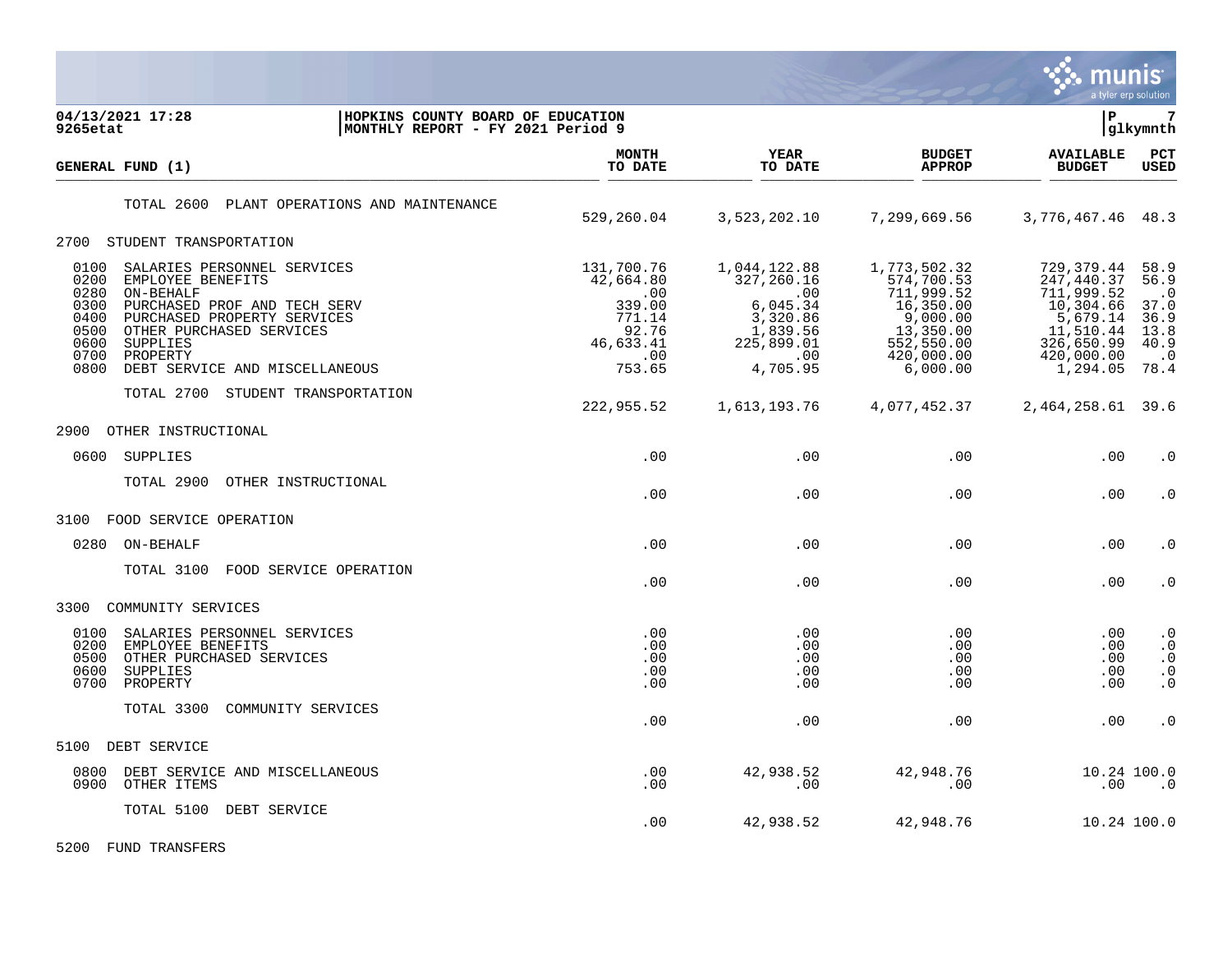

| 9265etat | 04/13/2021 17:28                    | HOPKINS COUNTY BOARD OF EDUCATION<br>MONTHLY REPORT - FY 2021 Period 9 |                 |                                | P                                 | 8<br> glkymnth |
|----------|-------------------------------------|------------------------------------------------------------------------|-----------------|--------------------------------|-----------------------------------|----------------|
|          | GENERAL FUND (1)                    | <b>MONTH</b><br>TO DATE                                                | YEAR<br>TO DATE | <b>BUDGET</b><br><b>APPROP</b> | <b>AVAILABLE</b><br><b>BUDGET</b> | PCT<br>USED    |
| 0900     | OTHER ITEMS                         | 41,630.00                                                              | 86,233.00       | 126,500.00                     | 40,267.00                         | 68.2           |
|          | TOTAL 5200<br><b>FUND TRANSFERS</b> | 41,630.00                                                              | 86,233.00       | 126,500.00                     | 40,267.00                         | 68.2           |
|          | 5300 CONTINGENCY                    |                                                                        |                 |                                |                                   |                |
| 0840     | CONTINGENCY                         | .00                                                                    | .00             | 5,000,000.00                   | 5,000,000.00                      | $\cdot$ 0      |
|          | TOTAL 5300 CONTINGENCY              | .00                                                                    | .00             | 5,000,000.00                   | 5,000,000.00                      | .0             |
|          | TOTAL EXPENDITURES                  | 3,377,540.86                                                           | 25,840,127.79   | 65,612,234.89                  | 39, 772, 107. 10 39. 4            |                |
|          | TOTAL FOR GENERAL FUND (1)          | $-979, 426.64$                                                         | 20,379,685.30   | $.00 \,$                       | $-20, 379, 685.30$                | $\cdot$ 0      |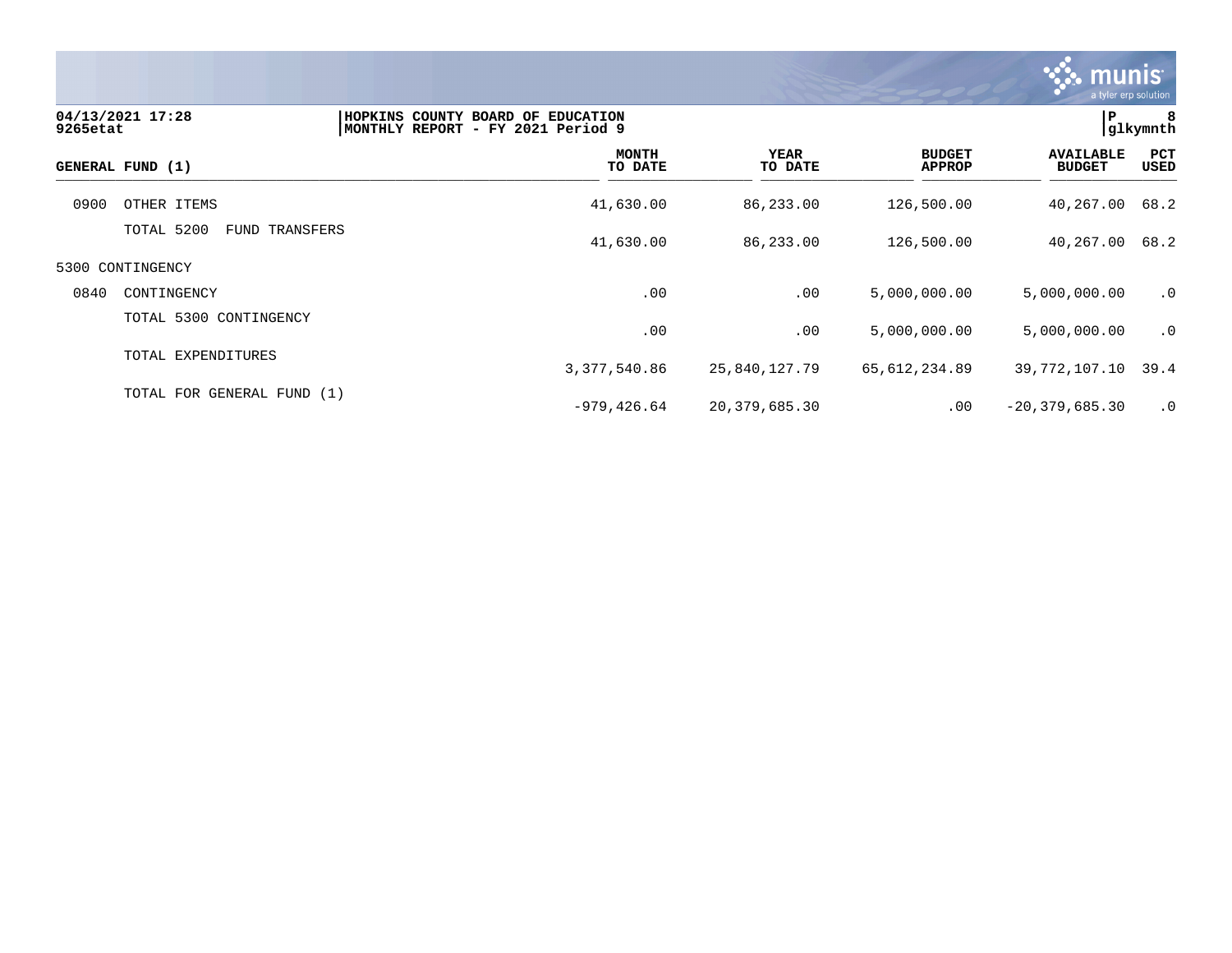|                                                                                                        |                         |                          |                                | munis<br>a tyler erp solution     |                                     |
|--------------------------------------------------------------------------------------------------------|-------------------------|--------------------------|--------------------------------|-----------------------------------|-------------------------------------|
| 04/13/2021 17:28<br>HOPKINS COUNTY BOARD OF EDUCATION<br>9265etat<br>MONTHLY REPORT - FY 2021 Period 9 |                         |                          |                                | l P                               | 9<br> glkymnth                      |
| SPECIAL REVENUE (2)                                                                                    | <b>MONTH</b><br>TO DATE | YEAR<br>TO DATE          | <b>BUDGET</b><br><b>APPROP</b> | <b>AVAILABLE</b><br><b>BUDGET</b> | PCT<br><b>USED</b>                  |
| <b>REVENUES</b>                                                                                        |                         |                          |                                |                                   |                                     |
| 0999 BEGINNING BALANCE                                                                                 |                         |                          |                                |                                   |                                     |
| TOTAL 0999 BEGINNING BALANCE                                                                           | .00                     | .00                      | .00                            | .00                               | $\cdot$ 0                           |
| <b>RECEIPTS</b>                                                                                        |                         |                          |                                |                                   |                                     |
| REVENUE FROM LOCAL SOURCES                                                                             |                         |                          |                                |                                   |                                     |
| EARNINGS ON INVESTMENTS                                                                                |                         |                          |                                |                                   |                                     |
| 1510 INTEREST ON INVESTMENTS                                                                           | 1,044.37                | 10,524.74                | .00                            | $-10,524.74$                      | $\cdot$ 0                           |
| TOTAL EARNINGS ON INVESTMENTS                                                                          | 1,044.37                | 10,524.74                | .00                            | $-10,524.74$                      | $\cdot$ 0                           |
| STUDENT ACTIVITIES                                                                                     |                         |                          |                                |                                   |                                     |
| 1750 REVENUE FROM ENTERPRISE ACTIVI<br>1790 OTHER STUD INCOME DIST ACT FUN                             | .00<br>.00              | .00<br>1,473.00          | .00<br>.00                     | .00<br>$-1,473.00$                | $\cdot$ 0<br>$\cdot$ 0              |
| TOTAL STUDENT ACTIVITIES                                                                               | .00                     | 1,473.00                 | .00                            | $-1,473.00$                       | $\cdot$ 0                           |
| OTHER REVENUE FROM LOCAL SOURCES                                                                       |                         |                          |                                |                                   |                                     |
| 1920 CONTRIBUTIONS DONATIONS<br>1990 MISCELLANEOUS REVENUE<br>1999 FUND TRANSFER                       | 2,600.00<br>.00<br>.00  | 235,069.02<br>.00<br>.00 | .00<br>.00<br>.00              | $-235,069.02$<br>.00<br>.00       | $\cdot$ 0<br>$\cdot$ 0<br>$\cdot$ 0 |
| TOTAL OTHER REVENUE FROM LOCAL SOURCES                                                                 | 2,600.00                | 235,069.02               | .00                            | $-235,069.02$                     | $\cdot$ 0                           |
| TOTAL REVENUE FROM LOCAL SOURCES                                                                       | 3,644.37                | 247,066.76               | .00                            | $-247,066.76$                     | $\cdot$ 0                           |
| REVENUE FROM STATE SOURCES                                                                             |                         |                          |                                |                                   |                                     |
| STATE PROGRAM                                                                                          |                         |                          |                                |                                   |                                     |
| 3111 SEEK PROGRAM                                                                                      | .00                     | 1,398,212.00             | 1,398,212.00                   |                                   | .00 100.0                           |
| TOTAL STATE PROGRAM                                                                                    | .00                     | 1,398,212.00             | 1,398,212.00                   |                                   | .00 100.0                           |
| EXPENDITURE REIMBURSEMENTS                                                                             |                         |                          |                                |                                   |                                     |
| 3131 STATE MISC REIMBURSEMENTS                                                                         | .00                     | .00                      | .00                            | .00                               | $\cdot$ 0                           |
| TOTAL EXPENDITURE REIMBURSEMENTS                                                                       |                         |                          |                                |                                   |                                     |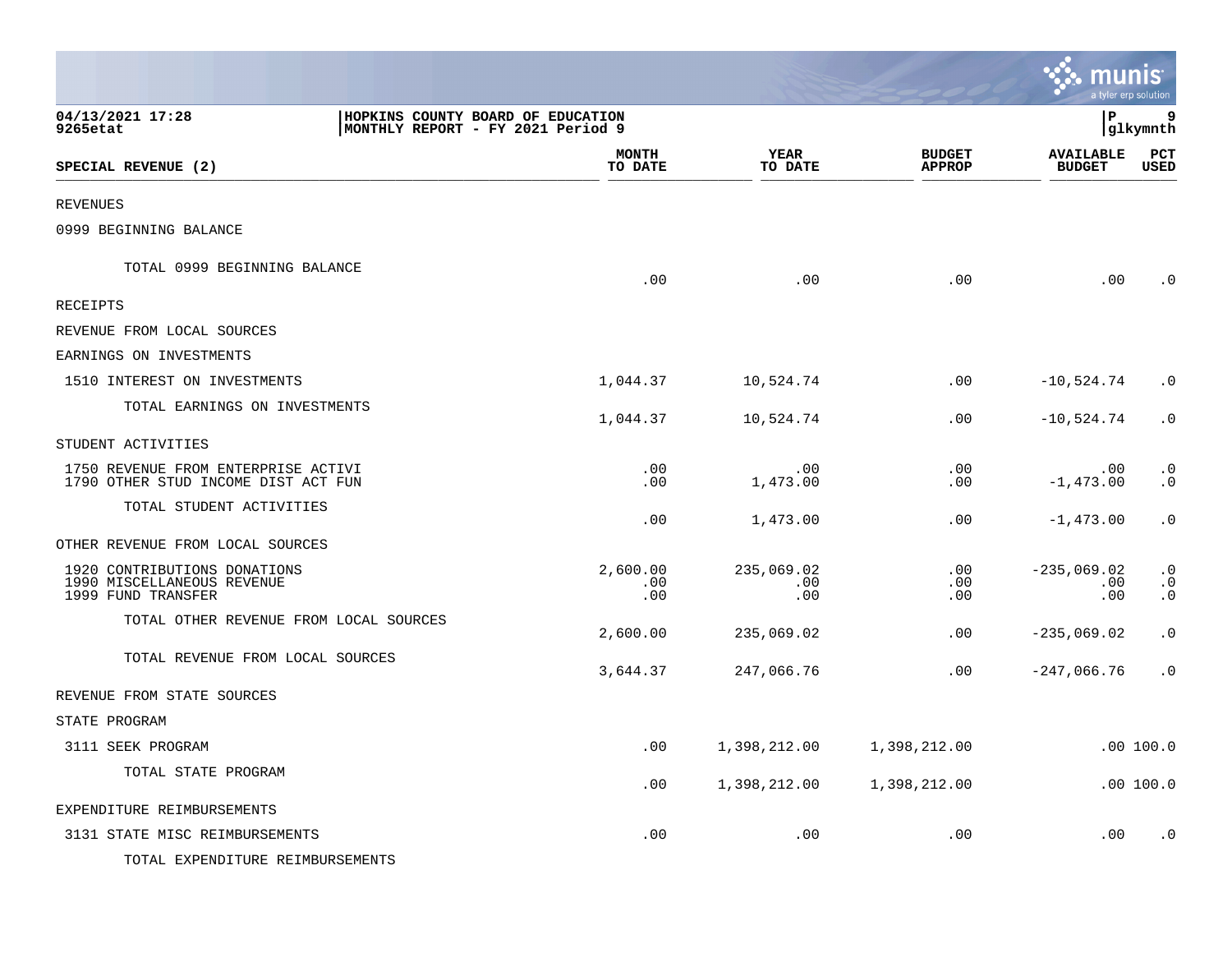|                                                                                                                                        |                                                                        |                                |                                |                                        | a tyler erp solution                             |
|----------------------------------------------------------------------------------------------------------------------------------------|------------------------------------------------------------------------|--------------------------------|--------------------------------|----------------------------------------|--------------------------------------------------|
| 04/13/2021 17:28<br>9265etat                                                                                                           | HOPKINS COUNTY BOARD OF EDUCATION<br>MONTHLY REPORT - FY 2021 Period 9 |                                |                                | l P                                    | 10<br> glkymnth                                  |
| SPECIAL REVENUE (2)                                                                                                                    | <b>MONTH</b><br>TO DATE                                                | <b>YEAR</b><br>TO DATE         | <b>BUDGET</b><br><b>APPROP</b> | <b>AVAILABLE</b><br><b>BUDGET</b>      | PCT<br><b>USED</b>                               |
|                                                                                                                                        | .00                                                                    | .00                            | .00                            | .00                                    | $\cdot$ 0                                        |
| RESTRICTED                                                                                                                             |                                                                        |                                |                                |                                        |                                                  |
| 3200 RESTRICTED STATE REVENUE<br>3200 REVENUE HIGH SCHOOL                                                                              | 207, 351. 75<br>.00                                                    | 3,001,038.54<br>.00            | 2, 252, 719.91<br>.00          | $-748, 318.63$ 133.2<br>$.00 \,$       | $\cdot$ 0                                        |
| TOTAL RESTRICTED                                                                                                                       | 207,351.75                                                             | 3,001,038.54                   | 2, 252, 719.91                 | $-748, 318.63$ 133.2                   |                                                  |
| REVENUE ON BEHALF PAYMENTS                                                                                                             |                                                                        |                                |                                |                                        |                                                  |
| 3900 ON BEHALF                                                                                                                         | .00                                                                    | .00                            | .00                            | .00                                    | $\cdot$ 0                                        |
| TOTAL REVENUE ON BEHALF PAYMENTS                                                                                                       | .00                                                                    | .00                            | .00                            | .00                                    | $\cdot$ 0                                        |
| TOTAL REVENUE FROM STATE SOURCES                                                                                                       | 207,351.75                                                             | 4,399,250.54                   | 3,650,931.91                   | $-748,318.63$ 120.5                    |                                                  |
| REVENUE FROM FEDERAL SOURCES                                                                                                           |                                                                        |                                |                                |                                        |                                                  |
| RESTRICTED DIRECT                                                                                                                      |                                                                        |                                |                                |                                        |                                                  |
| 4300 RESTRICTED DIRECT FEDERAL<br>4300 EARLINGTON CHILD CARE RECT<br>4300 GVINE CHILD CARE RECEIPT<br>4300 SSIDE RECEIPT FOR CHILDCARE | 6,154.25<br>.00<br>.00<br>.00                                          | 80,941.87<br>.00<br>.00<br>.00 | .00<br>.00<br>.00<br>.00       | $-80,941.87$<br>$.00 \,$<br>.00<br>.00 | $\cdot$ 0<br>$\cdot$ 0<br>$\cdot$ 0<br>$\cdot$ 0 |
| TOTAL RESTRICTED DIRECT                                                                                                                | 6, 154.25                                                              | 80,941.87                      | .00                            | $-80,941.87$                           | $\cdot$ 0                                        |
| RESTRICTED THROUGH THE STATE                                                                                                           |                                                                        |                                |                                |                                        |                                                  |
| 4500 RESTRICTED FED THRU STATE                                                                                                         | 235,710.00                                                             | 3,091,253.61                   | 4,269,882.08                   | 1, 178, 628. 47 72. 4                  |                                                  |
| TOTAL RESTRICTED THROUGH THE STATE                                                                                                     | 235,710.00                                                             | 3,091,253.61                   | 4,269,882.08                   | 1, 178, 628. 47 72. 4                  |                                                  |
| THROUGH INTERMEDIATE AGENCIES                                                                                                          |                                                                        |                                |                                |                                        |                                                  |
| 4700 FEDERAL REV THRU INTERMED SRC                                                                                                     | .00                                                                    | .00                            | .00                            | .00                                    | $\cdot$ 0                                        |
| TOTAL THROUGH INTERMEDIATE AGENCIES                                                                                                    | .00                                                                    | .00                            | .00                            | .00                                    | $\cdot$ 0                                        |
| TOTAL REVENUE FROM FEDERAL SOURCES                                                                                                     | 241,864.25                                                             | 3, 172, 195.48                 | 4,269,882.08                   | 1,097,686.60 74.3                      |                                                  |

 $\ddot{\mathbf{w}}$  munis

OTHER RECEIPTS

INTERFUND TRANSFERS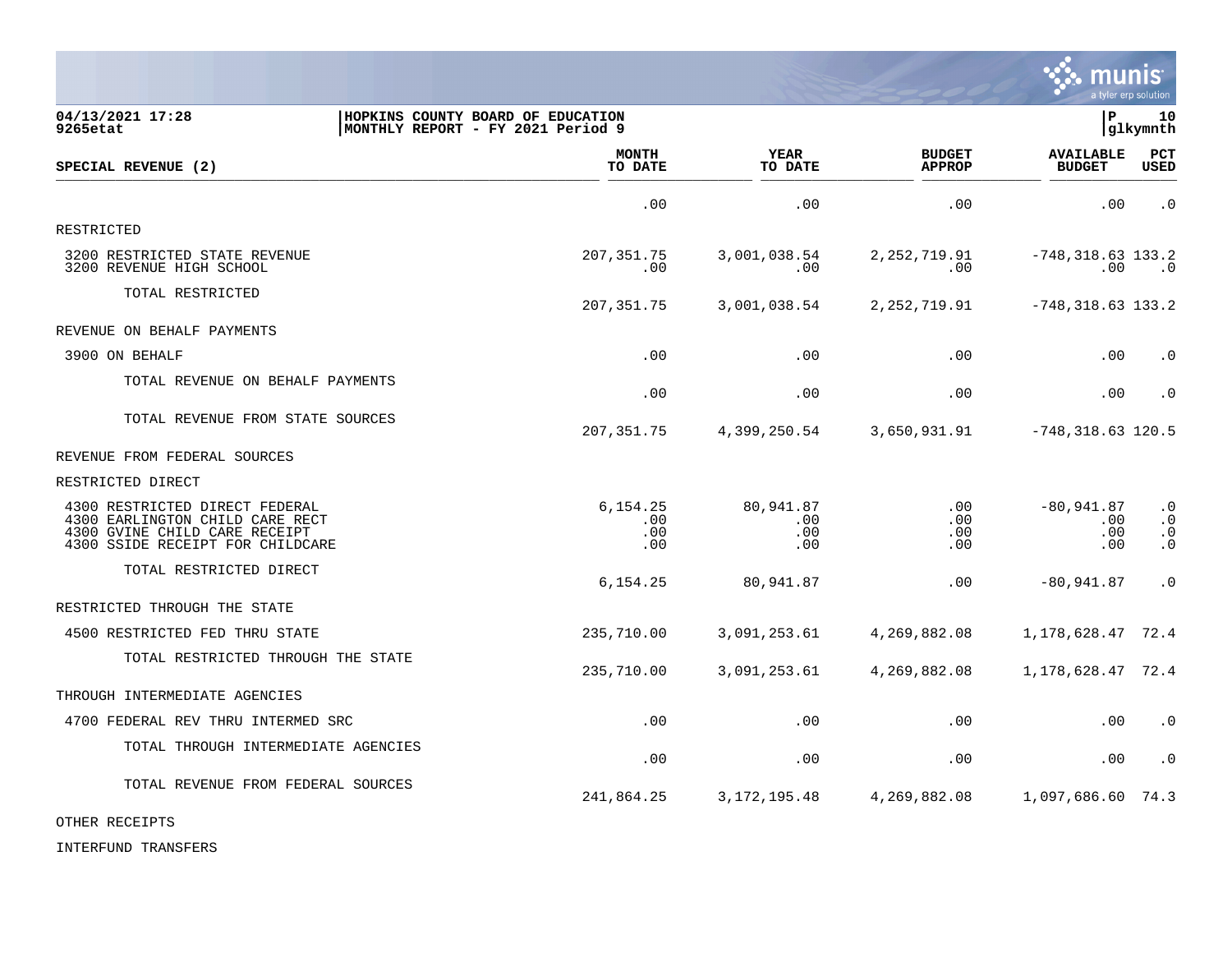

| 04/13/2021 17:28<br>9265etat                          | HOPKINS COUNTY BOARD OF EDUCATION<br>MONTHLY REPORT - FY 2021 Period 9 |                  |                                | P                                 | 11<br>glkymnth    |
|-------------------------------------------------------|------------------------------------------------------------------------|------------------|--------------------------------|-----------------------------------|-------------------|
| SPECIAL REVENUE (2)                                   | <b>MONTH</b><br>TO DATE                                                | YEAR<br>TO DATE  | <b>BUDGET</b><br><b>APPROP</b> | <b>AVAILABLE</b><br><b>BUDGET</b> | PCT<br>USED       |
| 5210 FUND TRANSFER<br>5220<br>INDIRECT COSTS TRANSFER | 41,630.00<br>.00.                                                      | 86,233.00<br>.00 | 126,500.00<br>.00              | 40,267.00<br>$.00 \,$             | 68.2<br>$\cdot$ 0 |
| TOTAL INTERFUND TRANSFERS                             | 41,630.00                                                              | 86,233.00        | 126,500.00                     | 40,267.00                         | 68.2              |
| SALE OR COMP FOR LOSS OF ASSETS                       |                                                                        |                  |                                |                                   |                   |
| 5341 SALE OF EQUIPMENT ETC                            | .00                                                                    | .00              | .00                            | .00                               | $\cdot$ 0         |
| TOTAL SALE OR COMP FOR LOSS OF ASSETS                 | .00                                                                    | .00              | .00                            | .00                               | $\cdot$ 0         |
| TOTAL OTHER RECEIPTS                                  | 41,630.00                                                              | 86,233.00        | 126,500.00                     | 40,267.00                         | 68.2              |
| TOTAL RECEIPTS                                        | 494,490.37                                                             | 7,904,745.78     | 8,047,313.99                   | 142,568.21 98.2                   |                   |
| TOTAL REVENUE                                         | 494,490.37                                                             | 7,904,745.78     | 8,047,313.99                   | 142,568.21 98.2                   |                   |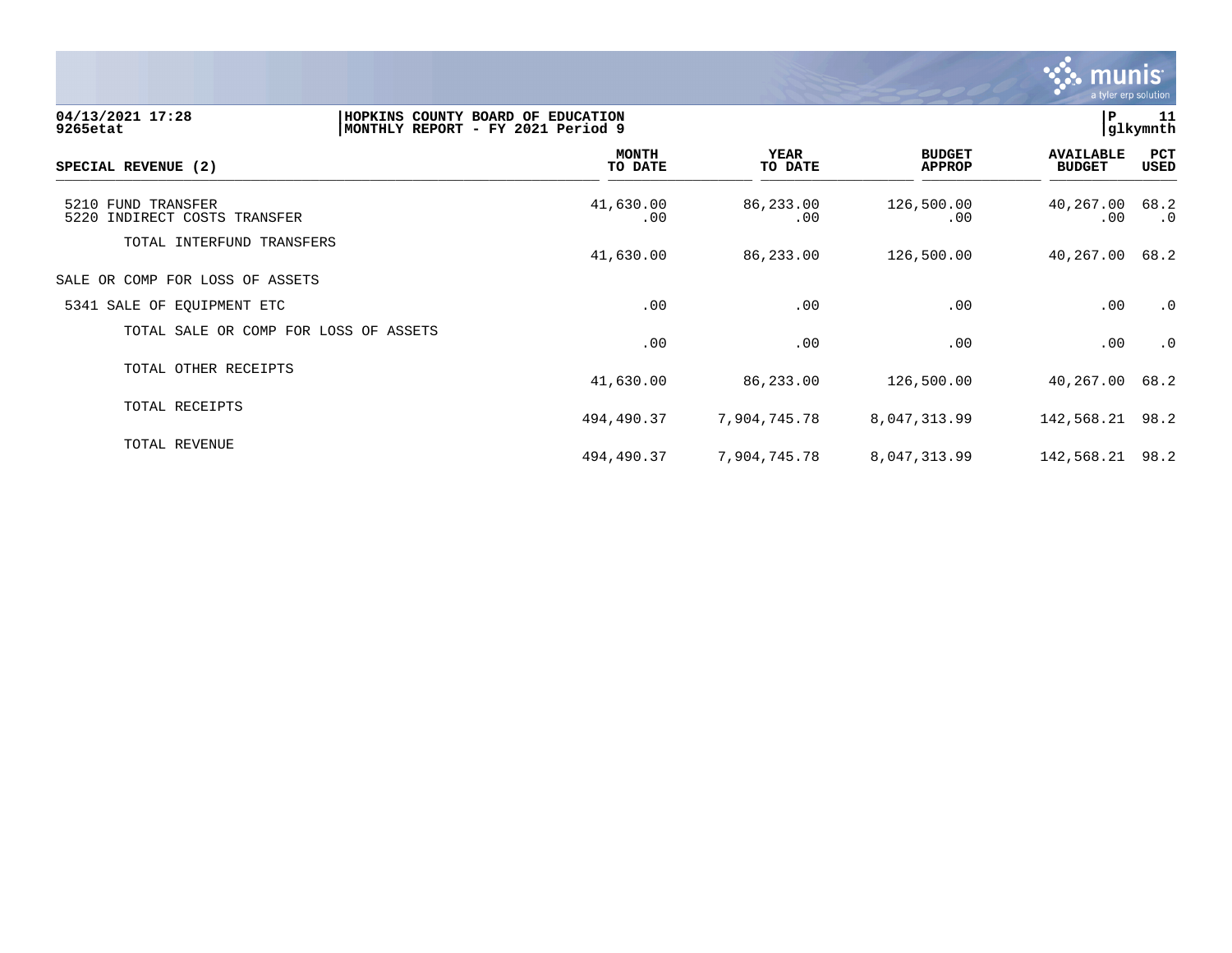

**04/13/2021 17:28 |HOPKINS COUNTY BOARD OF EDUCATION |P 12 MONTHLY REPORT - FY 2021 Period 9 MONTH YEAR BUDGET AVAILABLE PCT** SPECIAL REVENUE (2)  $\frac{10 \text{ B}}{10 \text{ B}}$   $\frac{10 \text{ B}}{10 \text{ B}}$   $\frac{10 \text{ B}}{10 \text{ B}}$   $\frac{10 \text{ B}}{10 \text{ B}}$   $\frac{10 \text{ B}}{10 \text{ B}}$   $\frac{10 \text{ B}}{10 \text{ B}}$   $\frac{10 \text{ B}}{10 \text{ B}}$ EXPENDITURES 1000 INSTRUCTION 0100 SALARIES PERSONNEL SERVICES 263,878.42 1,947,510.68 2,914,752.88 967,242.20 66.8 0200 EMPLOYEE BENEFITS 76,360.42 551,781.83 955,740.79 403,958.96 57.7 0300 PURCHASED PROF AND TECH SERV 1,980.00 28,507.89 49,523.49 21,015.60 57.6 0400 PURCHASED PROPERTY SERVICES .00 6,359.90 36,000.00 29,640.10 17.7 0500 OTHER PURCHASED SERVICES 381.34 25,272.72 98,438.83 73,166.11 25.7 0600 SUPPLIES 93,155.33 609,436.09 1,164,904.50 555,468.41 52.3 0700 PROPERTY 2,547.00 56,159.45 7,656.00 -48,503.45 733.5 0800 DEBT SERVICE AND MISCELLANEOUS .00 4,699.40 34,700.00 30,000.60 13.5 0900 OTHER ITEMS .00 .00 .00 .00 .0 TOTAL 1000 INSTRUCTION 438,302.51 3,229,727.96 5,261,716.49 2,031,988.53 61.4 2100 STUDENT SUPPORT SERVICES 0100 SALARIES PERSONNEL SERVICES 11,903.04 82,635.30 234,219.83 151,584.53 35.3 0200 EMPLOYEE BENEFITS 2,173.75 15,771.69 32,910.20 17,138.51 47.9 0300 PURCHASED PROF AND TECH SERV .00 .00 2,500.00 2,500.00 .0 0400 PURCHASED PROPERTY SERVICES .00 .00 .00 .00 .0 0500 OTHER PURCHASED SERVICES (2,331.23 3,813.82 10,496.00 6,682.18 36.3 0600 SUPPLIES 4,819.81 30,782.06 10,215.39 -20,566.67 301.3 0700 PROPERTY .00 .00 .00 .00 .0 0800 DEBT SERVICE AND MISCELLANEOUS .00 .00 .00 .00 .0 TOTAL 2100 STUDENT SUPPORT SERVICES 21,227.83 133,002.87 290,341.42 157,338.55 45.8 2200 INSTRUCTIONAL STAFF SUPP SERV 0100 SALARIES PERSONNEL SERVICES .00 .00 .00 .00 .0 0200 EMPLOYEE BENEFITS .00 .00 .00 .00 .0 0300 PURCHASED PROF AND TECH SERV .00 487.50 .00 -487.50 .0 0500 OTHER PURCHASED SERVICES .00 91,685.06 81,495.00 -10,190.06 112.5 0600 SUPPLIES 26,829.00 1,479,891.83 .00 -1,479,891.83 .0 0700 PROPERTY .00 .00 .00 .00 .0 TOTAL 2200 INSTRUCTIONAL STAFF SUPP SERV 26,829.00 1,572,064.39 81,495.00 -1,490,569.39\*\*\*\*\*\* 2300 DISTRICT ADMIN SUPPORT 0500 OTHER PURCHASED SERVICES .00 505,841.87 505,841.87 .00 100.0 TOTAL 2300 DISTRICT ADMIN SUPPORT .00 505,841.87 505,841.87 .00 100.0 2400 SCHOOL ADMIN SUPPORT 0100 SALARIES PERSONNEL SERVICES .00 .00 .00 .00 34,675.45 34,675.45 .00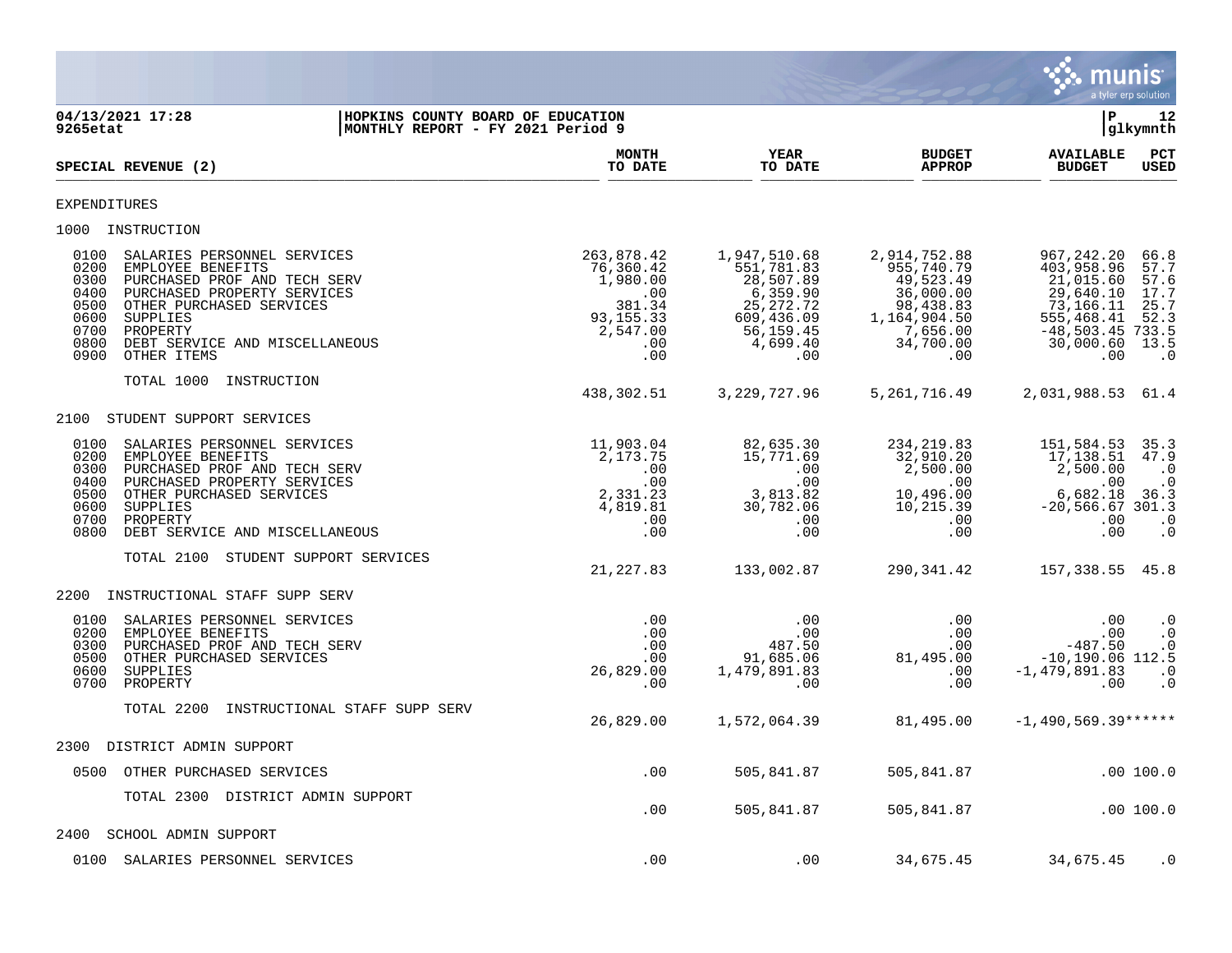

| 04/13/2021 17:28<br>9265etat                                                                                                                                                                                                   | HOPKINS COUNTY BOARD OF EDUCATION<br> MONTHLY REPORT - FY 2021 Period 9 |                                                                        |                                                                 | l P                                                                              | 13<br>glkymnth                                                |
|--------------------------------------------------------------------------------------------------------------------------------------------------------------------------------------------------------------------------------|-------------------------------------------------------------------------|------------------------------------------------------------------------|-----------------------------------------------------------------|----------------------------------------------------------------------------------|---------------------------------------------------------------|
| SPECIAL REVENUE (2)                                                                                                                                                                                                            | <b>MONTH</b><br>TO DATE                                                 | <b>YEAR</b><br>TO DATE                                                 | <b>BUDGET</b><br><b>APPROP</b>                                  | <b>AVAILABLE</b><br><b>BUDGET</b>                                                | PCT<br><b>USED</b>                                            |
| 0200<br>EMPLOYEE BENEFITS                                                                                                                                                                                                      | .00                                                                     | .00                                                                    | 2,331.95                                                        | 2,331.95                                                                         | $\cdot$ 0                                                     |
| TOTAL 2400 SCHOOL ADMIN SUPPORT                                                                                                                                                                                                | .00                                                                     | .00                                                                    | 37,007.40                                                       | 37,007.40                                                                        | $\cdot$ 0                                                     |
| BUSINESS SUPPORT SERVICES<br>2500                                                                                                                                                                                              |                                                                         |                                                                        |                                                                 |                                                                                  |                                                               |
| 0100<br>SALARIES PERSONNEL SERVICES<br>0200<br>EMPLOYEE BENEFITS<br>0300<br>PURCHASED PROF AND TECH SERV<br>0500<br>OTHER PURCHASED SERVICES<br>0600<br>SUPPLIES<br>0700<br>PROPERTY<br>0800<br>DEBT SERVICE AND MISCELLANEOUS | 2,430.12<br>1,488.68<br>.00<br>.00<br>.00<br>.00<br>.00                 | 6,075.30<br>3,739.52<br>278,997.28<br>.00<br>.00<br>.00<br>.00         | 5,127.15<br>2,960.93<br>278,997.28<br>.00<br>.00<br>.00<br>.00  | $-948.15$ 118.5<br>$-778.59$ 126.3<br>.00<br>.00<br>.00<br>.00                   | .00100.0<br>$\cdot$ 0<br>$\cdot$ 0<br>$\cdot$ 0<br>$\cdot$ 0  |
| TOTAL 2500 BUSINESS SUPPORT SERVICES                                                                                                                                                                                           | 3,918.80                                                                | 288,812.10                                                             | 287,085.36                                                      | $-1,726.74$ 100.6                                                                |                                                               |
| 2600<br>PLANT OPERATIONS AND MAINTENANCE                                                                                                                                                                                       |                                                                         |                                                                        |                                                                 |                                                                                  |                                                               |
| 0100<br>SALARIES PERSONNEL SERVICES<br>0200<br>EMPLOYEE BENEFITS<br>0300<br>PURCHASED PROF AND TECH SERV<br>0400<br>PURCHASED PROPERTY SERVICES<br>0500<br>OTHER PURCHASED SERVICES<br>0600<br>SUPPLIES<br>0700<br>PROPERTY    | .00<br>.00<br>.00<br>20,400.00<br>.00<br>1,851.59<br>.00                | .00<br>.00<br>135,804.31<br>22,000.00<br>$.00 \,$<br>605,078.39<br>.00 | .00<br>.00<br>84,861.07<br>$.00 \,$<br>.00<br>670,778.82<br>.00 | .00<br>.00<br>$-50,943.24$ 160.0<br>$-22,000.00$<br>.00<br>65,700.43 90.2<br>.00 | $\cdot$ 0<br>$\cdot$ 0<br>$\cdot$ 0<br>$\cdot$ 0<br>$\cdot$ 0 |
| PLANT OPERATIONS AND MAINTENANCE<br>TOTAL 2600                                                                                                                                                                                 | 22, 251.59                                                              | 762,882.70                                                             | 755,639.89                                                      | $-7, 242.81$ 101.0                                                               |                                                               |
| STUDENT TRANSPORTATION<br>2700                                                                                                                                                                                                 |                                                                         |                                                                        |                                                                 |                                                                                  |                                                               |
| 0100<br>SALARIES PERSONNEL SERVICES<br>0200<br>EMPLOYEE BENEFITS<br>0600<br>SUPPLIES<br>0800<br>DEBT SERVICE AND MISCELLANEOUS                                                                                                 | 9,203.61<br>3,095.26<br>.00<br>.00                                      | 54,154.40<br>18,675.32<br>7,683.96<br>.00                              | 92,096.00<br>31,143.00<br>10,183.96<br>.00                      | 37,941.60<br>12,467.68<br>2,500.00<br>.00                                        | 58.8<br>60.0<br>75.5<br>$\cdot$ 0                             |
| TOTAL 2700 STUDENT TRANSPORTATION                                                                                                                                                                                              | 12,298.87                                                               | 80,513.68                                                              | 133,422.96                                                      | 52,909.28                                                                        | 60.3                                                          |
| 2900<br>OTHER INSTRUCTIONAL                                                                                                                                                                                                    |                                                                         |                                                                        |                                                                 |                                                                                  |                                                               |
| 0600<br>SUPPLIES<br>0800<br>DEBT SERVICE AND MISCELLANEOUS                                                                                                                                                                     | .00<br>.00                                                              | .00<br>.00                                                             | .00<br>.00                                                      | .00<br>.00                                                                       | $\cdot$ 0<br>$\cdot$ 0                                        |
| TOTAL 2900<br>OTHER INSTRUCTIONAL                                                                                                                                                                                              | .00                                                                     | .00                                                                    | .00                                                             | .00                                                                              | $\cdot$ 0                                                     |
| 3100<br>FOOD SERVICE OPERATION                                                                                                                                                                                                 |                                                                         |                                                                        |                                                                 |                                                                                  |                                                               |
| 0100<br>SALARIES PERSONNEL SERVICES<br>EMPLOYEE BENEFITS<br>0200                                                                                                                                                               | 539.55<br>717.63                                                        | 539.55<br>717.63                                                       | .00<br>.00.                                                     | $-539.55$<br>$-717.63$                                                           | $\cdot$ 0<br>$\cdot$ 0                                        |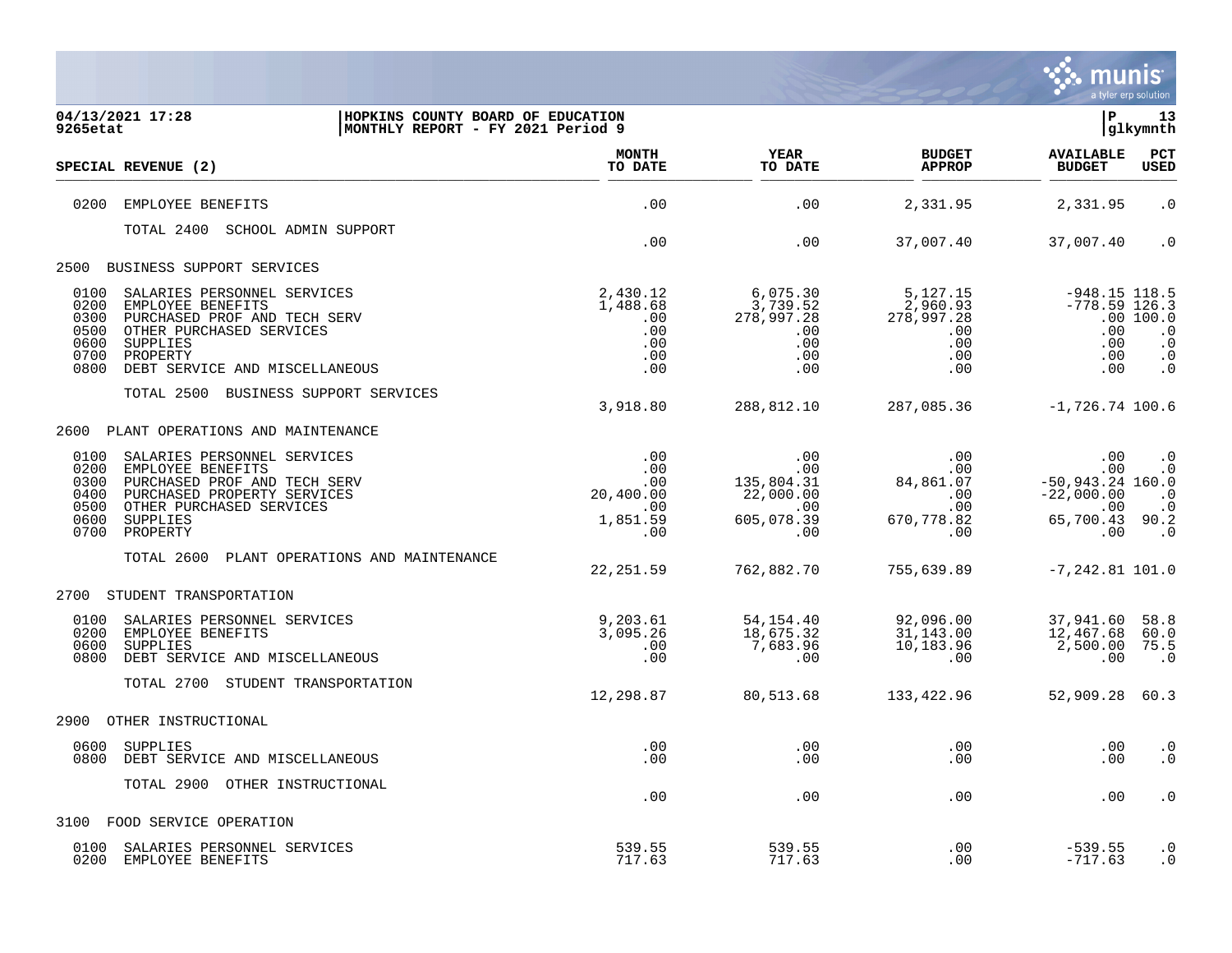

| 04/13/2021 17:28<br>9265etat                                                                                                                                                                                                                                          | HOPKINS COUNTY BOARD OF EDUCATION<br> MONTHLY REPORT - FY 2021 Period 9 |                                                                           |                                                                              |                                                                                       | l P                                                                         | 14<br>glkymnth                                                                   |
|-----------------------------------------------------------------------------------------------------------------------------------------------------------------------------------------------------------------------------------------------------------------------|-------------------------------------------------------------------------|---------------------------------------------------------------------------|------------------------------------------------------------------------------|---------------------------------------------------------------------------------------|-----------------------------------------------------------------------------|----------------------------------------------------------------------------------|
| SPECIAL REVENUE (2)                                                                                                                                                                                                                                                   |                                                                         | <b>MONTH</b><br>TO DATE                                                   | <b>YEAR</b><br>TO DATE                                                       | <b>BUDGET</b><br><b>APPROP</b>                                                        | <b>AVAILABLE</b><br><b>BUDGET</b>                                           | <b>PCT</b><br>USED                                                               |
| 0600<br><b>SUPPLIES</b>                                                                                                                                                                                                                                               |                                                                         | 8,012.85                                                                  | 32,109.84                                                                    | .00                                                                                   | $-32, 109.84$                                                               | $\cdot$ 0                                                                        |
| TOTAL 3100                                                                                                                                                                                                                                                            | FOOD SERVICE OPERATION                                                  | 9,270.03                                                                  | 33,367.02                                                                    | .00                                                                                   | $-33, 367.02$                                                               | $\cdot$ 0                                                                        |
| DAY CARE OPERATIONS<br>3200                                                                                                                                                                                                                                           |                                                                         |                                                                           |                                                                              |                                                                                       |                                                                             |                                                                                  |
| 0100<br>SALARIES PERSONNEL SERVICES<br>0200<br>EMPLOYEE BENEFITS                                                                                                                                                                                                      |                                                                         | 1,354.20<br>645.88                                                        | 3,385.50<br>1,614.70                                                         | .00<br>.00                                                                            | $-3,385.50$<br>$-1,614.70$                                                  | $\cdot$ 0<br>$\cdot$ 0                                                           |
| TOTAL 3200 DAY CARE OPERATIONS                                                                                                                                                                                                                                        |                                                                         | 2,000.08                                                                  | 5,000.20                                                                     | $.00 \,$                                                                              | $-5,000.20$                                                                 | $\cdot$ 0                                                                        |
| 3300<br>COMMUNITY SERVICES                                                                                                                                                                                                                                            |                                                                         |                                                                           |                                                                              |                                                                                       |                                                                             |                                                                                  |
| 0100<br>SALARIES PERSONNEL SERVICES<br>0200<br>EMPLOYEE BENEFITS<br>0300<br>PURCHASED PROF AND TECH SERV<br>0400<br>PURCHASED PROPERTY SERVICES<br>0500<br>OTHER PURCHASED SERVICES<br>0600<br>SUPPLIES<br>0700<br>PROPERTY<br>0800<br>DEBT SERVICE AND MISCELLANEOUS |                                                                         | 39,920.48<br>13,082.32<br>.00<br>.00<br>176.47<br>10,563.51<br>.00<br>.00 | 312,309.77<br>102,950.82<br>.00<br>.00<br>225.22<br>33, 389.48<br>.00<br>.00 | 489,368.99<br>165,740.72<br>$.00 \ \rm$<br>.00<br>1,519.99<br>34,683.90<br>.00<br>.00 | 177,059.22<br>62,789.90<br>.00<br>.00<br>1,294.77<br>1,294.42<br>.00<br>.00 | 63.8<br>62.1<br>$\cdot$ 0<br>$\cdot$ 0<br>14.8<br>96.3<br>$\cdot$ 0<br>$\cdot$ 0 |
| TOTAL 3300<br>COMMUNITY SERVICES                                                                                                                                                                                                                                      |                                                                         | 63,742.78                                                                 | 448,875.29                                                                   | 691,313.60                                                                            | 242,438.31                                                                  | 64.9                                                                             |
| 5100<br>DEBT SERVICE                                                                                                                                                                                                                                                  |                                                                         |                                                                           |                                                                              |                                                                                       |                                                                             |                                                                                  |
| 0800<br>DEBT SERVICE AND MISCELLANEOUS                                                                                                                                                                                                                                |                                                                         | .00                                                                       | .00                                                                          | .00                                                                                   | .00                                                                         | $\cdot$ 0                                                                        |
| TOTAL 5100 DEBT SERVICE                                                                                                                                                                                                                                               |                                                                         | .00                                                                       | .00                                                                          | .00                                                                                   | .00                                                                         | $\boldsymbol{\cdot}$ 0                                                           |
| 5200<br>FUND TRANSFERS                                                                                                                                                                                                                                                |                                                                         |                                                                           |                                                                              |                                                                                       |                                                                             |                                                                                  |
| 0800<br>DEBT SERVICE AND MISCELLANEOUS<br>0900<br>OTHER ITEMS                                                                                                                                                                                                         |                                                                         | .00<br>.00                                                                | .00<br>.00                                                                   | $.00 \,$<br>3,450.00                                                                  | .00<br>3,450.00                                                             | $\cdot$ 0<br>$\boldsymbol{\cdot}$ 0                                              |
| TOTAL 5200<br>FUND TRANSFERS                                                                                                                                                                                                                                          |                                                                         | .00                                                                       | .00                                                                          | 3,450.00                                                                              | 3,450.00                                                                    | $\cdot$ 0                                                                        |
| TOTAL EXPENDITURES                                                                                                                                                                                                                                                    |                                                                         | 599,841.49                                                                | 7,060,088.08                                                                 | 8,047,313.99                                                                          | 987,225.91                                                                  | 87.7                                                                             |
| TOTAL FOR SPECIAL REVENUE (2)                                                                                                                                                                                                                                         |                                                                         | $-105, 351.12$                                                            | 844,657.70                                                                   | $.00 \ \rm$                                                                           | $-844,657.70$                                                               | $\cdot$ 0                                                                        |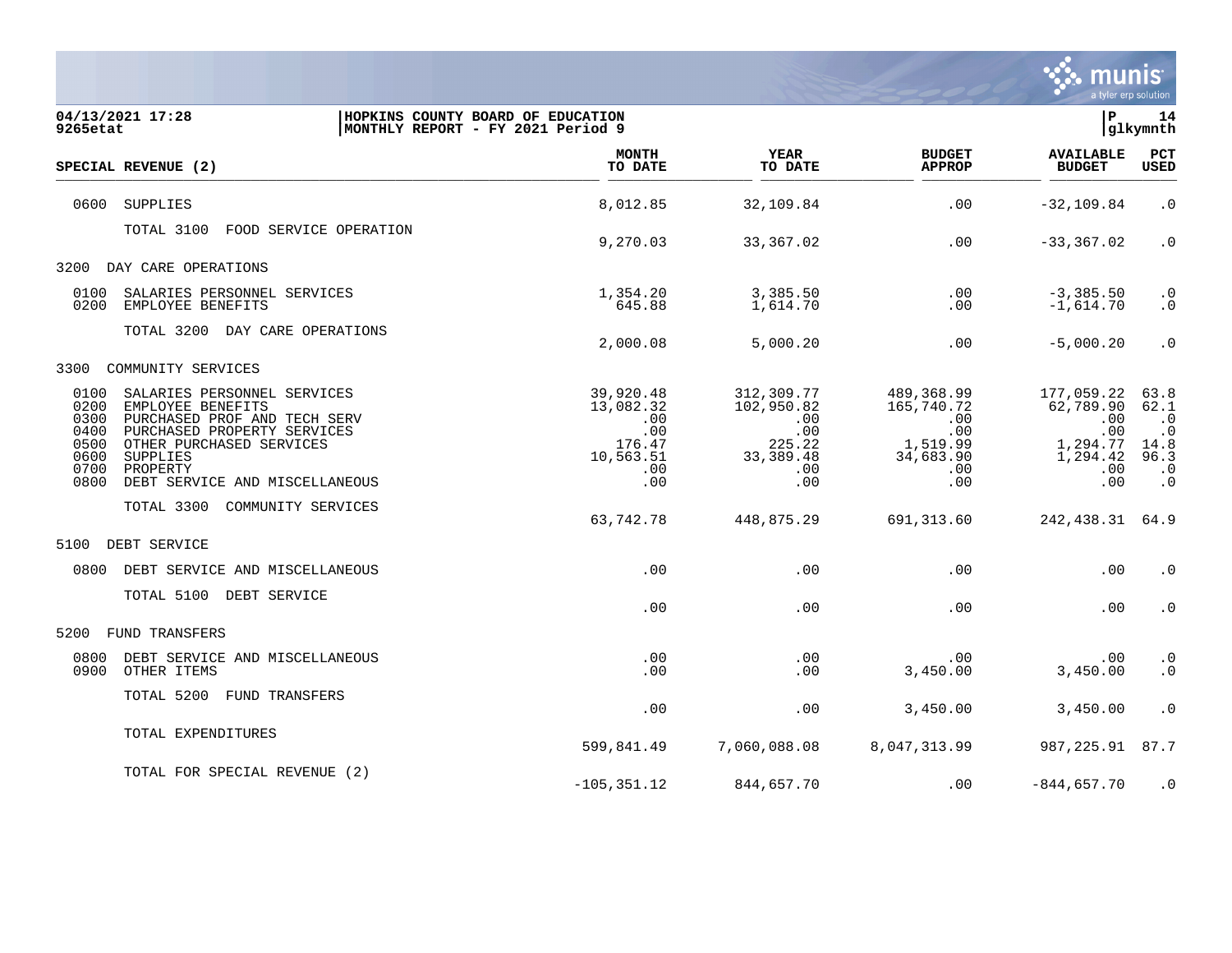|                                                            |                                                                        |                         |                        |                                | ९. munis                          | a tyler erp solution |
|------------------------------------------------------------|------------------------------------------------------------------------|-------------------------|------------------------|--------------------------------|-----------------------------------|----------------------|
| 04/13/2021 17:28<br>9265etat                               | HOPKINS COUNTY BOARD OF EDUCATION<br>MONTHLY REPORT - FY 2021 Period 9 |                         |                        |                                | P                                 | 15<br> glkymnth      |
| DIST ACTIVITY (SPEC REV ANN) (                             |                                                                        | <b>MONTH</b><br>TO DATE | <b>YEAR</b><br>TO DATE | <b>BUDGET</b><br><b>APPROP</b> | <b>AVAILABLE</b><br><b>BUDGET</b> | PCT<br>USED          |
| <b>REVENUES</b>                                            |                                                                        |                         |                        |                                |                                   |                      |
| 0999 BEGINNING BALANCE                                     |                                                                        |                         |                        |                                |                                   |                      |
| TOTAL 0999 BEGINNING BALANCE                               |                                                                        | .00                     | 507,716.48             | 507,716.48                     |                                   | .00 100.0            |
| RECEIPTS                                                   |                                                                        |                         |                        |                                |                                   |                      |
| REVENUE FROM LOCAL SOURCES                                 |                                                                        |                         |                        |                                |                                   |                      |
| STUDENT ACTIVITIES                                         |                                                                        |                         |                        |                                |                                   |                      |
| 1790 OTHER STUD INCOME DIST ACT FUN                        |                                                                        | 744.23                  | 23,951.44              | 23,951.44                      |                                   | .00 100.0            |
| TOTAL STUDENT ACTIVITIES                                   |                                                                        | 744.23                  | 23,951.44              | 23,951.44                      |                                   | .00 100.0            |
| OTHER REVENUE FROM LOCAL SOURCES                           |                                                                        |                         |                        |                                |                                   |                      |
| 1920 CONTRIBUTIONS DONATIONS<br>1990 MISCELLANEOUS REVENUE |                                                                        | .00<br>.00              | .00<br>.00             | .00<br>.00                     | .00<br>.00                        | $\cdot$ 0<br>.0      |
| TOTAL OTHER REVENUE FROM LOCAL SOURCES                     |                                                                        | .00                     | .00                    | .00                            | .00                               | $\cdot$ 0            |
| TOTAL REVENUE FROM LOCAL SOURCES                           |                                                                        | 744.23                  | 23,951.44              | 23,951.44                      |                                   | .00 100.0            |
| TOTAL RECEIPTS                                             |                                                                        | 744.23                  | 23,951.44              | 23,951.44                      |                                   | .00 100.0            |
| TOTAL REVENUE                                              |                                                                        | 744.23                  | 531,667.92             | 531,667.92                     |                                   | .00 100.0            |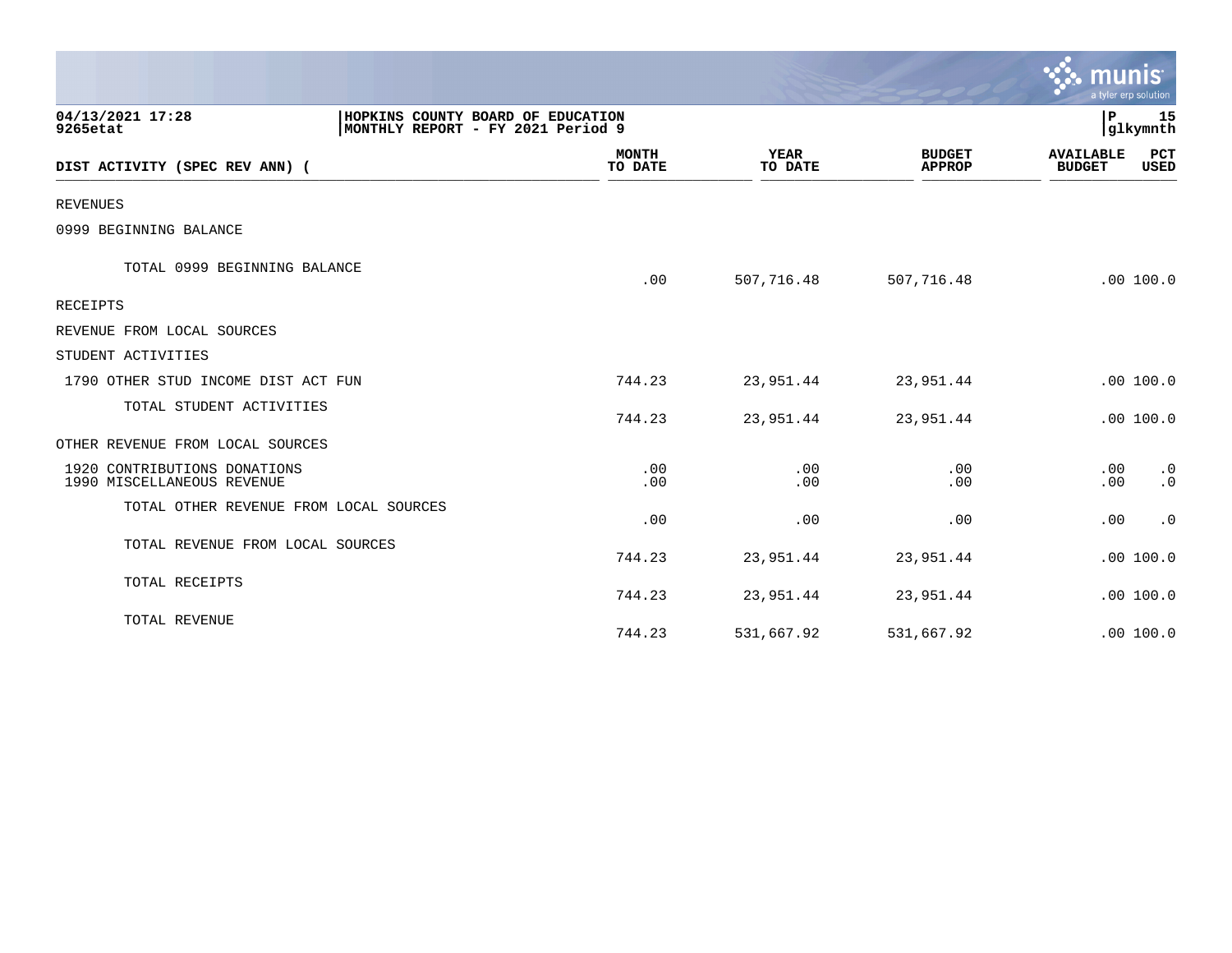

**04/13/2021 17:28 |HOPKINS COUNTY BOARD OF EDUCATION |P 16**  $|MONTHLY REPORT - FY 2021 Period 9$ **MONTH YEAR BUDGET AVAILABLE PCT**<br>TO DATE TO DATE APPROP BUDGET USED **DIST ACTIVITY (SPEC REV ANN) (**  $\frac{10 \text{ Bhe}}{10 \text{ Bhe}}$   $\frac{10 \text{ Bhe}}{10 \text{ Bhe}}$   $\frac{10 \text{ Bhe}}{10 \text{ Bhe}}$   $\frac{10 \text{ Bhe}}{10 \text{ Bhe}}$   $\frac{10 \text{ Bhe}}{10 \text{ Bhe}}$   $\frac{10 \text{ Bhe}}{10 \text{ Bhe}}$   $\frac{10 \text{ Bhe}}{10 \text{ Bhe}}$ EXPENDITURES 1000 INSTRUCTION 0300 PURCHASED PROF AND TECH SERV **.**00 .00 .00 95.00 3,180.03 3,085.03 3.0<br>0400 PURCHASED PROPERTY SERVICES .00 .00 488.28 2.467.17 1.978.89 19.8 0400 PURCHASED PROPERTY SERVICES .00 488.28 2,467.17 1,978.89 19.8 0500 OTHER PURCHASED SERVICES .00 550.00 550.00 3,529.99 3,529.99<br>0600 3.376.59 48,212.21 415,846.38 3,376.59 48,212.21 0600 SUPPLIES 3,376.59 48,212.21 415,846.38 367,634.17 11.6 07 6,604.50 26,016.78 19,412.28 25.4<br>070 0860.00 1,894.92 1,534.92 19.0 0800 DEBT SERVICE AND MISCELLANEOUS . و 1,534.92 . 00 . 1,894.92 . 1,534.92 19.0<br>0840 CONTINGENCY . 240.43 940.43 52.114.59 51.174.16 1.8 0840 CONTINGENCY 240.43 940.43 52,114.59 51,174.16 1.8 TOTAL 1000 INSTRUCTION 3,617.02 57,250.42 505,049.86 447,799.44 11.3 2200 INSTRUCTIONAL STAFF SUPP SERV 0300 PURCHASED PROF AND TECH SERV .00 .00 .00 .00 .0 0500 OTHER PURCHASED SERVICES .00 .00 719.88 719.88 .0 0600 SUPPLIES 49.29 526.69 7,955.23 7,428.54 6.6 TOTAL 2200 INSTRUCTIONAL STAFF SUPP SERV 49.29 526.69 8,675.11 8,148.42 6.1 2600 PLANT OPERATIONS AND MAINTENANCE 0400 PURCHASED PROPERTY SERVICES (1,047.03 1,047.03 1,118.27 5,481.14 4,362.87 20.4<br>1.00 1.381.81 4.381.81 1.00 1.381.81 1.00 0600 SUPPLIES .00 .00 4,381.81 4,381.81 .0 0700 PROPERTY .00 .00 .00 .00 .0 TOTAL 2600 PLANT OPERATIONS AND MAINTENANCE 1,047.03 1,118.27 9,862.95 8,744.68 11.3 2700 STUDENT TRANSPORTATION 0300 PURCHASED PROF AND TECH SERV .00 .00 .00 .00 .0 0800 DEBT SERVICE AND MISCELLANEOUS TOTAL 2700 STUDENT TRANSPORTATION .00 .00 8,080.00 8,080.00 .0 TOTAL EXPENDITURES 4,713.34 58,895.38 531,667.92 472,772.54 11.1 TOTAL FOR DIST ACTIVITY (SPEC REV ANN) (21)  $-3.969.11$   $472.772.54$  .00  $-472.772.54$  .0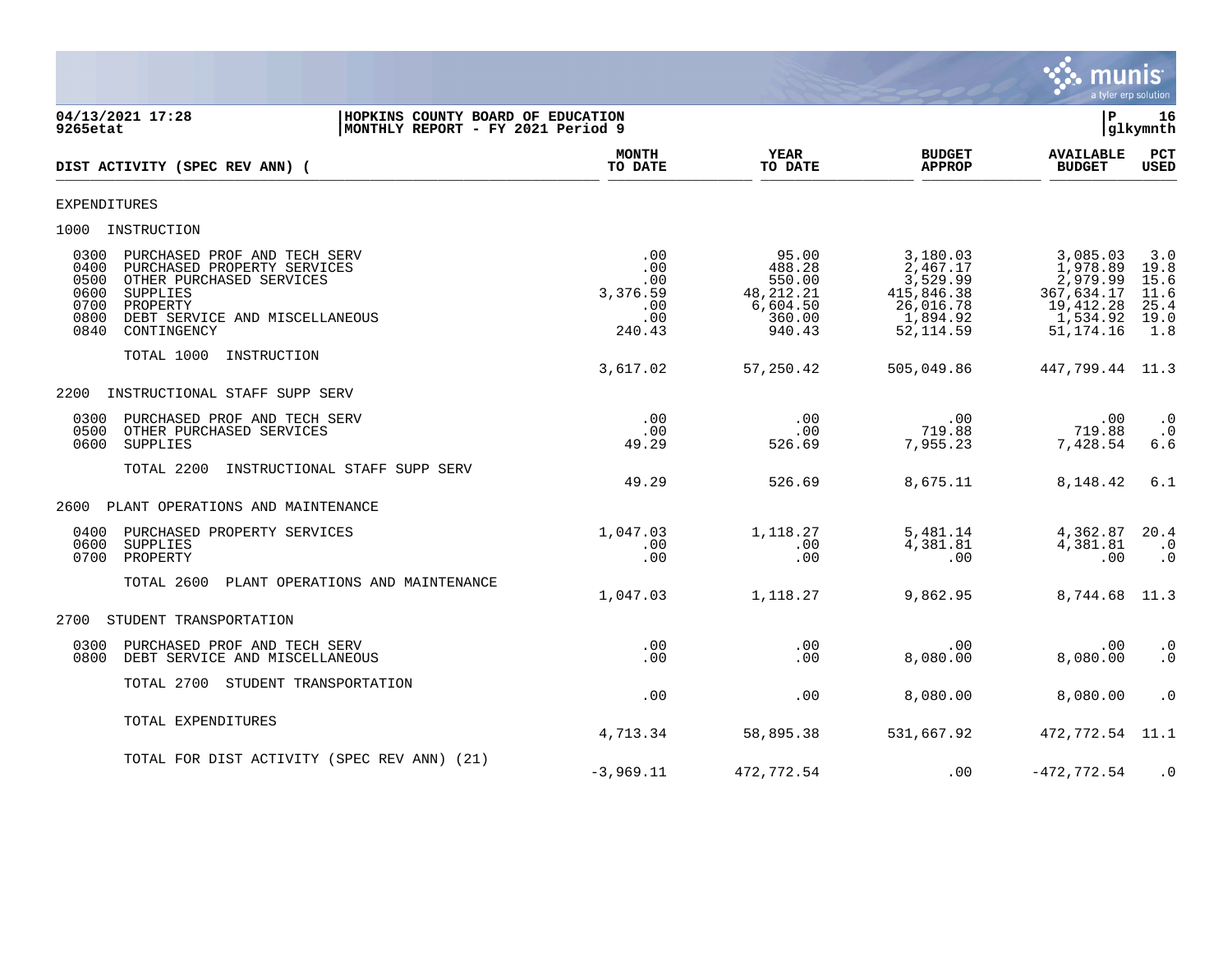

| 04/13/2021 17:28<br>HOPKINS COUNTY BOARD OF EDUCATION<br>9265etat<br>MONTHLY REPORT - FY 2021 Period 9                                                                               |                                 |                                 |                                 | P<br>glkymnth                     | 17                                                            |
|--------------------------------------------------------------------------------------------------------------------------------------------------------------------------------------|---------------------------------|---------------------------------|---------------------------------|-----------------------------------|---------------------------------------------------------------|
| STUDENT ACTIVITY (SPEC REV ANN)                                                                                                                                                      | <b>MONTH</b><br>TO DATE         | <b>YEAR</b><br>TO DATE          | <b>BUDGET</b><br><b>APPROP</b>  | <b>AVAILABLE</b><br><b>BUDGET</b> | PCT<br>USED                                                   |
| <b>EXPENDITURES</b>                                                                                                                                                                  |                                 |                                 |                                 |                                   |                                                               |
| 1000<br>INSTRUCTION                                                                                                                                                                  |                                 |                                 |                                 |                                   |                                                               |
| 0100<br>SALARIES PERSONNEL SERVICES<br>0300<br>PURCHASED PROF AND TECH SERV<br>0500<br>OTHER PURCHASED SERVICES<br>0600<br>SUPPLIES<br>0800<br>DEBT SERVICE AND MISCELLANEOUS        | .00<br>.00<br>.00<br>.00<br>.00 | .00<br>.00<br>.00<br>.00<br>.00 | .00<br>.00<br>.00<br>.00<br>.00 | .00<br>.00<br>.00<br>.00<br>.00   | $\cdot$ 0<br>$\cdot$ 0<br>$\cdot$ 0<br>$\cdot$ 0<br>$\cdot$ 0 |
| TOTAL 1000 INSTRUCTION                                                                                                                                                               | .00                             | .00                             | .00                             | .00                               | $\cdot$ 0                                                     |
| 2200<br>INSTRUCTIONAL STAFF SUPP SERV                                                                                                                                                |                                 |                                 |                                 |                                   |                                                               |
| 0100<br>SALARIES PERSONNEL SERVICES<br>0300<br>PURCHASED PROF AND TECH SERV<br>0500<br>OTHER PURCHASED SERVICES<br>0600<br><b>SUPPLIES</b><br>0800<br>DEBT SERVICE AND MISCELLANEOUS | .00<br>.00<br>.00<br>.00<br>.00 | .00<br>.00<br>.00<br>.00<br>.00 | .00<br>.00<br>.00<br>.00<br>.00 | .00<br>.00<br>.00<br>.00<br>.00   | $\cdot$ 0<br>$\cdot$ 0<br>$\cdot$ 0<br>$\cdot$ 0<br>$\cdot$ 0 |
| TOTAL 2200 INSTRUCTIONAL STAFF SUPP SERV                                                                                                                                             | .00                             | .00                             | .00                             | .00                               | $\boldsymbol{\cdot}$ 0                                        |
| 2700<br>STUDENT TRANSPORTATION                                                                                                                                                       |                                 |                                 |                                 |                                   |                                                               |
| 0100<br>SALARIES PERSONNEL SERVICES<br>0300<br>PURCHASED PROF AND TECH SERV<br>0500<br>OTHER PURCHASED SERVICES<br>0600<br>SUPPLIES<br>0800<br>DEBT SERVICE AND MISCELLANEOUS        | .00<br>.00<br>.00<br>.00<br>.00 | .00<br>.00<br>.00<br>.00<br>.00 | .00<br>.00<br>.00<br>.00<br>.00 | .00<br>.00<br>.00<br>.00<br>.00   | $\cdot$ 0<br>$\cdot$ 0<br>$\cdot$ 0<br>$\cdot$ 0<br>$\cdot$ 0 |
| TOTAL 2700 STUDENT TRANSPORTATION                                                                                                                                                    | .00                             | .00                             | .00                             | .00                               | $\cdot$ 0                                                     |
| TOTAL EXPENDITURES                                                                                                                                                                   | .00                             | .00                             | .00                             | .00                               | $\cdot$ 0                                                     |
| TOTAL FOR STUDENT ACTIVITY (SPEC REV ANN) (25)                                                                                                                                       | .00                             | .00                             | .00                             | .00                               | $\cdot$ 0                                                     |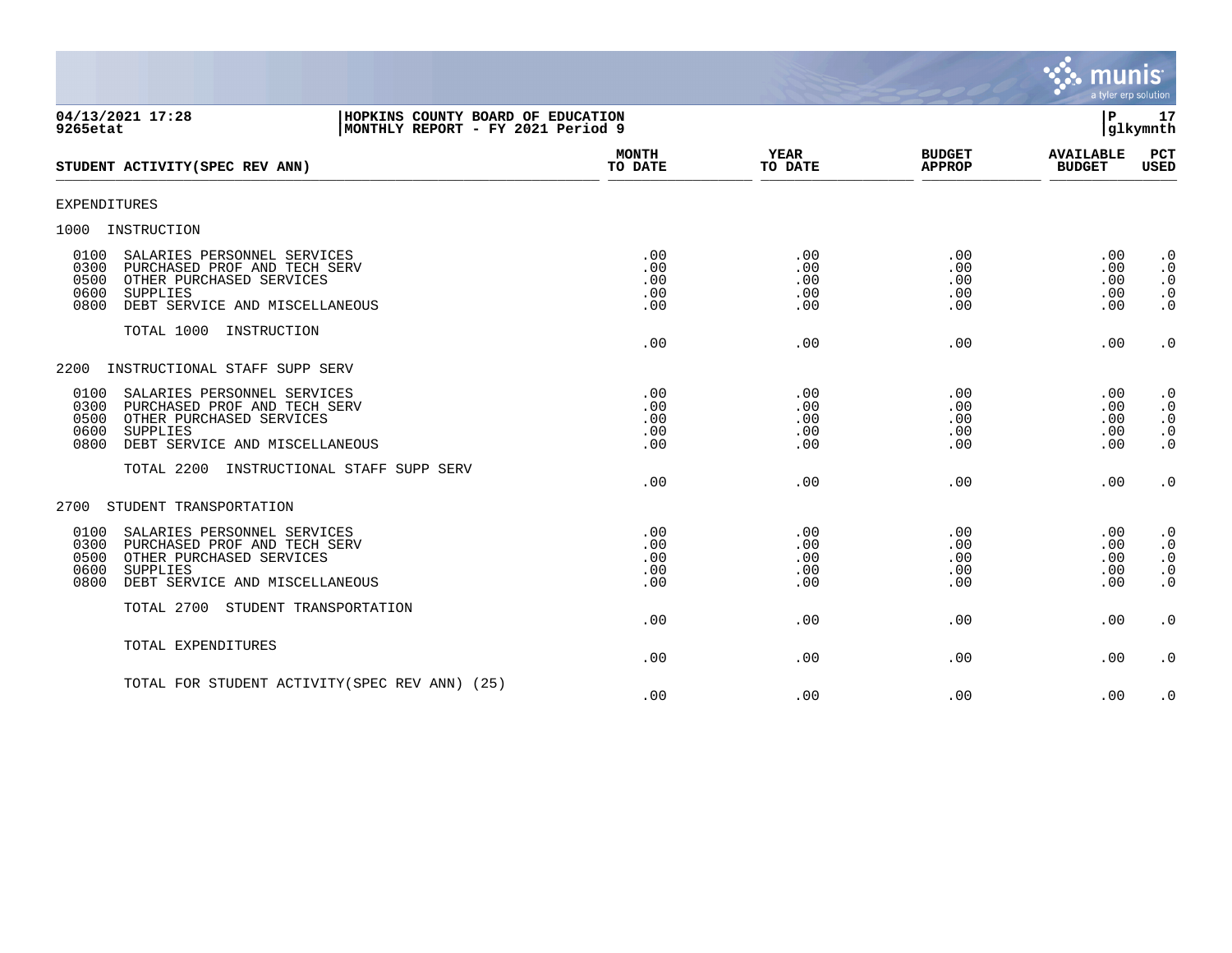|                                                                                                        |                         |                        |                                | munis                             | a tyler erp solution   |
|--------------------------------------------------------------------------------------------------------|-------------------------|------------------------|--------------------------------|-----------------------------------|------------------------|
| 04/13/2021 17:28<br>HOPKINS COUNTY BOARD OF EDUCATION<br>MONTHLY REPORT - FY 2021 Period 9<br>9265etat |                         |                        |                                | l P                               | 18<br> glkymnth        |
| CAPITAL OUTLAY FUND (310)                                                                              | <b>MONTH</b><br>TO DATE | <b>YEAR</b><br>TO DATE | <b>BUDGET</b><br><b>APPROP</b> | <b>AVAILABLE</b><br><b>BUDGET</b> | PCT<br><b>USED</b>     |
| <b>REVENUES</b>                                                                                        |                         |                        |                                |                                   |                        |
| 0999 BEGINNING BALANCE                                                                                 |                         |                        |                                |                                   |                        |
| TOTAL 0999 BEGINNING BALANCE                                                                           | .00                     | .00                    | .00                            | .00                               | $\cdot$ 0              |
| RECEIPTS                                                                                               |                         |                        |                                |                                   |                        |
| REVENUE FROM LOCAL SOURCES                                                                             |                         |                        |                                |                                   |                        |
| EARNINGS ON INVESTMENTS                                                                                |                         |                        |                                |                                   |                        |
| 1510 INTEREST ON INVESTMENTS<br>1510 Interest on Escrow for SFCC                                       | .00<br>.00              | .00<br>.00             | .00<br>.00                     | .00<br>.00                        | $\cdot$ 0<br>$\cdot$ 0 |
| TOTAL EARNINGS ON INVESTMENTS                                                                          | .00                     | .00                    | .00                            | .00                               | $\cdot$ 0              |
| TOTAL REVENUE FROM LOCAL SOURCES                                                                       | .00                     | .00                    | .00                            | .00                               | $\cdot$ 0              |
| REVENUE FROM STATE SOURCES                                                                             |                         |                        |                                |                                   |                        |
| RESTRICTED                                                                                             |                         |                        |                                |                                   |                        |
| 3200 RESTRICTED STATE REVENUE                                                                          | .00                     | 297,356.00             | 594,712.00                     | 297,356.00                        | 50.0                   |
| TOTAL RESTRICTED                                                                                       | .00                     | 297,356.00             | 594,712.00                     | 297,356.00                        | 50.0                   |
| TOTAL REVENUE FROM STATE SOURCES                                                                       | .00                     | 297,356.00             | 594,712.00                     | 297,356.00                        | 50.0                   |
| OTHER RECEIPTS                                                                                         |                         |                        |                                |                                   |                        |
| INTERFUND TRANSFERS                                                                                    |                         |                        |                                |                                   |                        |
| 5210 FUND TRANSFER                                                                                     | .00                     | .00                    | .00                            | .00                               | $\cdot$ 0              |
| TOTAL INTERFUND TRANSFERS                                                                              | .00                     | .00                    | .00                            | .00                               | $\cdot$ 0              |
| TOTAL OTHER RECEIPTS                                                                                   | .00                     | .00                    | .00                            | .00                               | $\cdot$ 0              |
| TOTAL RECEIPTS                                                                                         | .00                     | 297,356.00             | 594,712.00                     | 297,356.00                        | 50.0                   |
| TOTAL REVENUE                                                                                          | .00                     | 297,356.00             | 594,712.00                     | 297,356.00                        | 50.0                   |

**Tara**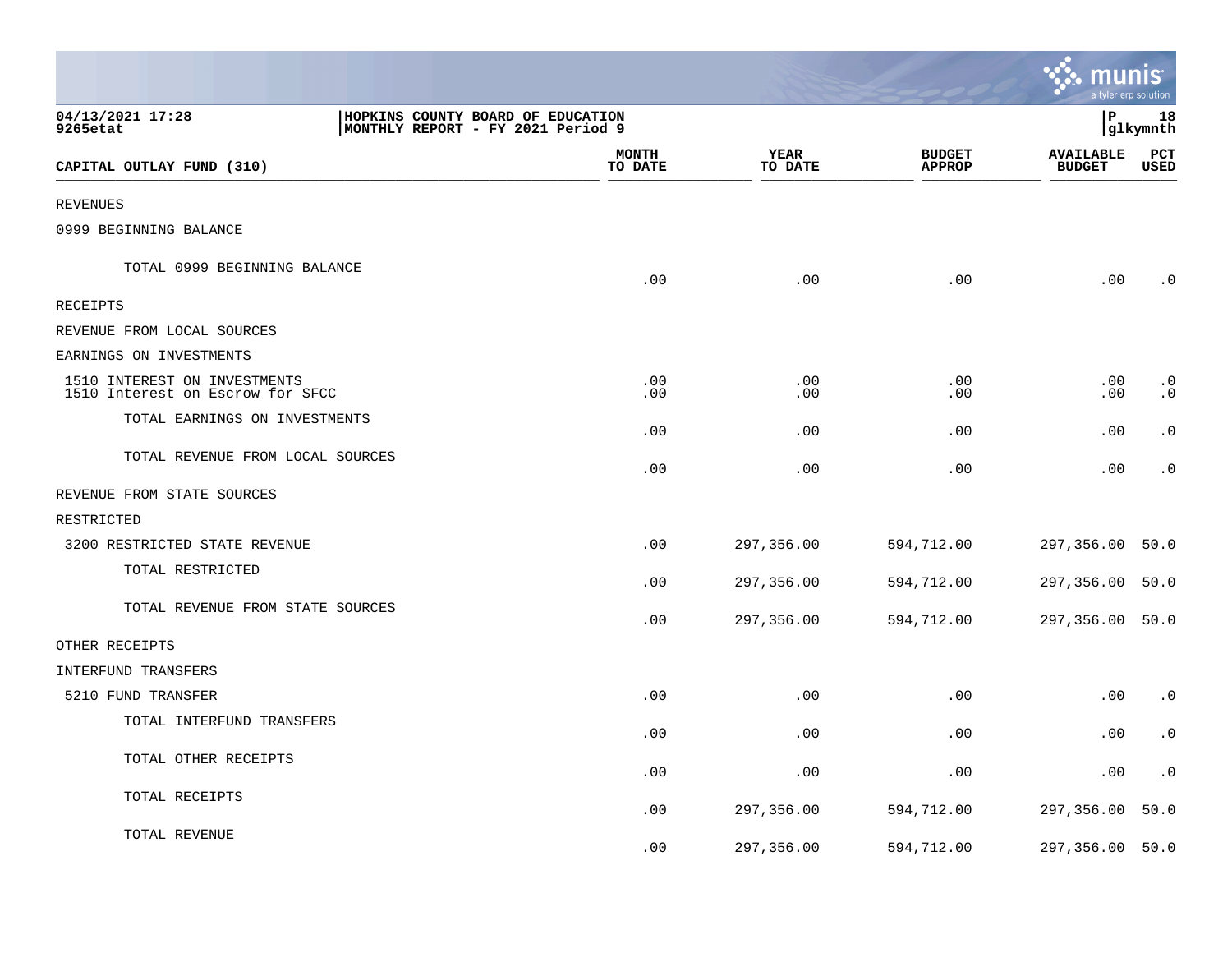|                                                                                                        |                         |                        |                                | munis<br>a tyler erp solution     |                        |
|--------------------------------------------------------------------------------------------------------|-------------------------|------------------------|--------------------------------|-----------------------------------|------------------------|
| 04/13/2021 17:28<br>HOPKINS COUNTY BOARD OF EDUCATION<br>MONTHLY REPORT - FY 2021 Period 9<br>9265etat |                         |                        |                                | P.                                | 19<br> glkymnth        |
| CAPITAL OUTLAY FUND (310)                                                                              | <b>MONTH</b><br>TO DATE | <b>YEAR</b><br>TO DATE | <b>BUDGET</b><br><b>APPROP</b> | <b>AVAILABLE</b><br><b>BUDGET</b> | PCT<br>USED            |
| EXPENDITURES                                                                                           |                         |                        |                                |                                   |                        |
| ARCHITECTURAL/ENGIN<br>4300                                                                            |                         |                        |                                |                                   |                        |
| 0400<br>PURCHASED PROPERTY SERVICES                                                                    | .00                     | .00                    | .00                            | .00                               | $\cdot$ 0              |
| TOTAL 4300<br>ARCHITECTURAL/ENGIN                                                                      | .00                     | .00                    | .00                            | .00                               | $\cdot$ 0              |
| DEBT SERVICE<br>5100                                                                                   |                         |                        |                                |                                   |                        |
| 0800<br>DEBT SERVICE AND MISCELLANEOUS<br>0840<br>CONTINGENCY                                          | .00<br>.00              | .00<br>.00             | .00<br>.00                     | .00<br>.00                        | $\cdot$ 0<br>$\cdot$ 0 |
| TOTAL 5100<br>DEBT SERVICE                                                                             | .00                     | .00                    | .00                            | .00                               | $\cdot$ 0              |
| 5200<br><b>FUND TRANSFERS</b>                                                                          |                         |                        |                                |                                   |                        |
| 0900<br>OTHER ITEMS                                                                                    | .00                     | .00                    | 594,712.00                     | 594,712.00                        | $\cdot$ 0              |
| TOTAL 5200<br>FUND TRANSFERS                                                                           | .00                     | .00                    | 594,712.00                     | 594,712.00                        | $\cdot$ 0              |
| TOTAL EXPENDITURES                                                                                     | .00                     | .00                    | 594,712.00                     | 594,712.00                        | $\cdot$ 0              |
| TOTAL FOR CAPITAL OUTLAY FUND (310)                                                                    | .00                     | 297,356.00             | .00                            | $-297, 356.00$                    | $\cdot$ 0              |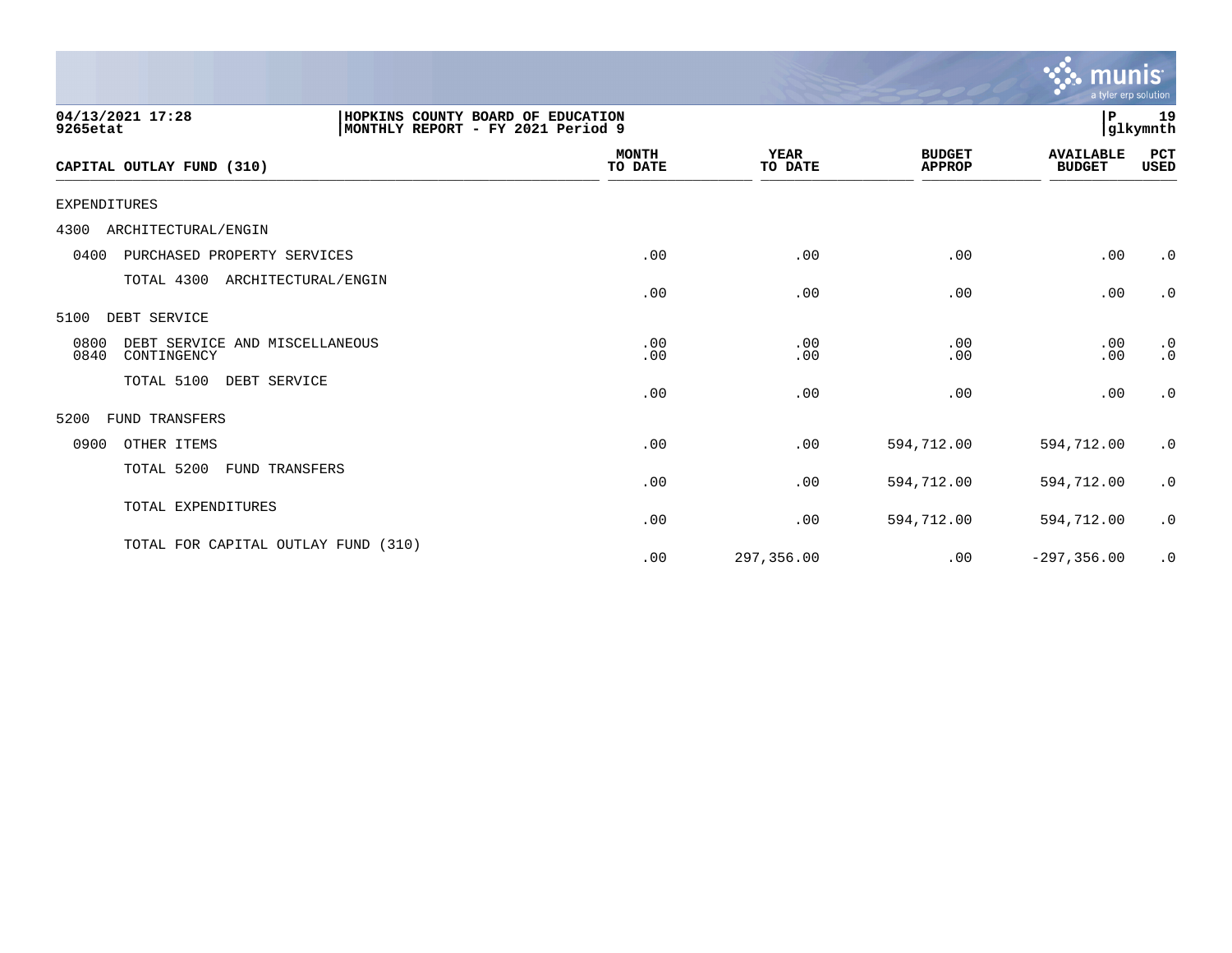|                                                                                                                                                                         |                                                                        |                                             |                                                 |                                                 | munis                                                  | a tyler erp solution                                          |
|-------------------------------------------------------------------------------------------------------------------------------------------------------------------------|------------------------------------------------------------------------|---------------------------------------------|-------------------------------------------------|-------------------------------------------------|--------------------------------------------------------|---------------------------------------------------------------|
| 04/13/2021 17:28<br>9265etat                                                                                                                                            | HOPKINS COUNTY BOARD OF EDUCATION<br>MONTHLY REPORT - FY 2021 Period 9 |                                             |                                                 |                                                 | lР                                                     | 20<br> glkymnth                                               |
| BUILDING FUND (5 CENT LEVY) (3                                                                                                                                          |                                                                        | <b>MONTH</b><br>TO DATE                     | YEAR<br>TO DATE                                 | <b>BUDGET</b><br><b>APPROP</b>                  | <b>AVAILABLE</b><br><b>BUDGET</b>                      | PCT<br>USED                                                   |
| <b>REVENUES</b>                                                                                                                                                         |                                                                        |                                             |                                                 |                                                 |                                                        |                                                               |
| 0999 BEGINNING BALANCE                                                                                                                                                  |                                                                        |                                             |                                                 |                                                 |                                                        |                                                               |
| TOTAL 0999 BEGINNING BALANCE                                                                                                                                            |                                                                        | .00                                         | .00                                             | .00                                             | .00                                                    | $\cdot$ 0                                                     |
| <b>RECEIPTS</b>                                                                                                                                                         |                                                                        |                                             |                                                 |                                                 |                                                        |                                                               |
| REVENUE FROM LOCAL SOURCES                                                                                                                                              |                                                                        |                                             |                                                 |                                                 |                                                        |                                                               |
| AD VALOREM TAXES                                                                                                                                                        |                                                                        |                                             |                                                 |                                                 |                                                        |                                                               |
| 1111 GENERAL PROPERTY TAX<br>1113 PSC PROPERTY TAX<br>1115 DELINQUENT PROPERTY TAX<br>1116 DISTILLED SPIRITS TAX<br>1117 MOTOR VEHICLE TAX<br>1118 UNMINED MINERALS TAX |                                                                        | $.00 \,$<br>.00<br>.00<br>.00<br>.00<br>.00 | 1,773,867.00<br>.00<br>.00<br>.00<br>.00<br>.00 | 1,463,359.00<br>.00<br>.00<br>.00<br>.00<br>.00 | $-310,508.00$ 121.2<br>.00<br>.00<br>.00<br>.00<br>.00 | $\cdot$ 0<br>$\cdot$ 0<br>$\cdot$ 0<br>$\cdot$ 0<br>$\cdot$ 0 |
| TOTAL AD VALOREM TAXES                                                                                                                                                  |                                                                        | .00                                         | 1,773,867.00                                    | 1,463,359.00                                    | $-310,508.00$ 121.2                                    |                                                               |
| PENALTIES & INTEREST ON TAXES                                                                                                                                           |                                                                        |                                             |                                                 |                                                 |                                                        |                                                               |
| 1140 PENALTIES & INTEREST ON TAXES                                                                                                                                      |                                                                        | .00                                         | .00                                             | .00                                             | .00                                                    | $\cdot$ 0                                                     |
| TOTAL PENALTIES & INTEREST ON TAXES                                                                                                                                     |                                                                        | .00                                         | .00                                             | .00                                             | .00                                                    | $\cdot$ 0                                                     |
| OTHER TAXES                                                                                                                                                             |                                                                        |                                             |                                                 |                                                 |                                                        |                                                               |
| 1191 OMITTED PROPERTY TAX<br>1192 EXCISE TAX                                                                                                                            |                                                                        | .00<br>.00                                  | .00<br>.00                                      | .00<br>.00                                      | .00<br>.00                                             | $\cdot$ 0<br>$\cdot$ 0                                        |
| TOTAL OTHER TAXES                                                                                                                                                       |                                                                        | .00                                         | .00                                             | .00                                             | .00                                                    | $\cdot$ 0                                                     |
| EARNINGS ON INVESTMENTS                                                                                                                                                 |                                                                        |                                             |                                                 |                                                 |                                                        |                                                               |
| 1510 INTEREST ON INVESTMENTS<br>1510 Interest on Escrow for SFCC                                                                                                        |                                                                        | .00<br>.00                                  | .00<br>.00                                      | .00<br>.00                                      | .00<br>.00                                             | $\cdot$ 0<br>$\cdot$ 0                                        |
| TOTAL EARNINGS ON INVESTMENTS                                                                                                                                           |                                                                        | .00                                         | .00                                             | .00                                             | .00                                                    | $\cdot$ 0                                                     |
| TOTAL REVENUE FROM LOCAL SOURCES                                                                                                                                        |                                                                        | .00                                         | 1,773,867.00                                    | 1,463,359.00                                    | $-310,508.00$ 121.2                                    |                                                               |
| REVENUE FROM STATE SOURCES                                                                                                                                              |                                                                        |                                             |                                                 |                                                 |                                                        |                                                               |

RESTRICTED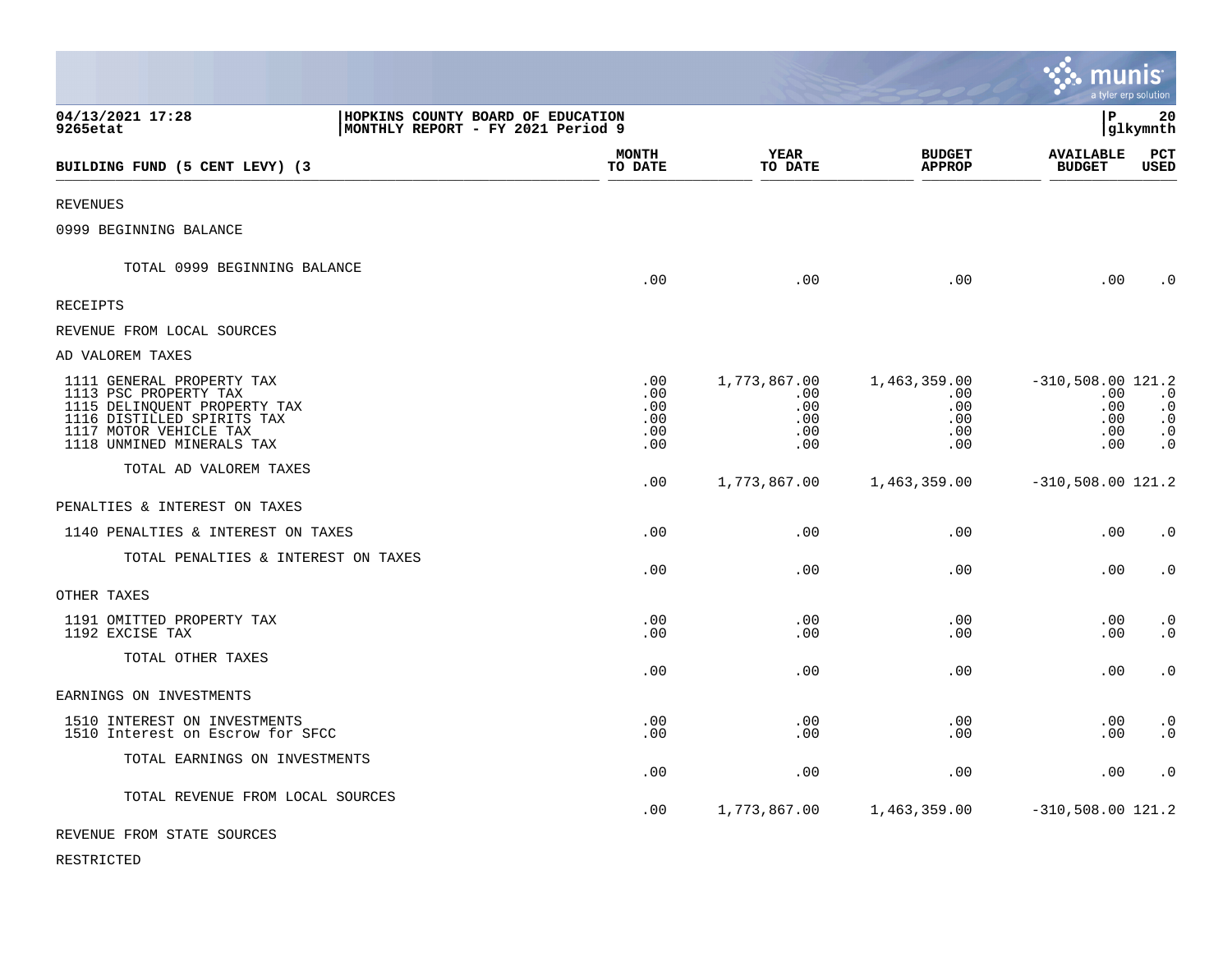

| 04/13/2021 17:28<br>9265etat                                                                                                                                                       | P<br>HOPKINS COUNTY BOARD OF EDUCATION<br>21<br>glkymnth<br> MONTHLY REPORT - FY 2021 Period 9 |                                        |                                        |                                        |                                                                            |  |  |
|------------------------------------------------------------------------------------------------------------------------------------------------------------------------------------|------------------------------------------------------------------------------------------------|----------------------------------------|----------------------------------------|----------------------------------------|----------------------------------------------------------------------------|--|--|
| BUILDING FUND (5 CENT LEVY) (3                                                                                                                                                     | <b>MONTH</b><br>TO DATE                                                                        | <b>YEAR</b><br>TO DATE                 | <b>BUDGET</b><br><b>APPROP</b>         | <b>AVAILABLE</b><br><b>BUDGET</b>      | PCT<br>USED                                                                |  |  |
|                                                                                                                                                                                    |                                                                                                |                                        |                                        |                                        |                                                                            |  |  |
| 3200 RESTRICTED STATE REVENUE                                                                                                                                                      | .00                                                                                            | 630,212.00                             | 1,260,423.00                           | 630,211.00                             | 50.0                                                                       |  |  |
| TOTAL RESTRICTED                                                                                                                                                                   | .00                                                                                            | 630,212.00                             | 1,260,423.00                           | 630,211.00                             | 50.0                                                                       |  |  |
|                                                                                                                                                                                    |                                                                                                |                                        |                                        |                                        |                                                                            |  |  |
| TOTAL REVENUE FROM STATE SOURCES                                                                                                                                                   | .00                                                                                            | 630,212.00                             | 1,260,423.00                           | 630,211.00                             | 50.0                                                                       |  |  |
| OTHER RECEIPTS                                                                                                                                                                     |                                                                                                |                                        |                                        |                                        |                                                                            |  |  |
| INTERFUND TRANSFERS                                                                                                                                                                |                                                                                                |                                        |                                        |                                        |                                                                            |  |  |
| 5210 FUND TRANSFER                                                                                                                                                                 | .00                                                                                            | .00                                    | .00                                    | .00                                    | $\cdot$ 0                                                                  |  |  |
| TOTAL INTERFUND TRANSFERS                                                                                                                                                          | .00                                                                                            | .00                                    | .00                                    | .00                                    | $\cdot$ 0                                                                  |  |  |
| SALE OR COMP FOR LOSS OF ASSETS                                                                                                                                                    |                                                                                                |                                        |                                        |                                        |                                                                            |  |  |
| 5311 SALE OF LAND & IMPROVEMENTS<br>5312 LOSS COMPENSATION<br>5331 SALE OF BUILDINGS<br>5332 LOSS COMP - BUILDINGS<br>5341 SALE OF EOUIPMENT ETC<br>5342 LOSS COMP - EQUIPMENT ETC | .00<br>.00<br>.00<br>.00<br>.00<br>.00                                                         | .00<br>.00<br>.00<br>.00<br>.00<br>.00 | .00<br>.00<br>.00<br>.00<br>.00<br>.00 | .00<br>.00<br>.00<br>.00<br>.00<br>.00 | $\cdot$ 0<br>$\cdot$ 0<br>$\cdot$ 0<br>$\cdot$ 0<br>$\cdot$ 0<br>$\cdot$ 0 |  |  |
| TOTAL SALE OR COMP FOR LOSS OF ASSETS                                                                                                                                              | .00                                                                                            | .00                                    | .00                                    | .00                                    | $\cdot$ 0                                                                  |  |  |
| SPECIAL ITEMS                                                                                                                                                                      |                                                                                                |                                        |                                        |                                        |                                                                            |  |  |
| 5630 SPECIAL ITEMS                                                                                                                                                                 | .00                                                                                            | .00                                    | .00                                    | .00                                    | $\cdot$ 0                                                                  |  |  |
| TOTAL SPECIAL ITEMS                                                                                                                                                                | .00                                                                                            | .00                                    | .00                                    | .00                                    | $\cdot$ 0                                                                  |  |  |
| TOTAL OTHER RECEIPTS                                                                                                                                                               | .00                                                                                            | .00                                    | .00                                    | .00                                    | $\cdot$ 0                                                                  |  |  |
| TOTAL RECEIPTS                                                                                                                                                                     | .00                                                                                            | 2,404,079.00                           | 2,723,782.00                           | 319,703.00                             | 88.3                                                                       |  |  |
| TOTAL REVENUE                                                                                                                                                                      | .00                                                                                            | 2,404,079.00                           | 2,723,782.00                           | 319,703.00                             | 88.3                                                                       |  |  |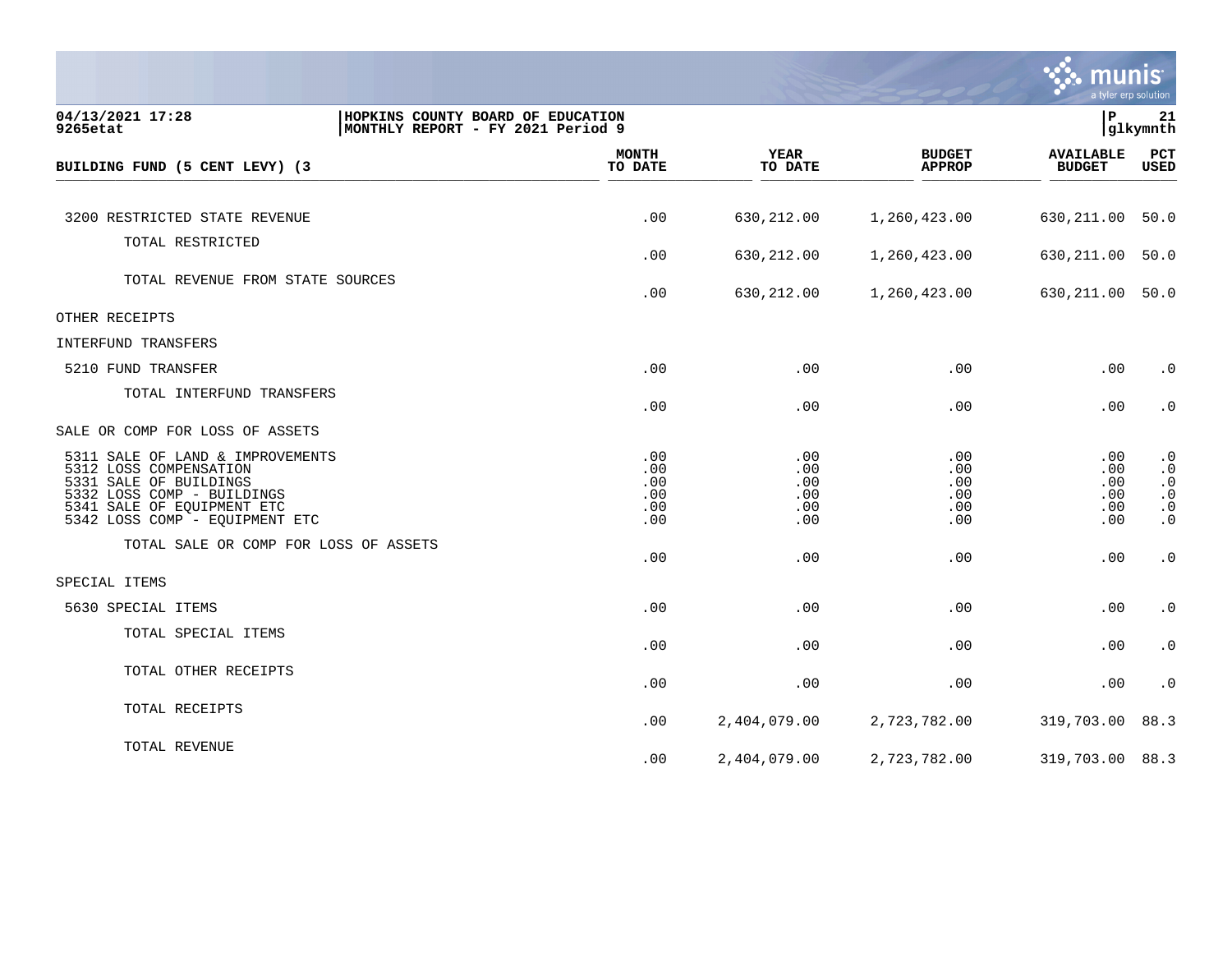|                                                                                                        |                         |                        |                                | munis<br>a tyler erp solution     |                                     |
|--------------------------------------------------------------------------------------------------------|-------------------------|------------------------|--------------------------------|-----------------------------------|-------------------------------------|
| 04/13/2021 17:28<br>HOPKINS COUNTY BOARD OF EDUCATION<br>MONTHLY REPORT - FY 2021 Period 9<br>9265etat |                         |                        |                                | P                                 | 22<br>glkymnth                      |
| BUILDING FUND (5 CENT LEVY) (3                                                                         | <b>MONTH</b><br>TO DATE | <b>YEAR</b><br>TO DATE | <b>BUDGET</b><br><b>APPROP</b> | <b>AVAILABLE</b><br><b>BUDGET</b> | PCT<br>USED                         |
| <b>EXPENDITURES</b>                                                                                    |                         |                        |                                |                                   |                                     |
| 4300<br>ARCHITECTURAL/ENGIN                                                                            |                         |                        |                                |                                   |                                     |
| 0400<br>PURCHASED PROPERTY SERVICES                                                                    | .00                     | .00                    | .00                            | .00                               | $\cdot$ 0                           |
| TOTAL 4300<br>ARCHITECTURAL/ENGIN                                                                      | .00                     | .00                    | .00                            | .00                               | $\cdot$ 0                           |
| DEBT SERVICE<br>5100                                                                                   |                         |                        |                                |                                   |                                     |
| 0800<br>DEBT SERVICE AND MISCELLANEOUS<br>0840<br>CONTINGENCY<br>0900<br>OTHER ITEMS                   | .00<br>.00<br>.00       | .00<br>.00<br>.00      | .00<br>.00<br>.00              | .00<br>.00<br>.00                 | $\cdot$ 0<br>$\cdot$ 0<br>$\cdot$ 0 |
| TOTAL 5100<br>DEBT SERVICE                                                                             | .00                     | .00                    | .00                            | .00                               | $\cdot$ 0                           |
| FUND TRANSFERS<br>5200                                                                                 |                         |                        |                                |                                   |                                     |
| 0900<br>OTHER ITEMS                                                                                    | .00                     | .00                    | 2,723,782.00                   | 2,723,782.00                      | $\cdot$ 0                           |
| TOTAL 5200<br>FUND TRANSFERS                                                                           | .00                     | .00                    | 2,723,782.00                   | 2,723,782.00                      | $\cdot$ 0                           |
| TOTAL EXPENDITURES                                                                                     | .00                     | .00                    | 2,723,782.00                   | 2,723,782.00                      | $\cdot$ 0                           |
| TOTAL FOR BUILDING FUND (5 CENT LEVY) (320)                                                            | .00                     | 2,404,079.00           | .00                            | $-2,404,079.00$                   | $\cdot$ 0                           |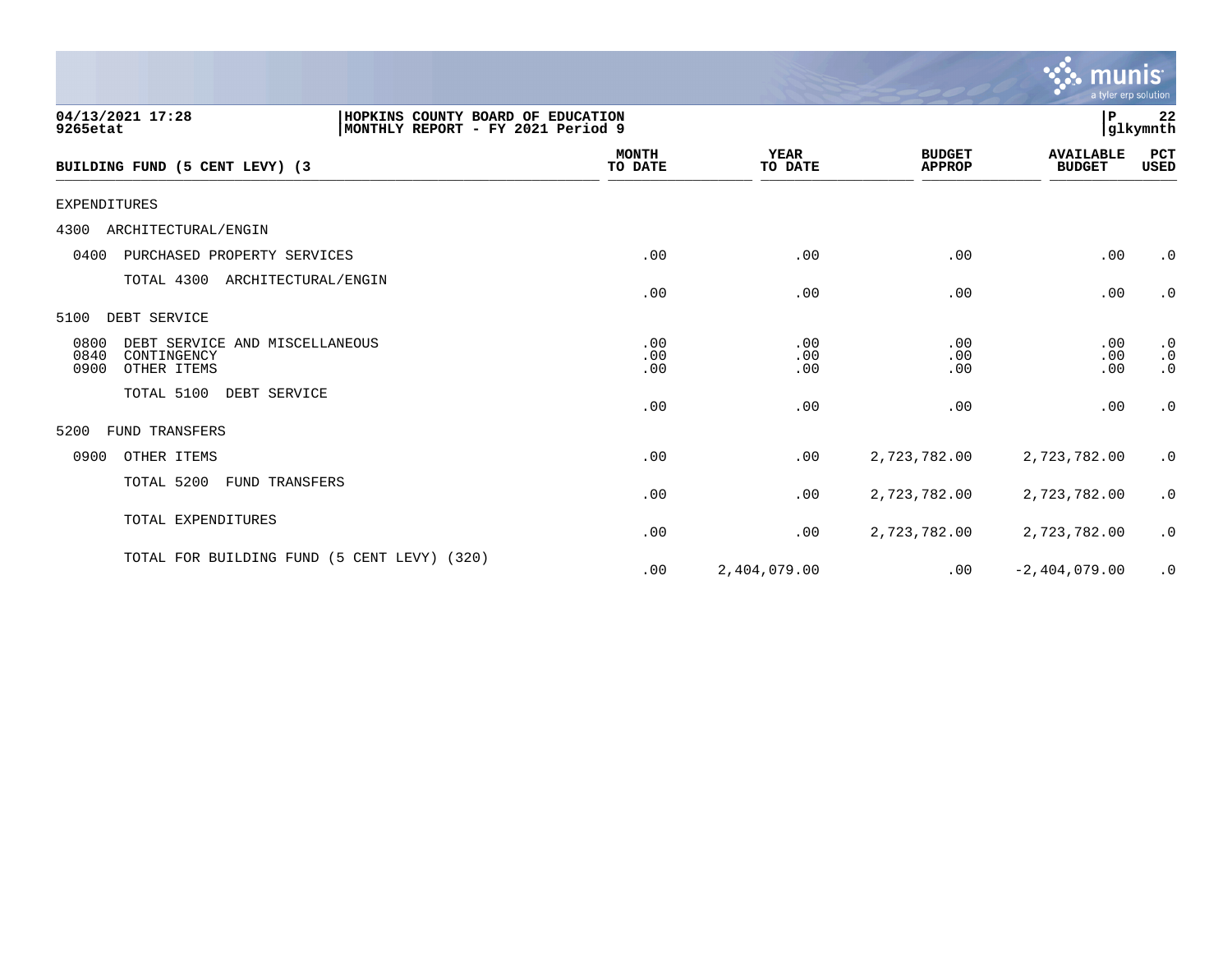|                                        |                                                                        |                        |                                | <u>: : munis</u>                  | a tyler erp solution |
|----------------------------------------|------------------------------------------------------------------------|------------------------|--------------------------------|-----------------------------------|----------------------|
| 04/13/2021 17:28<br>9265etat           | HOPKINS COUNTY BOARD OF EDUCATION<br>MONTHLY REPORT - FY 2021 Period 9 |                        |                                | l P                               | 23<br> glkymnth      |
| CONSTRUCTION FUND (360)                | <b>MONTH</b><br>TO DATE                                                | <b>YEAR</b><br>TO DATE | <b>BUDGET</b><br><b>APPROP</b> | <b>AVAILABLE</b><br><b>BUDGET</b> | PCT<br><b>USED</b>   |
| <b>REVENUES</b>                        |                                                                        |                        |                                |                                   |                      |
| 0999 BEGINNING BALANCE                 |                                                                        |                        |                                |                                   |                      |
| TOTAL 0999 BEGINNING BALANCE           | .00                                                                    | .00                    | .00                            | .00                               | $\cdot$ 0            |
| RECEIPTS                               |                                                                        |                        |                                |                                   |                      |
| REVENUE FROM LOCAL SOURCES             |                                                                        |                        |                                |                                   |                      |
| EARNINGS ON INVESTMENTS                |                                                                        |                        |                                |                                   |                      |
| 1510 INTEREST ON INVESTMENTS           | .00                                                                    | .00                    | .00                            | .00                               | $\cdot$ 0            |
| TOTAL EARNINGS ON INVESTMENTS          | .00                                                                    | .00                    | .00                            | .00                               | $\cdot$ 0            |
| OTHER REVENUE FROM LOCAL SOURCES       |                                                                        |                        |                                |                                   |                      |
| 1920 CONTRIBUTIONS DONATIONS           | .00                                                                    | 5,500.00               | .00                            | $-5,500.00$                       | $\cdot$ 0            |
| TOTAL OTHER REVENUE FROM LOCAL SOURCES | .00                                                                    | 5,500.00               | .00                            | $-5,500.00$                       | $\cdot$ 0            |
| TOTAL REVENUE FROM LOCAL SOURCES       | .00                                                                    | 5,500.00               | .00                            | $-5,500.00$                       | $\cdot$ 0            |
| REVENUE FROM STATE SOURCES             |                                                                        |                        |                                |                                   |                      |
| EXPENDITURE REIMBURSEMENTS             |                                                                        |                        |                                |                                   |                      |
| 3131 STATE MISC REIMBURSEMENTS         | .00                                                                    | .00                    | .00                            | .00                               | $\cdot$ 0            |
| TOTAL EXPENDITURE REIMBURSEMENTS       | .00                                                                    | .00                    | .00                            | .00                               | $\cdot$ 0            |
| TOTAL REVENUE FROM STATE SOURCES       | .00                                                                    | .00                    | .00                            | .00                               | $\cdot$ 0            |
| OTHER RECEIPTS                         |                                                                        |                        |                                |                                   |                      |
| BOND ISSUANCE                          |                                                                        |                        |                                |                                   |                      |
| 5110 BOND PRINCIPAL PROCEEDS           | .00                                                                    | .00                    | .00                            | .00                               | $\cdot$ 0            |
| TOTAL BOND ISSUANCE                    | .00                                                                    | .00                    | .00                            | .00                               | $\cdot$ 0            |
| INTERFUND TRANSFERS                    |                                                                        |                        |                                |                                   |                      |
| 5210 FUND TRANSFER                     | .00                                                                    | .00                    | .00                            | .00                               | $\cdot$ 0            |

and the contract of the contract of the contract of the contract of the contract of the contract of the contract of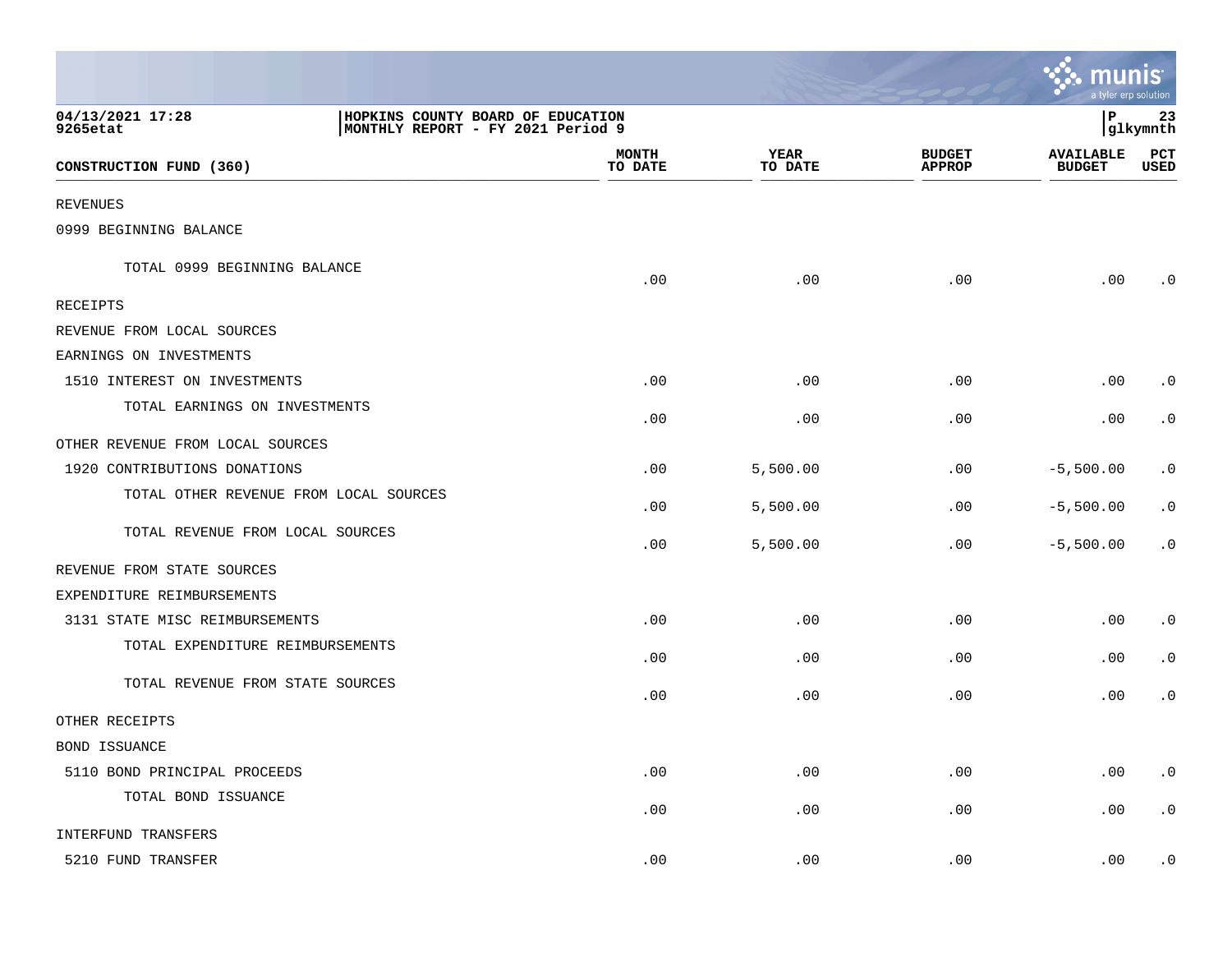

| 04/13/2021 17:28<br>HOPKINS COUNTY BOARD OF EDUCATION<br>MONTHLY REPORT - FY 2021 Period 9<br>9265etat |  |                         |                        |                                | lР                                | 24<br>glkymnth     |
|--------------------------------------------------------------------------------------------------------|--|-------------------------|------------------------|--------------------------------|-----------------------------------|--------------------|
| CONSTRUCTION FUND (360)                                                                                |  | <b>MONTH</b><br>TO DATE | <b>YEAR</b><br>TO DATE | <b>BUDGET</b><br><b>APPROP</b> | <b>AVAILABLE</b><br><b>BUDGET</b> | PCT<br><b>USED</b> |
| TOTAL INTERFUND TRANSFERS                                                                              |  | .00                     | .00                    | .00                            | .00                               | $\cdot$ 0          |
| SALE OR COMP FOR LOSS OF ASSETS                                                                        |  |                         |                        |                                |                                   |                    |
| 5332 LOSS COMP - BUILDINGS                                                                             |  | .00                     | .00                    | .00                            | .00                               | $\cdot$ 0          |
| TOTAL SALE OR COMP FOR LOSS OF ASSETS                                                                  |  | .00                     | .00                    | .00                            | .00                               | $\cdot$ 0          |
| TOTAL OTHER RECEIPTS                                                                                   |  | .00                     | .00                    | .00                            | .00                               | $\cdot$ 0          |
| TOTAL RECEIPTS                                                                                         |  | .00                     | 5,500.00               | .00                            | $-5,500.00$                       | $\cdot$ 0          |
| TOTAL REVENUE                                                                                          |  | .00                     | 5,500.00               | .00                            | $-5,500.00$                       | $\cdot$ 0          |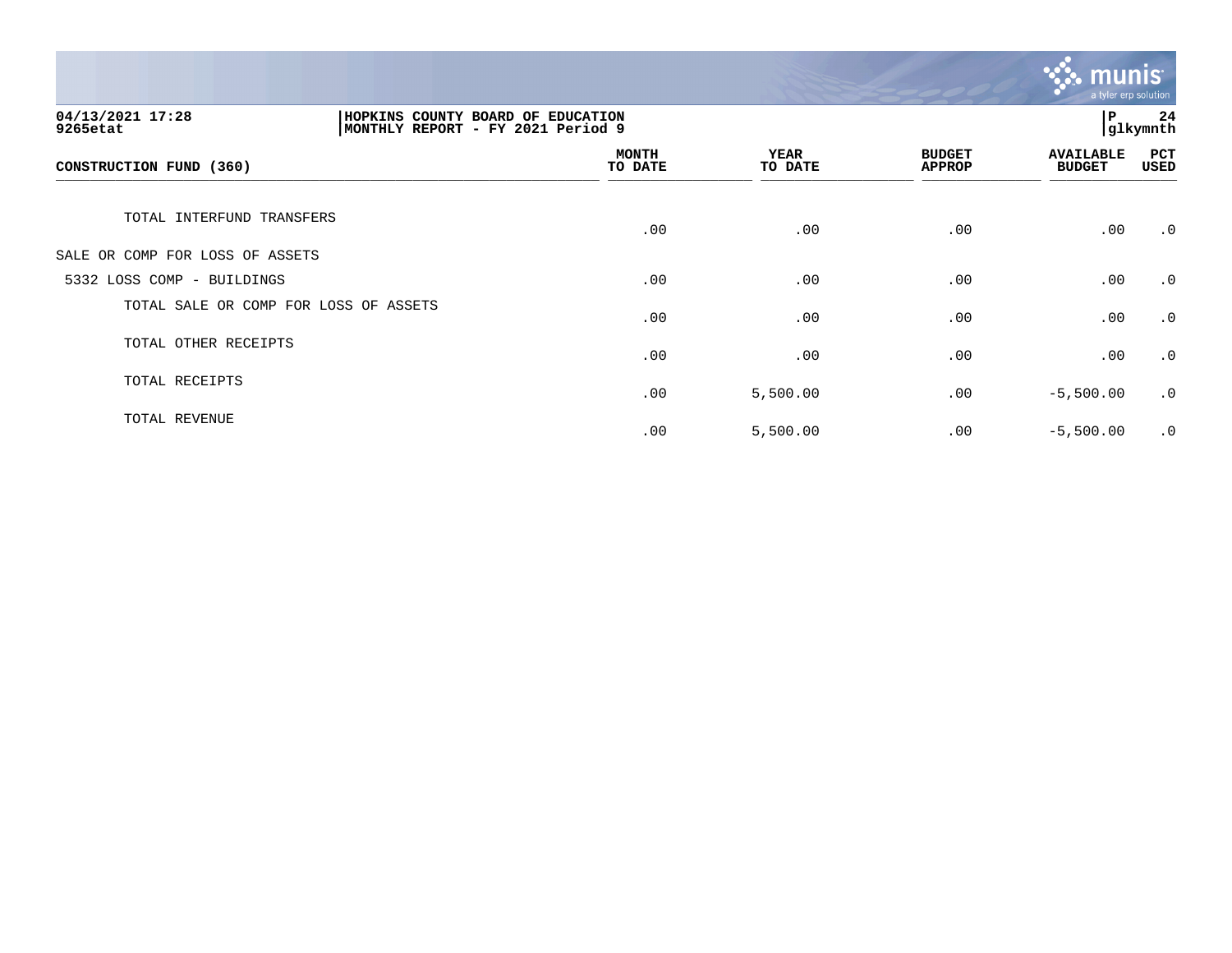

| 04/13/2021 17:28<br>HOPKINS COUNTY BOARD OF EDUCATION<br>MONTHLY REPORT - FY 2021 Period 9<br>9265etat                                                                                                                                                                                                              |                                                                          |                                                                                    |                                                                    | ΙP                                                                                            | 25<br> glkymnth                                                                                                                                                                                               |  |
|---------------------------------------------------------------------------------------------------------------------------------------------------------------------------------------------------------------------------------------------------------------------------------------------------------------------|--------------------------------------------------------------------------|------------------------------------------------------------------------------------|--------------------------------------------------------------------|-----------------------------------------------------------------------------------------------|---------------------------------------------------------------------------------------------------------------------------------------------------------------------------------------------------------------|--|
| CONSTRUCTION FUND (360)                                                                                                                                                                                                                                                                                             | <b>MONTH</b><br>TO DATE                                                  | <b>YEAR</b><br>TO DATE                                                             | <b>BUDGET</b><br><b>APPROP</b>                                     | <b>AVAILABLE</b><br><b>BUDGET</b>                                                             | PCT<br><b>USED</b>                                                                                                                                                                                            |  |
| <b>EXPENDITURES</b>                                                                                                                                                                                                                                                                                                 |                                                                          |                                                                                    |                                                                    |                                                                                               |                                                                                                                                                                                                               |  |
| 4100 LAND/SITE ACQUISITIONS                                                                                                                                                                                                                                                                                         |                                                                          |                                                                                    |                                                                    |                                                                                               |                                                                                                                                                                                                               |  |
| 0300<br>PURCHASED PROF AND TECH SERV<br>0400<br>PURCHASED PROPERTY SERVICES<br>0500<br>OTHER PURCHASED SERVICES<br>0600<br>SUPPLIES<br>0700<br>PROPERTY                                                                                                                                                             | .00<br>.00<br>.00<br>.00<br>.00                                          | .00<br>.00<br>.00<br>.00<br>.00                                                    | $.00 \ \rm$<br>.00<br>.00<br>.00<br>.00                            | $.00 \,$<br>.00<br>$.00 \,$<br>.00<br>.00                                                     | $\cdot$ 0<br>$\cdot$ 0<br>$\cdot$ 0<br>$\begin{smallmatrix} 0.1 \\ 0.1 \end{smallmatrix}$                                                                                                                     |  |
| TOTAL 4100<br>LAND/SITE ACQUISITIONS                                                                                                                                                                                                                                                                                | .00                                                                      | .00                                                                                | .00                                                                | .00                                                                                           | $\cdot$ 0                                                                                                                                                                                                     |  |
| 4500 BUILDING ACQUISTIONS & CONSTRUCTION                                                                                                                                                                                                                                                                            |                                                                          |                                                                                    |                                                                    |                                                                                               |                                                                                                                                                                                                               |  |
| PURCHASED PROF AND TECH SERV<br>0300<br>0400<br>PURCHASED PROPERTY SERVICES<br>0500<br>OTHER PURCHASED SERVICES<br>0600<br>SUPPLIES<br>0700<br>PROPERTY<br>0800<br>DEBT SERVICE AND MISCELLANEOUS<br>0840<br>CONTINGENCY<br>0900<br>OTHER ITEMS                                                                     | 12,664.81<br>.00<br>.00<br>.00<br>.00<br>.00<br>.00<br>.00               | 340,382.62<br>505,685.42<br>22,196.65<br>.00<br>.00<br>.00<br>.00<br>.00           | .00<br>.00<br>.00<br>.00<br>.00<br>.00<br>.00<br>.00               | $-340, 382.62$<br>$-505,685.42$<br>$-22, 196.65$<br>.00<br>.00<br>.00<br>.00<br>.00           | $\cdot$ 0<br>$\cdot$ 0<br>$\begin{array}{c} . & 0 \\ . & 0 \end{array}$<br>$\begin{smallmatrix} 0.1 \\ 0.1 \end{smallmatrix}$<br>$\cdot$ 0<br>$\cdot$ 0                                                       |  |
| TOTAL 4500 BUILDING ACQUISTIONS & CONSTRUCTION                                                                                                                                                                                                                                                                      | 12,664.81                                                                | 868,264.69                                                                         | .00                                                                | $-868, 264.69$                                                                                | $\cdot$ 0                                                                                                                                                                                                     |  |
| 4600<br>SITE IMPROVEMENT                                                                                                                                                                                                                                                                                            |                                                                          |                                                                                    |                                                                    |                                                                                               |                                                                                                                                                                                                               |  |
| 0700<br>PROPERTY                                                                                                                                                                                                                                                                                                    | .00                                                                      | .00                                                                                | .00                                                                | .00                                                                                           | $\cdot$ 0                                                                                                                                                                                                     |  |
| TOTAL 4600<br>SITE IMPROVEMENT                                                                                                                                                                                                                                                                                      | .00                                                                      | .00                                                                                | .00                                                                | .00                                                                                           | $\cdot$ 0                                                                                                                                                                                                     |  |
| 4700 BUILDING IMPROVEMENTS                                                                                                                                                                                                                                                                                          |                                                                          |                                                                                    |                                                                    |                                                                                               |                                                                                                                                                                                                               |  |
| 0100<br>SALARIES PERSONNEL SERVICES<br>0200<br>EMPLOYEE BENEFITS<br>0300<br>PURCHASED PROF AND TECH SERV<br>0400<br>PURCHASED PROPERTY SERVICES<br>0500<br>OTHER PURCHASED SERVICES<br>0600<br>SUPPLIES<br>0700<br>PROPERTY<br>0800<br>DEBT SERVICE AND MISCELLANEOUS<br>0840<br>CONTINGENCY<br>0900<br>OTHER ITEMS | .00<br>.00<br>.00<br>86,185.00<br>.00<br>.00<br>.00<br>.00<br>.00<br>.00 | .00<br>.00<br>12,435.00<br>110,271.48<br>119.11<br>.00<br>.00<br>.00<br>.00<br>.00 | .00<br>.00<br>.00<br>.00<br>.00<br>.00<br>.00<br>.00<br>.00<br>.00 | .00<br>.00<br>$-12, 435.00$<br>$-110, 271.48$<br>$-119.11$<br>.00<br>.00<br>.00<br>.00<br>.00 | $\cdot$ 0<br>$\begin{smallmatrix} . & 0 \\ . & 0 \end{smallmatrix}$<br>$\begin{smallmatrix} 0.1 \\ 0.1 \end{smallmatrix}$<br>$\begin{array}{c} 0.0 \\ 0.0 \end{array}$<br>$\cdot$ 0<br>$\cdot$ 0<br>$\cdot$ 0 |  |
| TOTAL 4700<br>BUILDING IMPROVEMENTS                                                                                                                                                                                                                                                                                 | 86,185.00                                                                | 122,825.59                                                                         | .00                                                                | $-122,825.59$                                                                                 | $\cdot$ 0                                                                                                                                                                                                     |  |
| 4900<br>OTHER - FACILITIES                                                                                                                                                                                                                                                                                          |                                                                          |                                                                                    |                                                                    |                                                                                               |                                                                                                                                                                                                               |  |
| 0400<br>PURCHASED PROPERTY SERVICES                                                                                                                                                                                                                                                                                 | .00                                                                      | .00                                                                                | .00                                                                | .00                                                                                           | $\cdot$ 0                                                                                                                                                                                                     |  |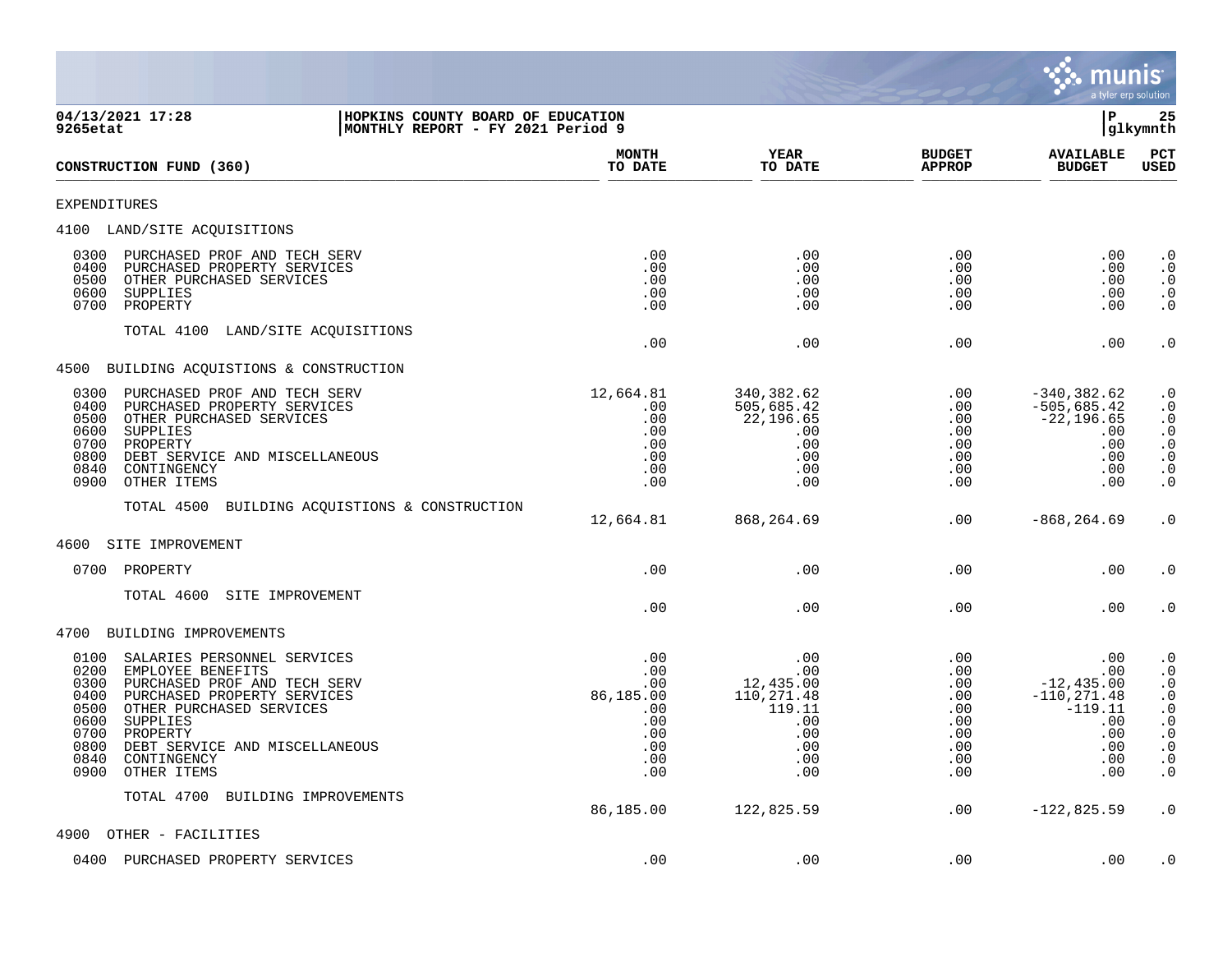

| 04/13/2021 17:28<br>9265etat         |                    | 26<br>P<br>HOPKINS COUNTY BOARD OF EDUCATION<br> glkymnth<br>MONTHLY REPORT - FY 2021 Period 9 |                 |                                |                                   |                 |  |
|--------------------------------------|--------------------|------------------------------------------------------------------------------------------------|-----------------|--------------------------------|-----------------------------------|-----------------|--|
| CONSTRUCTION FUND (360)              |                    | <b>MONTH</b><br>TO DATE                                                                        | YEAR<br>TO DATE | <b>BUDGET</b><br><b>APPROP</b> | <b>AVAILABLE</b><br><b>BUDGET</b> | PCT<br>USED     |  |
| 0600<br>SUPPLIES<br>0700<br>PROPERTY |                    | .00<br>.00                                                                                     | .00<br>.00      | .00<br>.00                     | .00<br>.00                        | $\cdot$ 0<br>.0 |  |
| TOTAL 4900                           | OTHER - FACILITIES | .00                                                                                            | .00             | .00                            | .00                               | .0              |  |
| 5200<br>FUND TRANSFERS               |                    |                                                                                                |                 |                                |                                   |                 |  |
| 0900<br>OTHER ITEMS                  |                    | .00                                                                                            | .00             | .00                            | .00                               | $\cdot$ 0       |  |
| TOTAL 5200                           | FUND TRANSFERS     | .00                                                                                            | .00             | .00                            | .00                               | .0              |  |
| TOTAL EXPENDITURES                   |                    | 98,849.81                                                                                      | 991,090.28      | .00                            | $-991,090.28$                     | $\cdot$ 0       |  |
| TOTAL FOR CONSTRUCTION FUND          | (360)              | $-98,849.81$                                                                                   | $-985,590.28$   | .00                            | 985,590.28                        | .0              |  |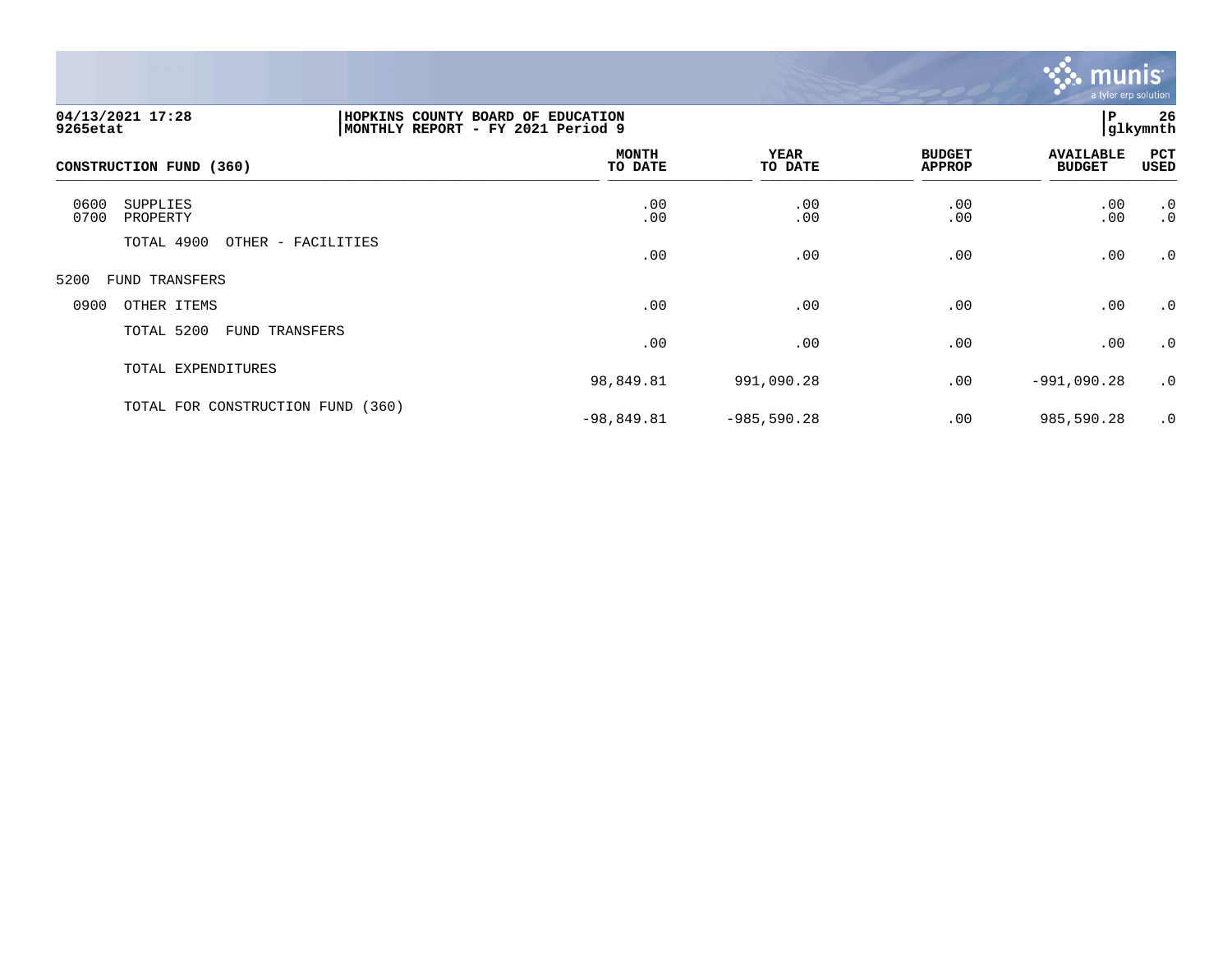|                                                                                 |                                                                        |                         |                        |                                | munis<br>a tvler erp solution     |                                     |
|---------------------------------------------------------------------------------|------------------------------------------------------------------------|-------------------------|------------------------|--------------------------------|-----------------------------------|-------------------------------------|
| 04/13/2021 17:28<br>9265etat                                                    | HOPKINS COUNTY BOARD OF EDUCATION<br>MONTHLY REPORT - FY 2021 Period 9 |                         |                        |                                | l P                               | 27<br> glkymnth                     |
| DEBT SERVICE FUND (400)                                                         |                                                                        | <b>MONTH</b><br>TO DATE | <b>YEAR</b><br>TO DATE | <b>BUDGET</b><br><b>APPROP</b> | <b>AVAILABLE</b><br><b>BUDGET</b> | PCT<br><b>USED</b>                  |
| <b>REVENUES</b>                                                                 |                                                                        |                         |                        |                                |                                   |                                     |
| 0999 BEGINNING BALANCE                                                          |                                                                        |                         |                        |                                |                                   |                                     |
| TOTAL 0999 BEGINNING BALANCE                                                    |                                                                        | .00                     | 516,961.67             | .00                            | $-516, 961.67$                    | $\cdot$ 0                           |
| <b>RECEIPTS</b>                                                                 |                                                                        |                         |                        |                                |                                   |                                     |
| REVENUE FROM LOCAL SOURCES                                                      |                                                                        |                         |                        |                                |                                   |                                     |
| EARNINGS ON INVESTMENTS                                                         |                                                                        |                         |                        |                                |                                   |                                     |
| 1510 INTEREST ON INVESTMENTS                                                    |                                                                        | .00                     | .00                    | .00                            | .00                               | $\cdot$ 0                           |
| TOTAL EARNINGS ON INVESTMENTS                                                   |                                                                        | .00                     | .00                    | .00                            | .00                               | $\cdot$ 0                           |
| TOTAL REVENUE FROM LOCAL SOURCES                                                |                                                                        | .00                     | .00                    | .00                            | .00                               | $\cdot$ 0                           |
| REVENUE FROM STATE SOURCES                                                      |                                                                        |                         |                        |                                |                                   |                                     |
| RESTRICTED                                                                      |                                                                        |                         |                        |                                |                                   |                                     |
| 3200 RESTRICTED STATE REVENUE                                                   |                                                                        | .00                     | .00                    | .00                            | .00                               | $\cdot$ 0                           |
| TOTAL RESTRICTED                                                                |                                                                        | .00                     | .00                    | .00                            | .00                               | $\cdot$ 0                           |
| REVENUE ON BEHALF PAYMENTS                                                      |                                                                        |                         |                        |                                |                                   |                                     |
| 3900 ON BEHALF                                                                  |                                                                        | .00                     | .00                    | 1,206,580.56                   | 1,206,580.56                      | $\cdot$ 0                           |
| TOTAL REVENUE ON BEHALF PAYMENTS                                                |                                                                        | .00                     | .00                    | 1,206,580.56                   | 1,206,580.56                      | $\cdot$ 0                           |
| TOTAL REVENUE FROM STATE SOURCES                                                |                                                                        | .00                     | .00                    | 1,206,580.56                   | 1,206,580.56                      | $\cdot$ 0                           |
| OTHER RECEIPTS                                                                  |                                                                        |                         |                        |                                |                                   |                                     |
| BOND ISSUANCE                                                                   |                                                                        |                         |                        |                                |                                   |                                     |
| 5110 BOND PRINCIPAL PROCEEDS<br>5120 BOND PREMIUM<br>5130 ACCRUED BOND INTEREST |                                                                        | .00<br>.00<br>.00       | .00<br>.00<br>.00      | .00<br>.00<br>.00              | .00<br>.00<br>.00                 | $\cdot$ 0<br>$\cdot$ 0<br>$\cdot$ 0 |
| TOTAL BOND ISSUANCE                                                             |                                                                        | .00                     | .00                    | .00                            | .00                               | $\cdot$ 0                           |
| INTERFUND TRANSFERS                                                             |                                                                        |                         |                        |                                |                                   |                                     |

**COLL**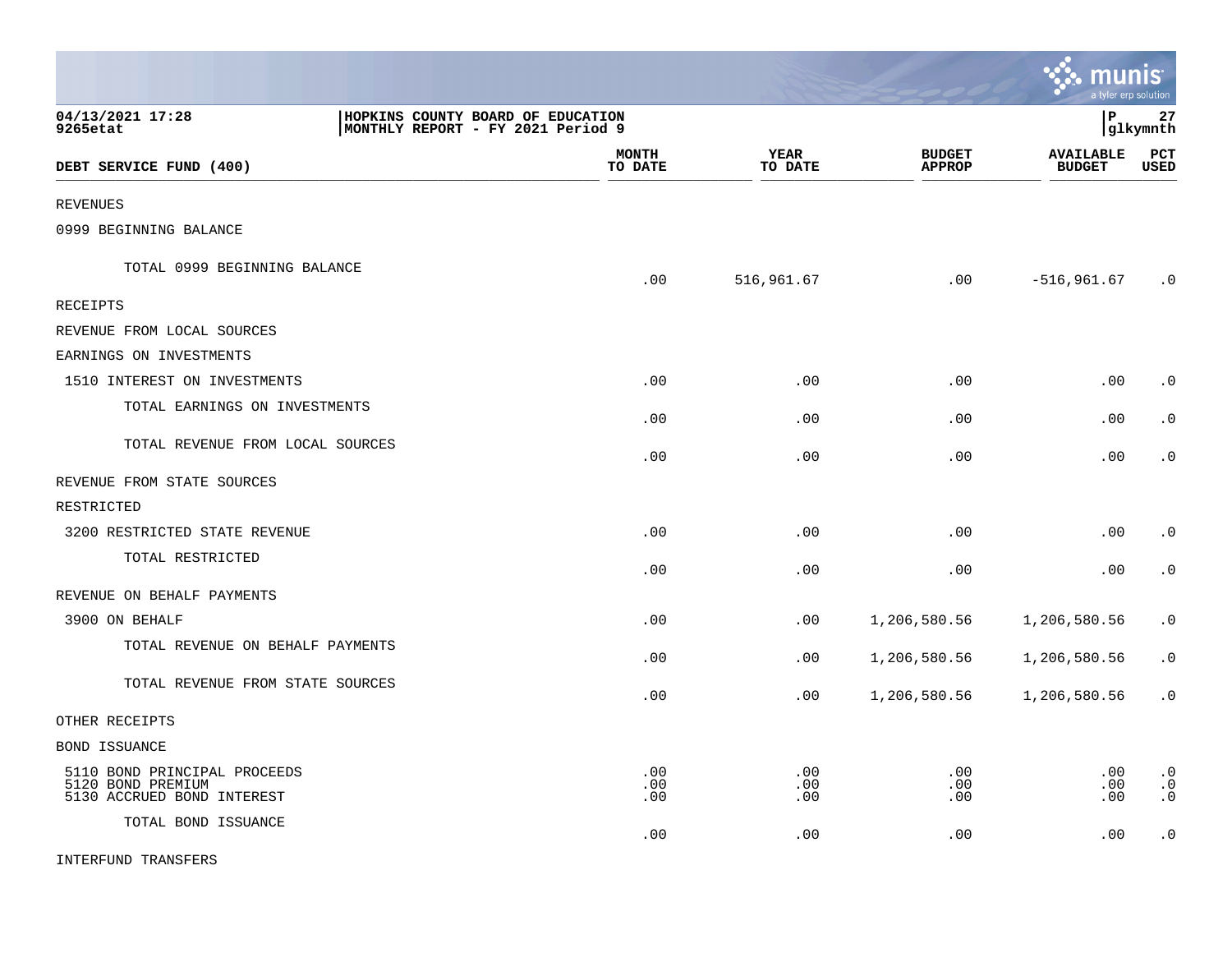

| 04/13/2021 17:28<br>9265etat | HOPKINS COUNTY BOARD OF EDUCATION<br>MONTHLY REPORT - FY 2021 Period 9 |                         |                 |                                | P                                 | 28<br> glkymnth |
|------------------------------|------------------------------------------------------------------------|-------------------------|-----------------|--------------------------------|-----------------------------------|-----------------|
| DEBT SERVICE FUND (400)      |                                                                        | <b>MONTH</b><br>TO DATE | YEAR<br>TO DATE | <b>BUDGET</b><br><b>APPROP</b> | <b>AVAILABLE</b><br><b>BUDGET</b> | PCT<br>USED     |
| 5210 FUND TRANSFER           |                                                                        | .00                     | .00             | 3,318,494.00                   | 3,318,494.00                      | $\cdot$ 0       |
| TOTAL INTERFUND<br>TRANSFERS |                                                                        | .00                     | .00             | 3,318,494.00                   | 3,318,494.00                      | $\cdot$ 0       |
| TOTAL OTHER RECEIPTS         |                                                                        | .00                     | .00             | 3,318,494.00                   | 3,318,494.00                      | $\cdot$ 0       |
| TOTAL RECEIPTS               |                                                                        | .00                     | .00             | 4,525,074.56                   | 4,525,074.56                      | $\cdot$ 0       |
| TOTAL REVENUE                |                                                                        | .00                     | 516,961.67      | 4,525,074.56                   | 4,008,112.89 11.4                 |                 |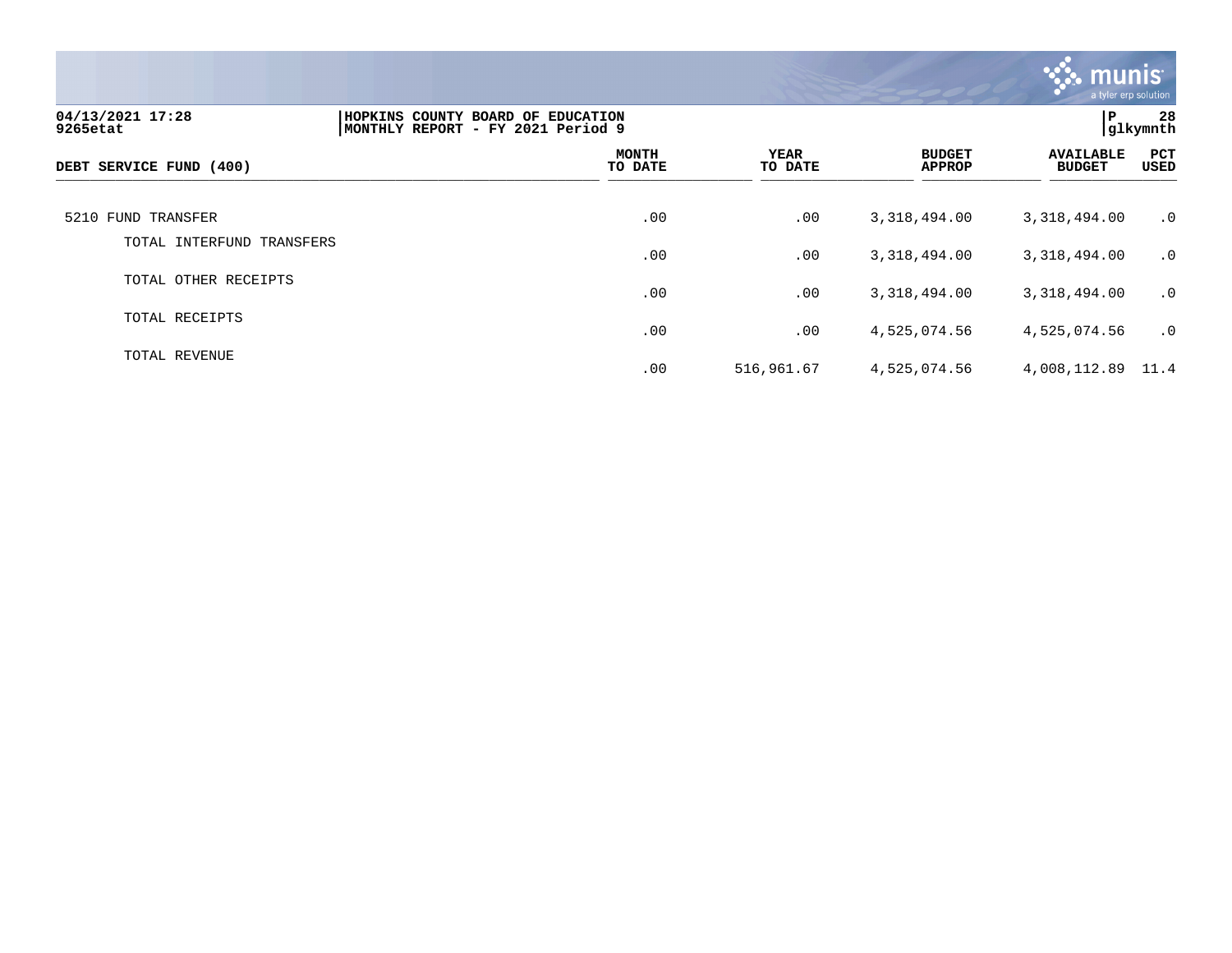

| 04/13/2021 17:28<br>9265etat                                  | HOPKINS COUNTY BOARD OF EDUCATION<br>MONTHLY REPORT - FY 2021 Period 9 |                         |                        |                                | P                                 | 29<br>glkymnth     |
|---------------------------------------------------------------|------------------------------------------------------------------------|-------------------------|------------------------|--------------------------------|-----------------------------------|--------------------|
| DEBT SERVICE FUND (400)                                       |                                                                        | <b>MONTH</b><br>TO DATE | <b>YEAR</b><br>TO DATE | <b>BUDGET</b><br><b>APPROP</b> | <b>AVAILABLE</b><br><b>BUDGET</b> | PCT<br><b>USED</b> |
| EXPENDITURES                                                  |                                                                        |                         |                        |                                |                                   |                    |
| RESTRICT TO REV & BAL SHT ONLY<br>0000                        |                                                                        |                         |                        |                                |                                   |                    |
| 0800<br>DEBT SERVICE AND MISCELLANEOUS                        |                                                                        | .00                     | .00                    | .00                            | .00                               | $\cdot$ 0          |
| TOTAL 0000                                                    | RESTRICT TO REV & BAL SHT ONLY                                         | .00                     | .00                    | .00                            | .00                               | $\cdot$ 0          |
| 5100<br>DEBT SERVICE                                          |                                                                        |                         |                        |                                |                                   |                    |
| 0800<br>DEBT SERVICE AND MISCELLANEOUS<br>0900<br>OTHER ITEMS |                                                                        | 423,828.92<br>.00       | 2,526,738.60<br>.00    | 4,525,074.56<br>.00            | 1,998,335.96<br>.00               | 55.8<br>$\cdot$ 0  |
| TOTAL 5100<br>DEBT SERVICE                                    |                                                                        | 423,828.92              | 2,526,738.60           | 4,525,074.56                   | 1,998,335.96                      | 55.8               |
| 5200<br><b>FUND TRANSFERS</b>                                 |                                                                        |                         |                        |                                |                                   |                    |
| 0900<br>OTHER ITEMS                                           |                                                                        | .00                     | .00                    | .00                            | .00                               | $\cdot$ 0          |
| TOTAL 5200                                                    | FUND TRANSFERS                                                         | .00                     | .00                    | .00                            | .00                               | $\cdot$ 0          |
| TOTAL EXPENDITURES                                            |                                                                        | 423,828.92              | 2,526,738.60           | 4,525,074.56                   | 1,998,335.96                      | 55.8               |
| TOTAL FOR DEBT SERVICE FUND (400)                             |                                                                        | $-423,828.92$           | $-2,009,776.93$        | .00                            | 2,009,776.93                      | .0                 |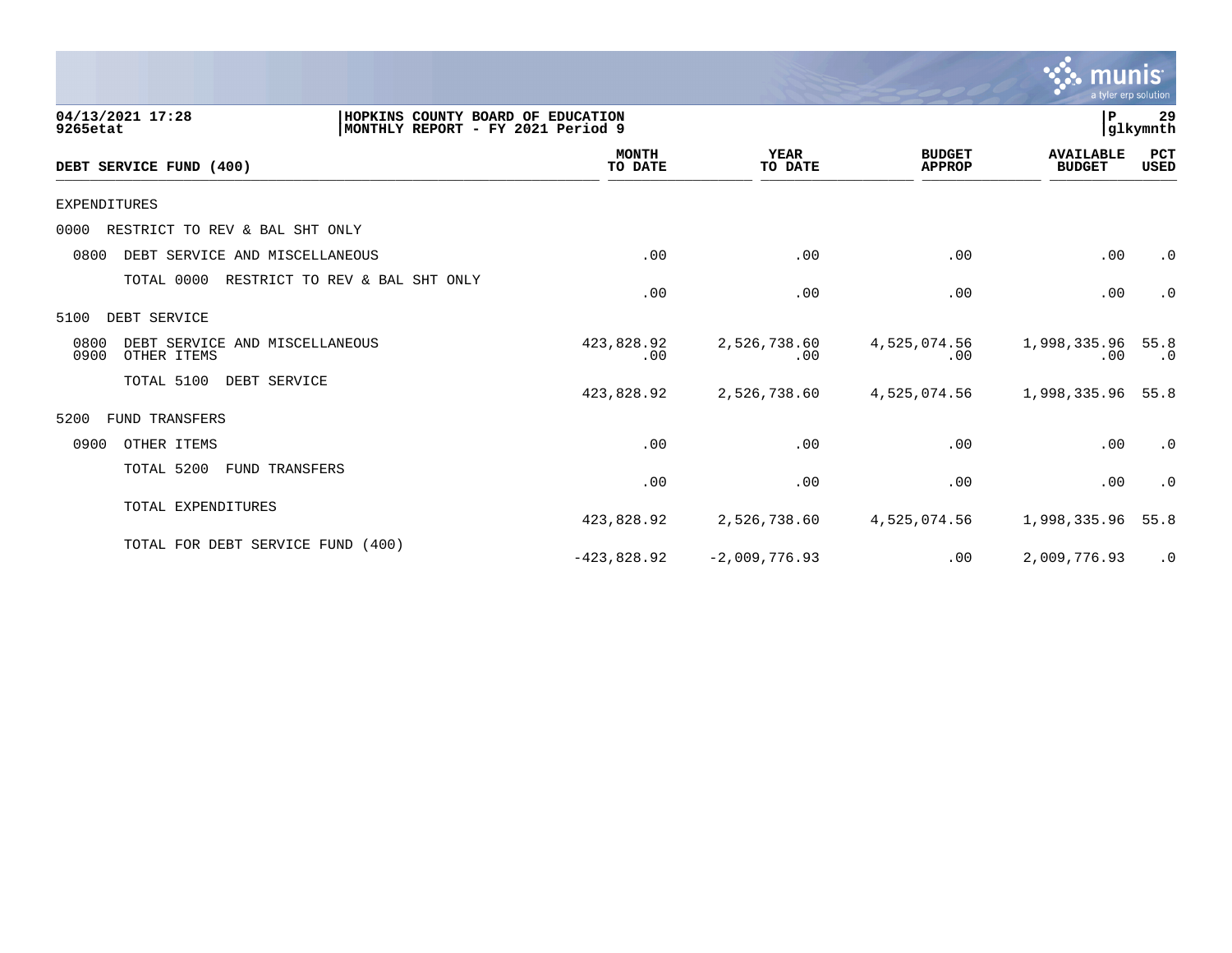|                                                                                                                                                                                                                                                                 |                                                                         |                                                    |                                                    |                                                            | munis                                                      | a tyler erp solution                                                              |
|-----------------------------------------------------------------------------------------------------------------------------------------------------------------------------------------------------------------------------------------------------------------|-------------------------------------------------------------------------|----------------------------------------------------|----------------------------------------------------|------------------------------------------------------------|------------------------------------------------------------|-----------------------------------------------------------------------------------|
| 04/13/2021 17:28<br>9265etat                                                                                                                                                                                                                                    | HOPKINS COUNTY BOARD OF EDUCATION<br> MONTHLY REPORT - FY 2021 Period 9 |                                                    |                                                    |                                                            | l P                                                        | 30<br> glkymnth                                                                   |
| FOOD SERVICE FUND (51)                                                                                                                                                                                                                                          |                                                                         | <b>MONTH</b><br>TO DATE                            | <b>YEAR</b><br>TO DATE                             | <b>BUDGET</b><br><b>APPROP</b>                             | <b>AVAILABLE</b><br><b>BUDGET</b>                          | $_{\rm PCT}$<br><b>USED</b>                                                       |
| <b>REVENUES</b>                                                                                                                                                                                                                                                 |                                                                         |                                                    |                                                    |                                                            |                                                            |                                                                                   |
| 0999 BEGINNING BALANCE                                                                                                                                                                                                                                          |                                                                         |                                                    |                                                    |                                                            |                                                            |                                                                                   |
| TOTAL 0999 BEGINNING BALANCE                                                                                                                                                                                                                                    |                                                                         | .00                                                | 1,671,353.11                                       |                                                            | 989,276.27 -682,076.84 169.0                               |                                                                                   |
| RECEIPTS                                                                                                                                                                                                                                                        |                                                                         |                                                    |                                                    |                                                            |                                                            |                                                                                   |
| REVENUE FROM LOCAL SOURCES                                                                                                                                                                                                                                      |                                                                         |                                                    |                                                    |                                                            |                                                            |                                                                                   |
| EARNINGS ON INVESTMENTS                                                                                                                                                                                                                                         |                                                                         |                                                    |                                                    |                                                            |                                                            |                                                                                   |
| 1510 INTEREST ON INVESTMENTS                                                                                                                                                                                                                                    |                                                                         | 2,501.06                                           | 28,842.52                                          | 4,161.00                                                   | $-24,681.52$ 693.2                                         |                                                                                   |
| TOTAL EARNINGS ON INVESTMENTS                                                                                                                                                                                                                                   |                                                                         | 2,501.06                                           | 28,842.52                                          | 4,161.00                                                   | $-24,681.52$ 693.2                                         |                                                                                   |
| FOOD SERVICE                                                                                                                                                                                                                                                    |                                                                         |                                                    |                                                    |                                                            |                                                            |                                                                                   |
| 1611 REIMBURSABLE SCHOOL LUNCH PROG<br>1612 REIMBURSABLE SCH BREAKFAST PRG<br>1621 NON-REIMBURSABLE LUNCH PROG<br>1622 NON-REIMBURSABLE BREAKFAST PRG<br>1624 NON-REIMBURSBLE A LA CARTE PRG<br>1629 NON-REIMBURSBLE OTHER FOOD PRG<br>1650 SUMMER FOOD PROGRAM |                                                                         | 2,037.00<br>.00<br>.00<br>.00<br>.00<br>.00<br>.00 | 7.497.72<br>.00<br>.00<br>.00<br>.00<br>.00<br>.00 | 554,105.47<br>.00<br>.00<br>.00<br>.00<br>12,000.00<br>.00 | 546,607.75<br>.00<br>.00<br>.00<br>.00<br>12,000.00<br>.00 | 1.4<br>$\cdot$ 0<br>$\cdot$ 0<br>$\cdot$ 0<br>$\cdot$ 0<br>$\cdot$ 0<br>$\cdot$ 0 |
| TOTAL FOOD SERVICE                                                                                                                                                                                                                                              |                                                                         | 2,037.00                                           | 7,497.72                                           | 566,105.47                                                 | 558,607.75                                                 | 1.3                                                                               |
| OTHER REVENUE FROM LOCAL SOURCES                                                                                                                                                                                                                                |                                                                         |                                                    |                                                    |                                                            |                                                            |                                                                                   |
| 1920 CONTRIBUTIONS DONATIONS<br>1990 MISCELLANEOUS REVENUE                                                                                                                                                                                                      |                                                                         | .00<br>64.70                                       | .00<br>26,183.00                                   | 3,800.00<br>40,382.95                                      | 3,800.00<br>14,199.95                                      | $\cdot$ 0<br>64.8                                                                 |
| TOTAL OTHER REVENUE FROM LOCAL SOURCES                                                                                                                                                                                                                          |                                                                         | 64.70                                              | 26,183.00                                          | 44,182.95                                                  | 17,999.95                                                  | 59.3                                                                              |
| TOTAL REVENUE FROM LOCAL SOURCES                                                                                                                                                                                                                                |                                                                         | 4,602.76                                           | 62,523.24                                          | 614,449.42                                                 | 551,926.18 10.2                                            |                                                                                   |
| REVENUE FROM STATE SOURCES                                                                                                                                                                                                                                      |                                                                         |                                                    |                                                    |                                                            |                                                            |                                                                                   |
| RESTRICTED                                                                                                                                                                                                                                                      |                                                                         |                                                    |                                                    |                                                            |                                                            |                                                                                   |
| 3200 RESTRICTED STATE REVENUE                                                                                                                                                                                                                                   |                                                                         | .00                                                | 3,752.30                                           | 43,539.00                                                  | 39,786.70                                                  | 8.6                                                                               |
| TOTAL RESTRICTED                                                                                                                                                                                                                                                |                                                                         | .00                                                | 3,752.30                                           | 43,539.00                                                  | 39,786.70                                                  | 8.6                                                                               |
| REVENUE ON BEHALF PAYMENTS                                                                                                                                                                                                                                      |                                                                         |                                                    |                                                    |                                                            |                                                            |                                                                                   |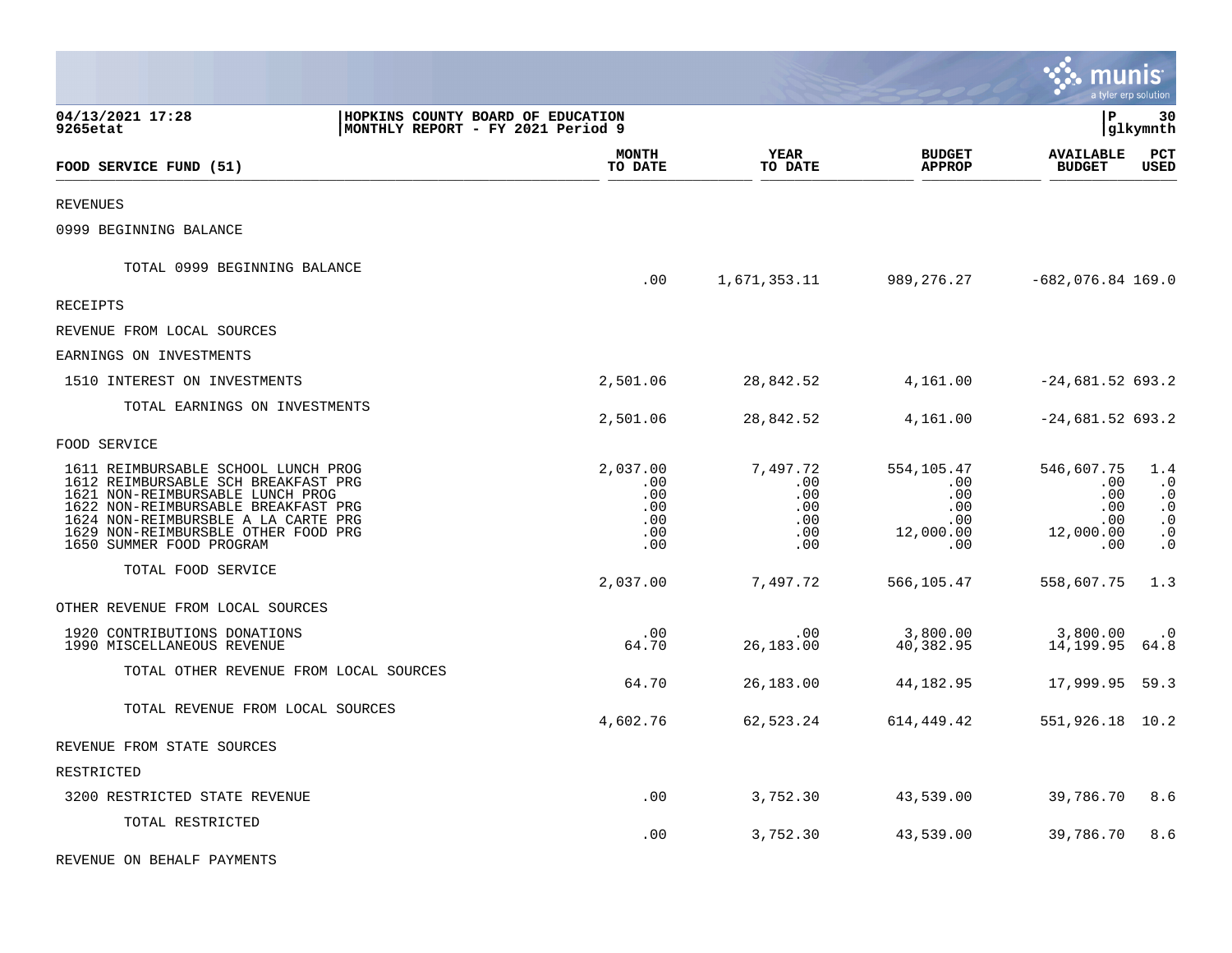

| 04/13/2021 17:28<br>HOPKINS COUNTY BOARD OF EDUCATION<br>MONTHLY REPORT - FY 2021 Period 9<br>9265etat |                         |                        |                                | P                                 | 31<br> glkymnth    |
|--------------------------------------------------------------------------------------------------------|-------------------------|------------------------|--------------------------------|-----------------------------------|--------------------|
| FOOD SERVICE FUND (51)                                                                                 | <b>MONTH</b><br>TO DATE | <b>YEAR</b><br>TO DATE | <b>BUDGET</b><br><b>APPROP</b> | <b>AVAILABLE</b><br><b>BUDGET</b> | PCT<br><b>USED</b> |
| 3900 ON BEHALF                                                                                         | .00                     | .00                    | 476,962.24                     | 476,962.24                        | $\cdot$ 0          |
| TOTAL REVENUE ON BEHALF PAYMENTS                                                                       |                         |                        |                                |                                   |                    |
|                                                                                                        | .00                     | .00                    | 476,962.24                     | 476,962.24                        | $\cdot$ 0          |
| TOTAL REVENUE FROM STATE SOURCES                                                                       | .00                     | 3,752.30               | 520,501.24                     | 516,748.94                        | .7                 |
| REVENUE FROM FEDERAL SOURCES                                                                           |                         |                        |                                |                                   |                    |
| RESTRICTED THROUGH THE STATE                                                                           |                         |                        |                                |                                   |                    |
| 4500 RESTRICTED FED THRU STATE                                                                         | 369,310.56              | 1,341,866.35           | 3,051,681.20                   | 1,709,814.85 44.0                 |                    |
| TOTAL RESTRICTED THROUGH THE STATE                                                                     | 369, 310.56             | 1,341,866.35           | 3,051,681.20                   | 1,709,814.85                      | 44.0               |
| CHILD NUTRITION PROGRAM DONATED COMMODIT                                                               |                         |                        |                                |                                   |                    |
| 4950 CHILD NUTR PRG DONATED COMMOD                                                                     | .00                     | .00                    | .00                            | .00                               | $\cdot$ 0          |
| TOTAL CHILD NUTRITION PROGRAM DONATED COMMODIT                                                         | .00                     | .00                    | .00                            | .00                               | $\cdot$ 0          |
| TOTAL REVENUE FROM FEDERAL SOURCES                                                                     | 369, 310.56             | 1,341,866.35           | 3,051,681.20                   | 1,709,814.85                      | 44.0               |
| OTHER RECEIPTS                                                                                         |                         |                        |                                |                                   |                    |
| INTERFUND TRANSFERS                                                                                    |                         |                        |                                |                                   |                    |
| 5210 FUND TRANSFER                                                                                     | .00                     | .00                    | .00                            | .00                               | $\cdot$ 0          |
| TOTAL INTERFUND TRANSFERS                                                                              | .00                     | .00                    | .00                            | .00                               | $\cdot$ 0          |
| TOTAL OTHER RECEIPTS                                                                                   | .00                     | .00                    | .00                            | .00                               | $\cdot$ 0          |
| TOTAL RECEIPTS                                                                                         | 373,913.32              | 1,408,141.89           | 4,186,631.86                   | 2,778,489.97                      | 33.6               |
| TOTAL REVENUE                                                                                          | 373,913.32              | 3,079,495.00           | 5, 175, 908. 13                | 2,096,413.13                      | 59.5               |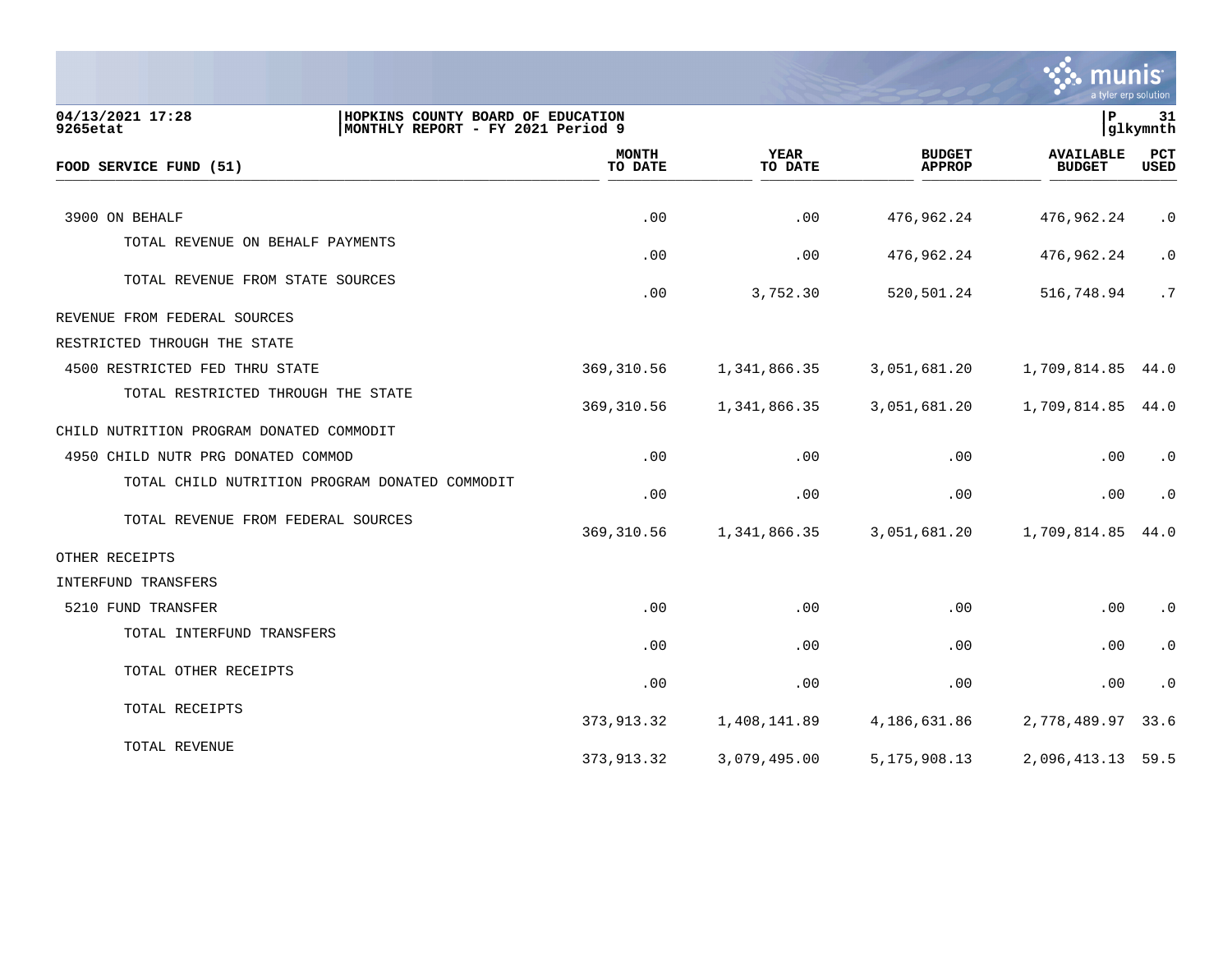

**04/13/2021 17:28 |HOPKINS COUNTY BOARD OF EDUCATION |P 32 MONTHLY REPORT - FY 2021 Period 9 MONTH YEAR BUDGET AVAILABLE PCT**<br>TO DATE TO DATE APPROP BUDGET USED FOOD SERVICE FUND (51)  $\overline{10 \text{ MHz}}$   $\overline{10 \text{ MHz}}$   $\overline{10 \text{ MHz}}$   $\overline{10 \text{ MHz}}$   $\overline{10 \text{ MHz}}$   $\overline{10 \text{ MHz}}$   $\overline{10 \text{ MHz}}$   $\overline{10 \text{ MHz}}$   $\overline{10 \text{ MHz}}$   $\overline{10 \text{ MHz}}$   $\overline{10 \text{ MHz}}$   $\overline{10 \text{ MHz}}$   $\overline{10 \text{ MHz}}$   $\overline{10 \text{ MHz}}$   $\overline{10 \text{ MHz}}$   $\overline{10 \text{ MHz$ EXPENDITURES 3100 FOOD SERVICE OPERATION 0100 SALARIES PERSONNEL SERVICES 97,676.90 775,215.84 1,294,296.95 519,081.11 59.9 0200 EMPLOYEE BENEFITS 30,937.33 237,473.75 451,375.99 213,902.24 52.6 0280 ON-BEHALF .00 .00 476,962.24 476,962.24 .0 0300 PURCHASED PROF AND TECH SERV .00 4,239.59 6,750.00 2,510.41 62.8 0400 PURCHASED PROPERTY SERVICES 6 1 2,205.61 856.61 16,844.33 117,000.00 100,155.67 14.4<br>0500 0THER PURCHASED SERVICES 6 2,205.75 10,036.67 41,900.00 31,863.33 24.0 0500 OTHER PURCHASED SERVICES 2,205.75 10,036.67 41,900.00 31,863.33 24.0 0600 SUPPLIES 127,379.24 767,429.89 2,064,642.95 1,297,213.06 37.2 0700 PROPERTY .00 21,000.00 21,480.00 480.00 97.8 0800 DEBT SERVICE AND MISCELLANEOUS .00 .00 .00 .00 .0 0840 CONTINGENCY TOTAL 3100 FOOD SERVICE OPERATION 259,055.83 1,832,240.07 5,175,908.13 3,343,668.06 35.4 TOTAL EXPENDITURES 259,055.83 1,832,240.07 5,175,908.13 3,343,668.06 35.4 TOTAL FOR FOOD SERVICE FUND (51) 114,857.49 1,247,254.93 .00 -1,247,254.93 .0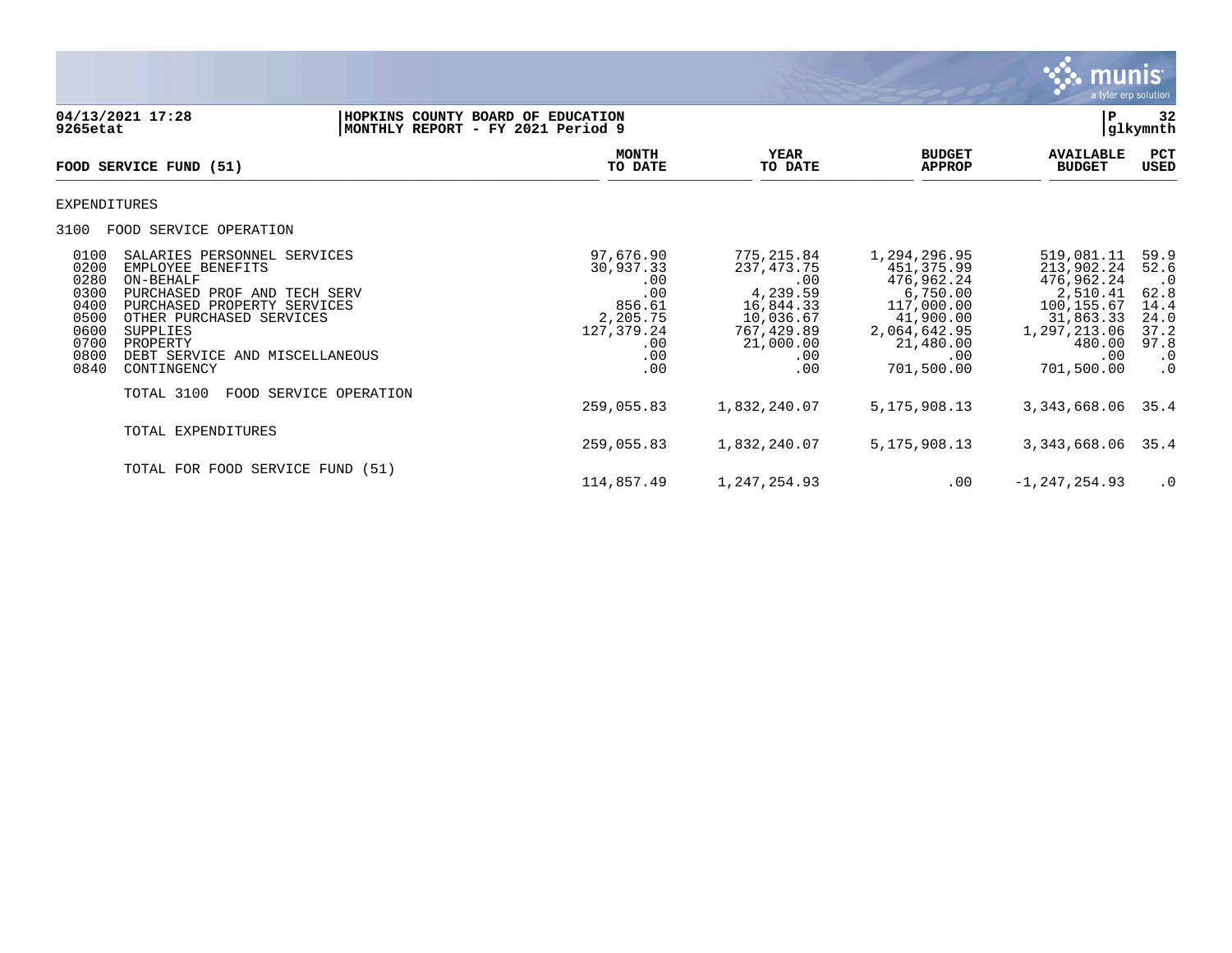|                                                                        |                                                                        |                         |                        |                                | munis                             | a tyler erp solution |  |
|------------------------------------------------------------------------|------------------------------------------------------------------------|-------------------------|------------------------|--------------------------------|-----------------------------------|----------------------|--|
| 04/13/2021 17:28<br>9265etat                                           | HOPKINS COUNTY BOARD OF EDUCATION<br>MONTHLY REPORT - FY 2021 Period 9 |                         |                        |                                | l P<br> glkymnth                  |                      |  |
| CHILD CARE CENTER (52)                                                 |                                                                        | <b>MONTH</b><br>TO DATE | <b>YEAR</b><br>TO DATE | <b>BUDGET</b><br><b>APPROP</b> | <b>AVAILABLE</b><br><b>BUDGET</b> | PCT<br>USED          |  |
| <b>REVENUES</b>                                                        |                                                                        |                         |                        |                                |                                   |                      |  |
| 0999 BEGINNING BALANCE                                                 |                                                                        |                         |                        |                                |                                   |                      |  |
| TOTAL 0999 BEGINNING BALANCE                                           |                                                                        | .00                     | 76,149.31              | .00                            | -76,149.31                        | $\cdot$ 0            |  |
| <b>RECEIPTS</b>                                                        |                                                                        |                         |                        |                                |                                   |                      |  |
| REVENUE FROM LOCAL SOURCES                                             |                                                                        |                         |                        |                                |                                   |                      |  |
| EARNINGS ON INVESTMENTS                                                |                                                                        |                         |                        |                                |                                   |                      |  |
| 1510 INTEREST ON INVESTMENTS<br>1510 INTEREST ON INVESTMENTS           |                                                                        | 87.55<br>.00            | 871.54<br>.00          | 190.00<br>.00                  | $-681.54$ 458.7<br>.00            | $\cdot$ 0            |  |
| TOTAL EARNINGS ON INVESTMENTS                                          |                                                                        | 87.55                   | 871.54                 | 190.00                         | $-681.54$ 458.7                   |                      |  |
| COMMUNITY SERVICE ACTIVITIES                                           |                                                                        |                         |                        |                                |                                   |                      |  |
| 1810 COMMUNITY SERVICE ACTIVITIES<br>1810 COMMUNITY SERVICE ACTIVITIES |                                                                        | 3,773.00<br>.00         | 23,105.00<br>.00       | 91,024.87<br>.00               | 67,919.87 25.4<br>.00             | .0                   |  |
| TOTAL COMMUNITY SERVICE ACTIVITIES                                     |                                                                        | 3,773.00                | 23,105.00              | 91,024.87                      | 67,919.87 25.4                    |                      |  |
| TOTAL REVENUE FROM LOCAL SOURCES                                       |                                                                        | 3,860.55                | 23,976.54              | 91,214.87                      | 67, 238.33 26.3                   |                      |  |
| REVENUE FROM STATE SOURCES                                             |                                                                        |                         |                        |                                |                                   |                      |  |
| RESTRICTED                                                             |                                                                        |                         |                        |                                |                                   |                      |  |
| 3200 RESTRICTED STATE REVENUE<br>3200 RESTRICTED STATE REVENUE         |                                                                        | 3,460.00<br>.00.        | 4,360.00<br>.00        | 13,520.32<br>.00               | 9,160.32 32.3<br>$.00\,$          | $\cdot$ 0            |  |
| TOTAL RESTRICTED                                                       |                                                                        | 3,460.00                | 4,360.00               | 13,520.32                      | $9,160.32$ 32.3                   |                      |  |
| REVENUE ON BEHALF PAYMENTS                                             |                                                                        |                         |                        |                                |                                   |                      |  |
| 3900 ON BEHALF                                                         |                                                                        | .00                     | .00                    | 27,361.02                      | 27,361.02                         | $\cdot$ 0            |  |
| TOTAL REVENUE ON BEHALF PAYMENTS                                       |                                                                        | .00                     | .00                    | 27,361.02                      | 27,361.02                         | $\cdot$ 0            |  |
| TOTAL REVENUE FROM STATE SOURCES                                       |                                                                        | 3,460.00                | 4,360.00               | 40,881.34                      | 36,521.34 10.7                    |                      |  |
| TOTAL RECEIPTS                                                         |                                                                        | 7,320.55                | 28,336.54              | 132,096.21                     | 103,759.67 21.5                   |                      |  |

a sa mga magaalang na mga magaalang ng mga magaalang ng mga magaalang ng magaalang ng magaalang ng magaalang n

the contract of the contract of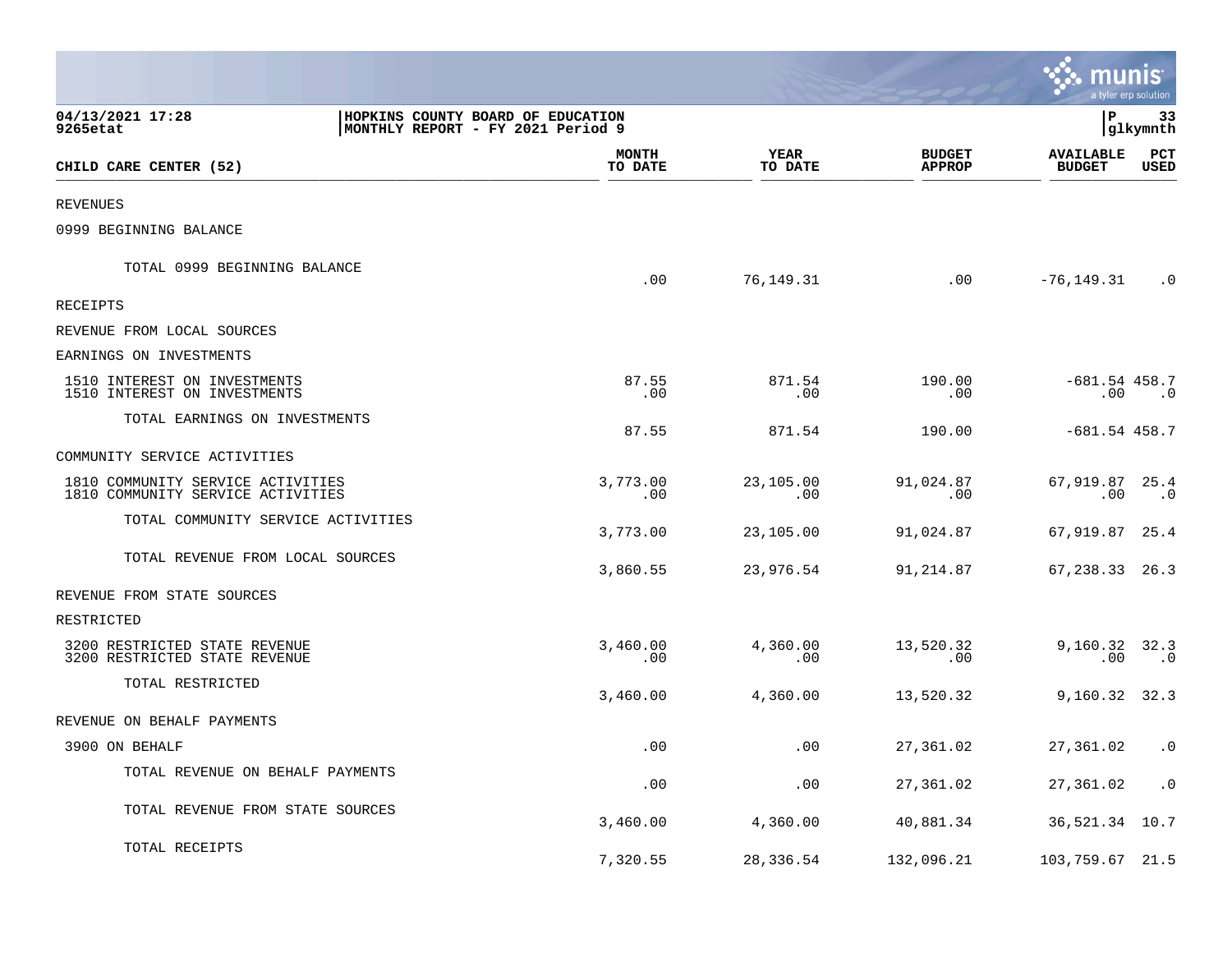|                              |                                                                         |                         |                        |                         | munis<br>a tyler erp solution     |                |
|------------------------------|-------------------------------------------------------------------------|-------------------------|------------------------|-------------------------|-----------------------------------|----------------|
| 04/13/2021 17:28<br>9265etat | HOPKINS COUNTY BOARD OF EDUCATION<br> MONTHLY REPORT - FY 2021 Period 9 |                         |                        |                         |                                   | 34<br>glkymnth |
| CHILD CARE CENTER (52)       |                                                                         | <b>MONTH</b><br>TO DATE | <b>YEAR</b><br>TO DATE | <b>BUDGET</b><br>APPROP | <b>AVAILABLE</b><br><b>BUDGET</b> | PCT<br>USED    |
| TOTAL REVENUE                |                                                                         | 7,320.55                | 104,485.85             | 132,096.21              | 27,610.36 79.1                    |                |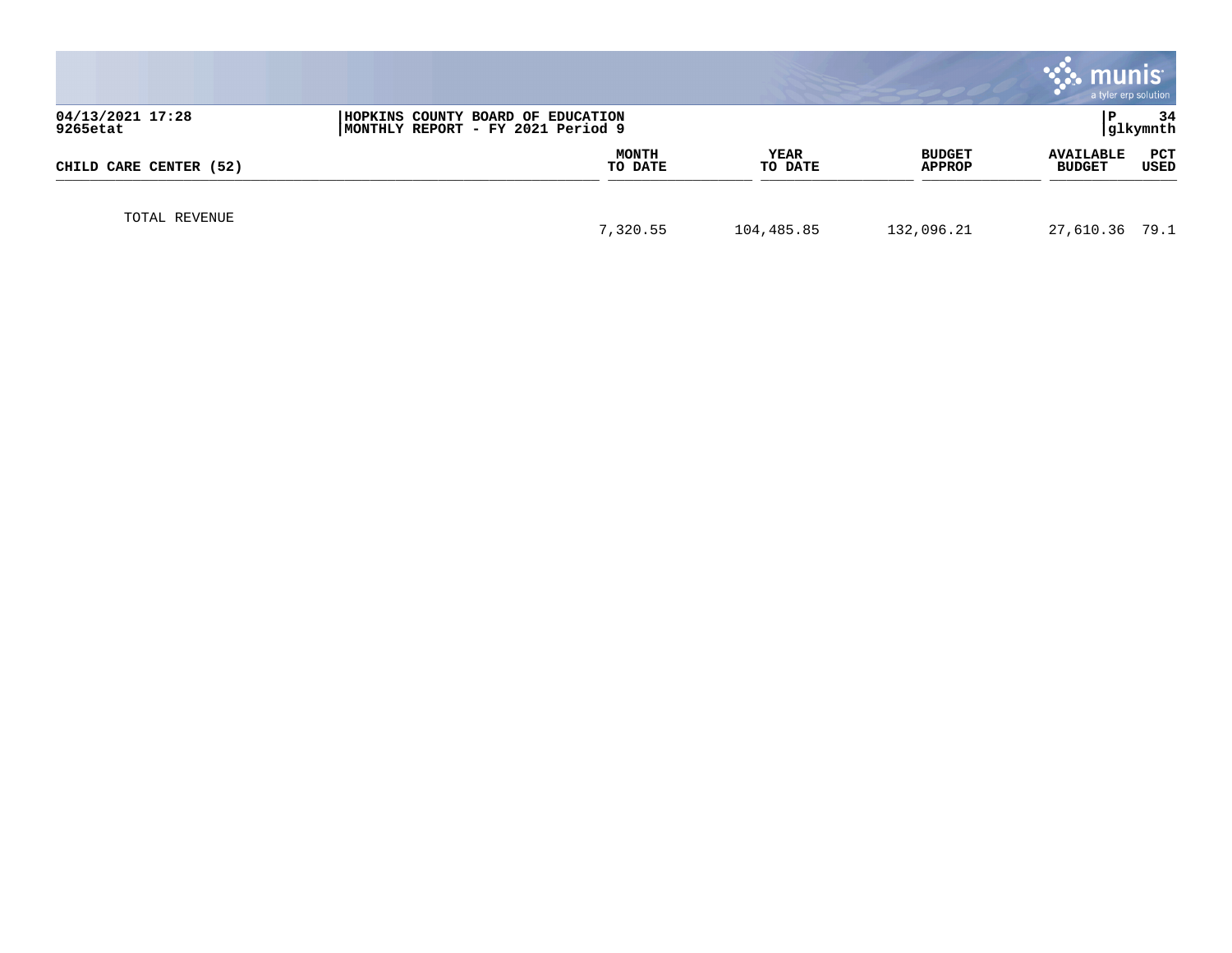|                                                                                                                                                                                                                                                                                                                   |                                                                                   |                                                                                          |                                                                                                   | munis<br>a tyler erp solution                                                                    |                                                                                                       |
|-------------------------------------------------------------------------------------------------------------------------------------------------------------------------------------------------------------------------------------------------------------------------------------------------------------------|-----------------------------------------------------------------------------------|------------------------------------------------------------------------------------------|---------------------------------------------------------------------------------------------------|--------------------------------------------------------------------------------------------------|-------------------------------------------------------------------------------------------------------|
| 04/13/2021 17:28<br>HOPKINS COUNTY BOARD OF EDUCATION<br>MONTHLY REPORT - FY 2021 Period 9<br>9265etat                                                                                                                                                                                                            |                                                                                   |                                                                                          |                                                                                                   | ∣P                                                                                               | 35<br>glkymnth                                                                                        |
| CHILD CARE CENTER (52)                                                                                                                                                                                                                                                                                            | <b>MONTH</b><br>TO DATE                                                           | <b>YEAR</b><br>TO DATE                                                                   | <b>BUDGET</b><br><b>APPROP</b>                                                                    | <b>AVAILABLE</b><br><b>BUDGET</b>                                                                | <b>PCT</b><br>USED                                                                                    |
| EXPENDITURES                                                                                                                                                                                                                                                                                                      |                                                                                   |                                                                                          |                                                                                                   |                                                                                                  |                                                                                                       |
| RESTRICT TO REV & BAL SHT ONLY<br>0000                                                                                                                                                                                                                                                                            |                                                                                   |                                                                                          |                                                                                                   |                                                                                                  |                                                                                                       |
| UNDEFINED EXP OBJ                                                                                                                                                                                                                                                                                                 | .00                                                                               | .00                                                                                      | .00                                                                                               | .00                                                                                              | $\cdot$ 0                                                                                             |
| TOTAL 0000<br>RESTRICT TO REV & BAL SHT ONLY                                                                                                                                                                                                                                                                      | .00                                                                               | .00                                                                                      | .00                                                                                               | .00                                                                                              | $\cdot$ 0                                                                                             |
| DAY CARE OPERATIONS<br>3200                                                                                                                                                                                                                                                                                       |                                                                                   |                                                                                          |                                                                                                   |                                                                                                  |                                                                                                       |
| SALARIES PERSONNEL SERVICES<br>0100<br>0200<br>EMPLOYEE BENEFITS<br>0280<br>ON-BEHALF<br>0300<br>PURCHASED PROF AND TECH SERV<br>0400<br>PURCHASED PROPERTY SERVICES<br>0500<br>OTHER PURCHASED SERVICES<br>0600<br>SUPPLIES<br>0700<br>PROPERTY<br>0800<br>DEBT SERVICE AND MISCELLANEOUS<br>0900<br>OTHER ITEMS | 2,955.63<br>988.84<br>.00<br>50.00<br>.00<br>84.87<br>359.75<br>.00<br>.00<br>.00 | 30,196.27<br>9,982.56<br>.00<br>556.00<br>.00<br>673.58<br>1,942.09<br>.00<br>.00<br>.00 | 74,345.11<br>18,878.40<br>27,361.02<br>800.00<br>.00<br>3,200.00<br>7,511.68<br>.00<br>.00<br>.00 | 44,148.84<br>8,895.84<br>27,361.02<br>244.00<br>.00<br>2,526.42<br>5,569.59<br>.00<br>.00<br>.00 | 40.6<br>52.9<br>$\cdot$ 0<br>69.5<br>$\cdot$ 0<br>21.1<br>25.9<br>$\cdot$ 0<br>$\cdot$ 0<br>$\cdot$ 0 |
| TOTAL 3200<br>DAY CARE OPERATIONS                                                                                                                                                                                                                                                                                 | 4,439.09                                                                          | 43,350.50                                                                                | 132,096.21                                                                                        | 88,745.71                                                                                        | 32.8                                                                                                  |
| FUND TRANSFERS<br>5200                                                                                                                                                                                                                                                                                            |                                                                                   |                                                                                          |                                                                                                   |                                                                                                  |                                                                                                       |
| 0900<br>OTHER ITEMS                                                                                                                                                                                                                                                                                               | .00                                                                               | .00                                                                                      | .00                                                                                               | .00                                                                                              | $\cdot$ 0                                                                                             |
| TOTAL 5200<br>FUND TRANSFERS                                                                                                                                                                                                                                                                                      | .00                                                                               | .00                                                                                      | .00                                                                                               | .00                                                                                              | $\cdot$ 0                                                                                             |
| TOTAL EXPENDITURES                                                                                                                                                                                                                                                                                                | 4,439.09                                                                          | 43,350.50                                                                                | 132,096.21                                                                                        | 88,745.71                                                                                        | 32.8                                                                                                  |
| TOTAL FOR CHILD CARE CENTER (52)                                                                                                                                                                                                                                                                                  | 2,881.46                                                                          | 61, 135.35                                                                               | .00                                                                                               | $-61, 135.35$                                                                                    | $\cdot$ 0                                                                                             |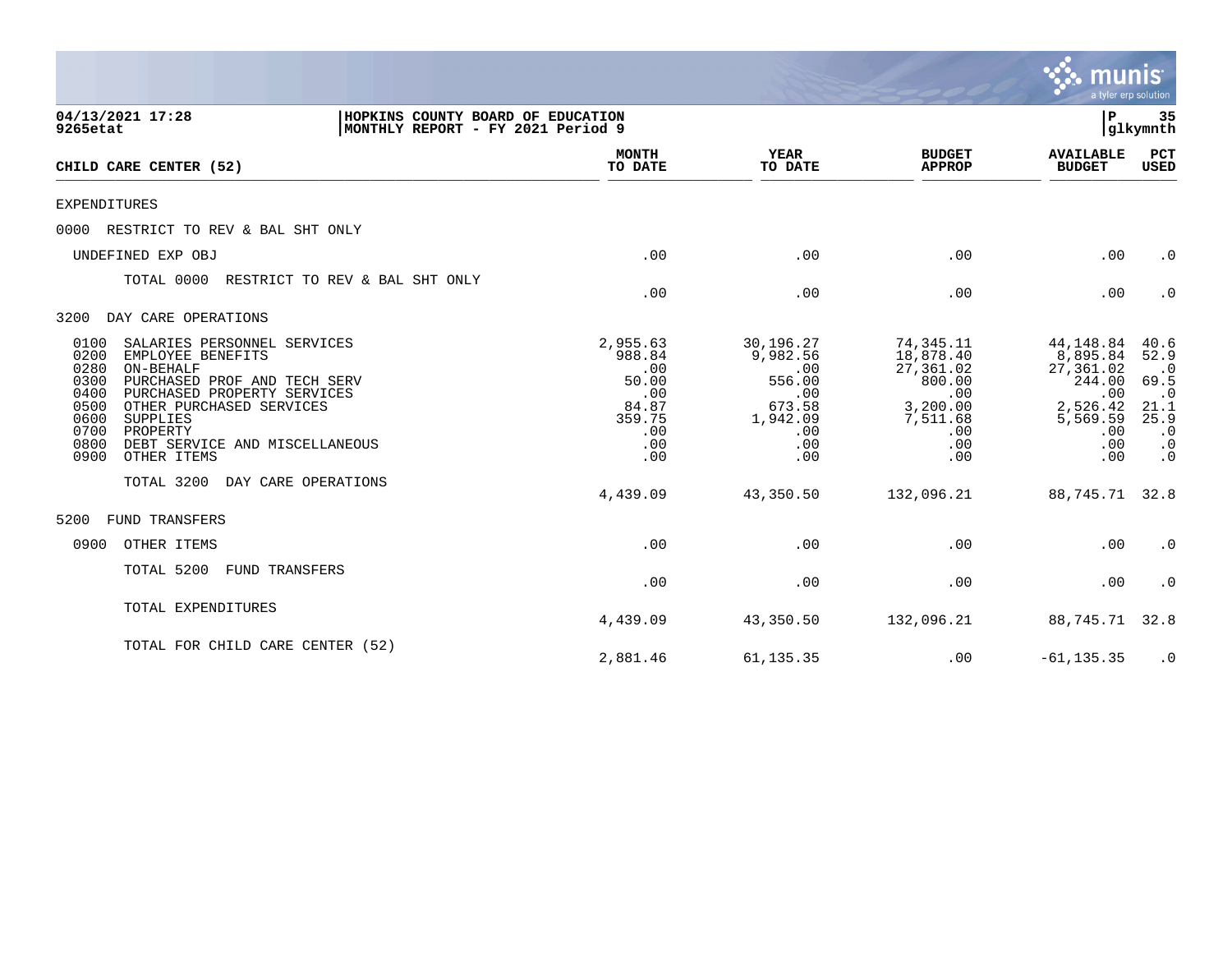

| 04/13/2021 17:28<br>9265etat               | HOPKINS COUNTY BOARD OF EDUCATION<br>MONTHLY REPORT - FY 2021 Period 9 |                         |                        |                                | P                                 | 36<br>glkymnth     |  |  |  |  |
|--------------------------------------------|------------------------------------------------------------------------|-------------------------|------------------------|--------------------------------|-----------------------------------|--------------------|--|--|--|--|
| FIDUCIARY FUND AGENCY FUNDS (6             |                                                                        | <b>MONTH</b><br>TO DATE | <b>YEAR</b><br>TO DATE | <b>BUDGET</b><br><b>APPROP</b> | <b>AVAILABLE</b><br><b>BUDGET</b> | <b>PCT</b><br>USED |  |  |  |  |
| EXPENDITURES                               |                                                                        |                         |                        |                                |                                   |                    |  |  |  |  |
| 3300<br>COMMUNITY SERVICES                 |                                                                        |                         |                        |                                |                                   |                    |  |  |  |  |
| 0600<br>SUPPLIES                           |                                                                        | .00                     | .00                    | .00                            | .00                               | $\cdot$ 0          |  |  |  |  |
| TOTAL 3300<br>COMMUNITY SERVICES           |                                                                        | .00                     | .00                    | .00                            | .00                               | $\cdot$ 0          |  |  |  |  |
| TOTAL EXPENDITURES                         |                                                                        | .00                     | .00                    | .00                            | .00                               | $\cdot$ 0          |  |  |  |  |
| TOTAL FOR FIDUCIARY FUND AGENCY FUNDS (61) |                                                                        | .00                     | .00                    | .00                            | .00                               | $\cdot$ 0          |  |  |  |  |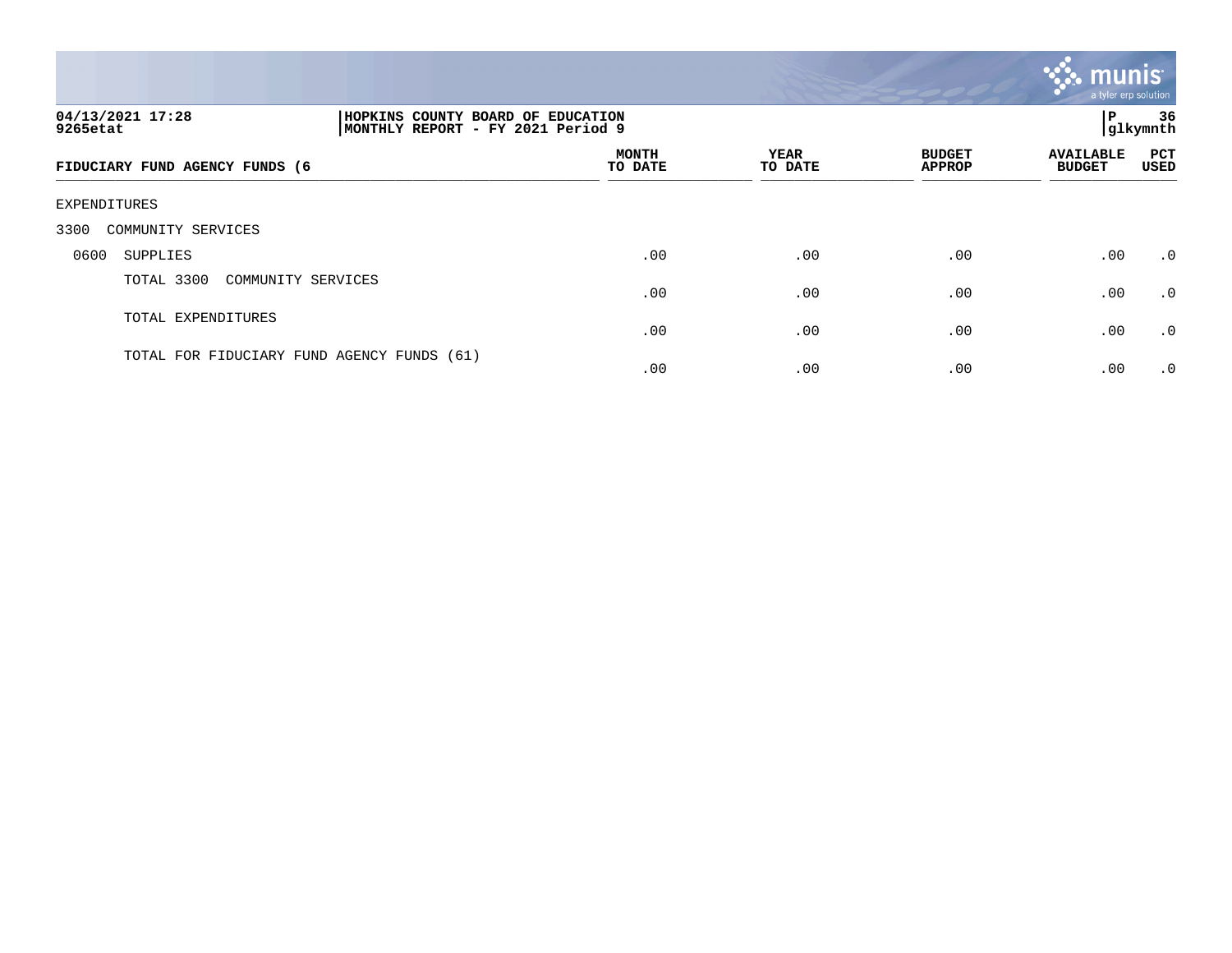|                                        |                                                                        |                        |                                | munis                             | a tyler erp solution   |
|----------------------------------------|------------------------------------------------------------------------|------------------------|--------------------------------|-----------------------------------|------------------------|
| 04/13/2021 17:28<br>9265etat           | HOPKINS COUNTY BOARD OF EDUCATION<br>MONTHLY REPORT - FY 2021 Period 9 |                        |                                | l P                               | 37<br>glkymnth         |
| FIDUCIARY PPP TRUST FUND (7000         | <b>MONTH</b><br>TO DATE                                                | <b>YEAR</b><br>TO DATE | <b>BUDGET</b><br><b>APPROP</b> | <b>AVAILABLE</b><br><b>BUDGET</b> | PCT<br><b>USED</b>     |
| REVENUES                               |                                                                        |                        |                                |                                   |                        |
| 0999 BEGINNING BALANCE                 |                                                                        |                        |                                |                                   |                        |
| TOTAL 0999 BEGINNING BALANCE           | .00                                                                    | 101,136.72             | .00                            | $-101, 136.72$                    | $\cdot$ 0              |
| RECEIPTS                               |                                                                        |                        |                                |                                   |                        |
| REVENUE FROM LOCAL SOURCES             |                                                                        |                        |                                |                                   |                        |
| EARNINGS ON INVESTMENTS                |                                                                        |                        |                                |                                   |                        |
| 1510 INTEREST ON INVESTMENTS           | 193.57                                                                 | 1,956.91               | .00                            | $-1,956.91$                       | $\cdot$ 0              |
| TOTAL EARNINGS ON INVESTMENTS          | 193.57                                                                 | 1,956.91               | .00                            | $-1,956.91$                       | $\cdot$ 0              |
| OTHER REVENUE FROM LOCAL SOURCES       |                                                                        |                        |                                |                                   |                        |
| 1920 CONTRIBUTIONS DONATIONS           | .00                                                                    | .00                    | .00                            | .00                               | $\cdot$ 0              |
| TOTAL OTHER REVENUE FROM LOCAL SOURCES | .00                                                                    | .00                    | .00                            | .00                               | $\cdot$ 0              |
| TOTAL REVENUE FROM LOCAL SOURCES       | 193.57                                                                 | 1,956.91               | .00                            | $-1,956.91$                       | $\cdot$ 0              |
| OTHER RECEIPTS                         |                                                                        |                        |                                |                                   |                        |
| INTERFUND TRANSFERS                    |                                                                        |                        |                                |                                   |                        |
| 5210 FUND TRANSFER                     | .00                                                                    | .00                    | .00                            | .00                               | $\cdot$ 0              |
| TOTAL INTERFUND TRANSFERS              | .00                                                                    | .00                    | .00                            | .00                               | $\cdot$ 0              |
| TOTAL OTHER RECEIPTS                   | .00                                                                    | .00                    | .00                            | .00                               | $\boldsymbol{\cdot}$ 0 |
| TOTAL RECEIPTS                         | 193.57                                                                 | 1,956.91               | .00                            | $-1,956.91$                       | $\cdot$ 0              |
| TOTAL REVENUE                          | 193.57                                                                 | 103,093.63             | .00                            | $-103,093.63$                     | $\cdot$ 0              |

**Tara**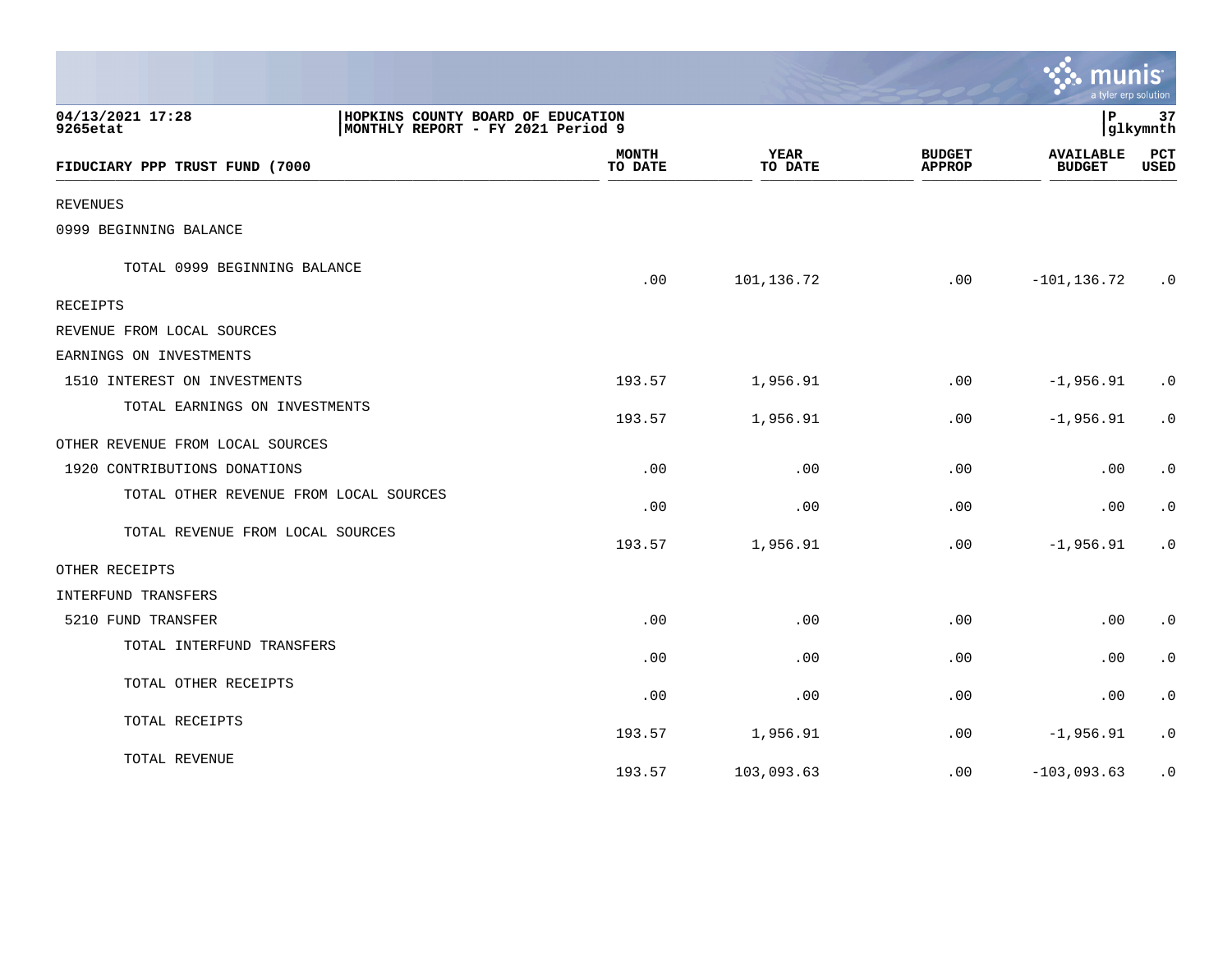

| 04/13/2021 17:28<br>9265etat              | HOPKINS COUNTY BOARD OF EDUCATION<br>MONTHLY REPORT - FY 2021 Period 9 |                         |                 |                                | ΙP                                | 38<br> glkymnth |  |  |  |  |  |
|-------------------------------------------|------------------------------------------------------------------------|-------------------------|-----------------|--------------------------------|-----------------------------------|-----------------|--|--|--|--|--|
| FIDUCIARY PPP TRUST FUND (7000            |                                                                        | <b>MONTH</b><br>TO DATE | YEAR<br>TO DATE | <b>BUDGET</b><br><b>APPROP</b> | <b>AVAILABLE</b><br><b>BUDGET</b> | PCT<br>USED     |  |  |  |  |  |
| EXPENDITURES                              |                                                                        |                         |                 |                                |                                   |                 |  |  |  |  |  |
| 3300<br>COMMUNITY SERVICES                |                                                                        |                         |                 |                                |                                   |                 |  |  |  |  |  |
| 0600<br>SUPPLIES                          |                                                                        | .00                     | .00             | .00                            | .00                               | .0              |  |  |  |  |  |
| TOTAL 3300<br>COMMUNITY SERVICES          |                                                                        | .00                     | .00             | .00                            | .00                               | .0              |  |  |  |  |  |
| TOTAL EXPENDITURES                        |                                                                        | .00                     | .00             | .00                            | .00                               | .0              |  |  |  |  |  |
| TOTAL FOR FIDUCIARY PPP TRUST FUND (7000) |                                                                        | 193.57                  | 103,093.63      | $.00 \,$                       | $-103,093.63$                     | $\cdot$ 0       |  |  |  |  |  |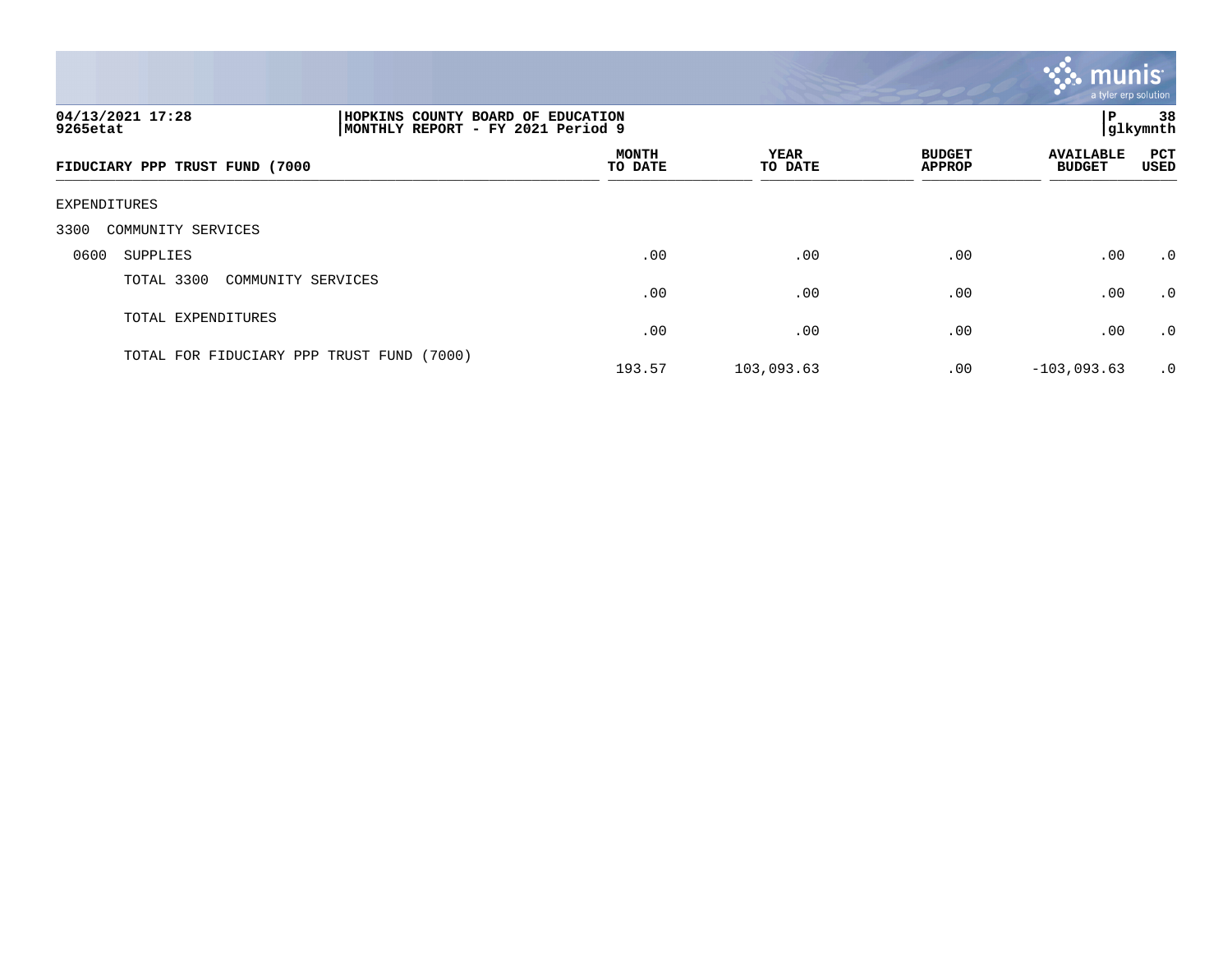|                                                                                          |                                                                        |                         |                        |                                | $\mathbb{C}$ munis<br>a tyler erp solution |                                     |  |
|------------------------------------------------------------------------------------------|------------------------------------------------------------------------|-------------------------|------------------------|--------------------------------|--------------------------------------------|-------------------------------------|--|
| 04/13/2021 17:28<br>9265etat                                                             | HOPKINS COUNTY BOARD OF EDUCATION<br>MONTHLY REPORT - FY 2021 Period 9 |                         |                        |                                | $\, {\bf P}$<br>glkymnth                   |                                     |  |
| <b>GOVERNMENTAL ASSETS (8)</b>                                                           |                                                                        | <b>MONTH</b><br>TO DATE | <b>YEAR</b><br>TO DATE | <b>BUDGET</b><br><b>APPROP</b> | <b>AVAILABLE</b><br><b>BUDGET</b>          | PCT<br><b>USED</b>                  |  |
| <b>REVENUES</b>                                                                          |                                                                        |                         |                        |                                |                                            |                                     |  |
| RECEIPTS                                                                                 |                                                                        |                         |                        |                                |                                            |                                     |  |
| OTHER RECEIPTS                                                                           |                                                                        |                         |                        |                                |                                            |                                     |  |
| SALE OR COMP FOR LOSS OF ASSETS                                                          |                                                                        |                         |                        |                                |                                            |                                     |  |
| 5311 SALE OF LAND & IMPROVEMENTS<br>5331 SALE OF BUILDINGS<br>5341 SALE OF EQUIPMENT ETC |                                                                        | .00<br>.00<br>.00       | .00<br>.00<br>.00      | .00<br>.00<br>.00              | .00<br>.00<br>.00                          | $\cdot$ 0<br>$\cdot$ 0<br>$\cdot$ 0 |  |
| TOTAL SALE OR COMP FOR LOSS OF ASSETS                                                    |                                                                        | .00                     | .00                    | .00                            | .00                                        | $\cdot$ 0                           |  |
| TOTAL OTHER RECEIPTS                                                                     |                                                                        | .00                     | .00                    | .00                            | .00                                        | $\cdot$ 0                           |  |
| TOTAL RECEIPTS                                                                           |                                                                        | .00                     | .00                    | .00                            | .00                                        | $\cdot$ 0                           |  |
| TOTAL REVENUE                                                                            |                                                                        | .00                     | .00                    | .00                            | .00                                        | $\cdot$ 0                           |  |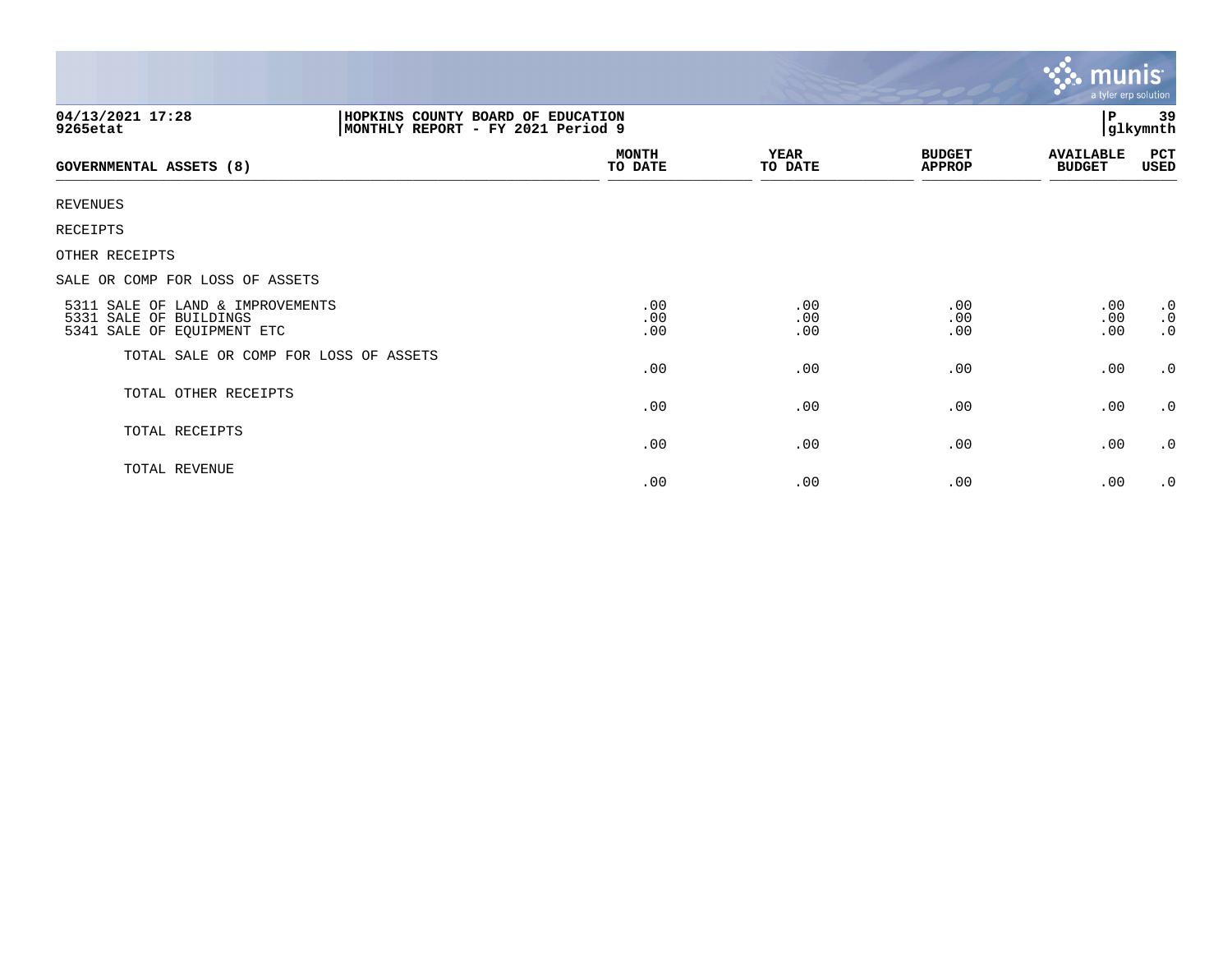|                                          |                                                                        |                         |                        |                                | a tyler erp solution              |                    |
|------------------------------------------|------------------------------------------------------------------------|-------------------------|------------------------|--------------------------------|-----------------------------------|--------------------|
| 04/13/2021 17:28<br>9265etat             | HOPKINS COUNTY BOARD OF EDUCATION<br>MONTHLY REPORT - FY 2021 Period 9 |                         |                        |                                | l P                               | 40<br> glkymnth    |
| <b>GOVERNMENTAL ASSETS (8)</b>           |                                                                        | <b>MONTH</b><br>TO DATE | <b>YEAR</b><br>TO DATE | <b>BUDGET</b><br><b>APPROP</b> | <b>AVAILABLE</b><br><b>BUDGET</b> | PCT<br><b>USED</b> |
| <b>EXPENDITURES</b>                      |                                                                        |                         |                        |                                |                                   |                    |
| STUDENT SUPPORT SERVICES<br>2100         |                                                                        |                         |                        |                                |                                   |                    |
| 0700 PROPERTY                            |                                                                        | .00                     | .00                    | .00                            | .00                               | $\cdot$ 0          |
| TOTAL 2100<br>STUDENT SUPPORT SERVICES   |                                                                        | .00                     | .00                    | .00                            | .00                               | $\cdot$ 0          |
| 2200 INSTRUCTIONAL STAFF SUPP SERV       |                                                                        |                         |                        |                                |                                   |                    |
| 0700 PROPERTY                            |                                                                        | .00                     | .00                    | .00                            | .00                               | $\cdot$ 0          |
| TOTAL 2200                               | INSTRUCTIONAL STAFF SUPP SERV                                          | .00                     | .00                    | .00                            | .00                               | $\cdot$ 0          |
| 2300 DISTRICT ADMIN SUPPORT              |                                                                        |                         |                        |                                |                                   |                    |
| 0700 PROPERTY                            |                                                                        | .00                     | .00                    | .00                            | .00                               | $\cdot$ 0          |
| TOTAL 2300 DISTRICT ADMIN SUPPORT        |                                                                        | .00                     | .00                    | .00                            | .00                               | $\cdot$ 0          |
| 2400<br>SCHOOL ADMIN SUPPORT             |                                                                        |                         |                        |                                |                                   |                    |
| 0700 PROPERTY                            |                                                                        | .00                     | .00                    | .00                            | .00                               | $\cdot$ 0          |
| TOTAL 2400<br>SCHOOL ADMIN SUPPORT       |                                                                        | .00                     | .00                    | .00                            | .00                               | $\cdot$ 0          |
| 2500<br>BUSINESS SUPPORT SERVICES        |                                                                        |                         |                        |                                |                                   |                    |
| 0700 PROPERTY                            |                                                                        | .00                     | .00                    | .00                            | .00                               | $\cdot$ 0          |
| TOTAL 2500<br>BUSINESS SUPPORT SERVICES  |                                                                        | .00                     | .00                    | .00                            | .00                               | $\cdot$ 0          |
| 2600<br>PLANT OPERATIONS AND MAINTENANCE |                                                                        |                         |                        |                                |                                   |                    |
| 0700<br>PROPERTY                         |                                                                        | .00                     | .00                    | .00                            | .00                               | $\cdot$ 0          |
| TOTAL 2600                               | PLANT OPERATIONS AND MAINTENANCE                                       | .00                     | .00                    | .00                            | .00                               | $\cdot$ 0          |
| STUDENT TRANSPORTATION<br>2700           |                                                                        |                         |                        |                                |                                   |                    |
| 0700 PROPERTY                            |                                                                        | .00                     | .00                    | .00                            | .00                               | $\cdot$ 0          |
| TOTAL 2700<br>STUDENT TRANSPORTATION     |                                                                        | .00                     | .00                    | .00                            | .00                               | $\cdot$ 0          |

3300 COMMUNITY SERVICES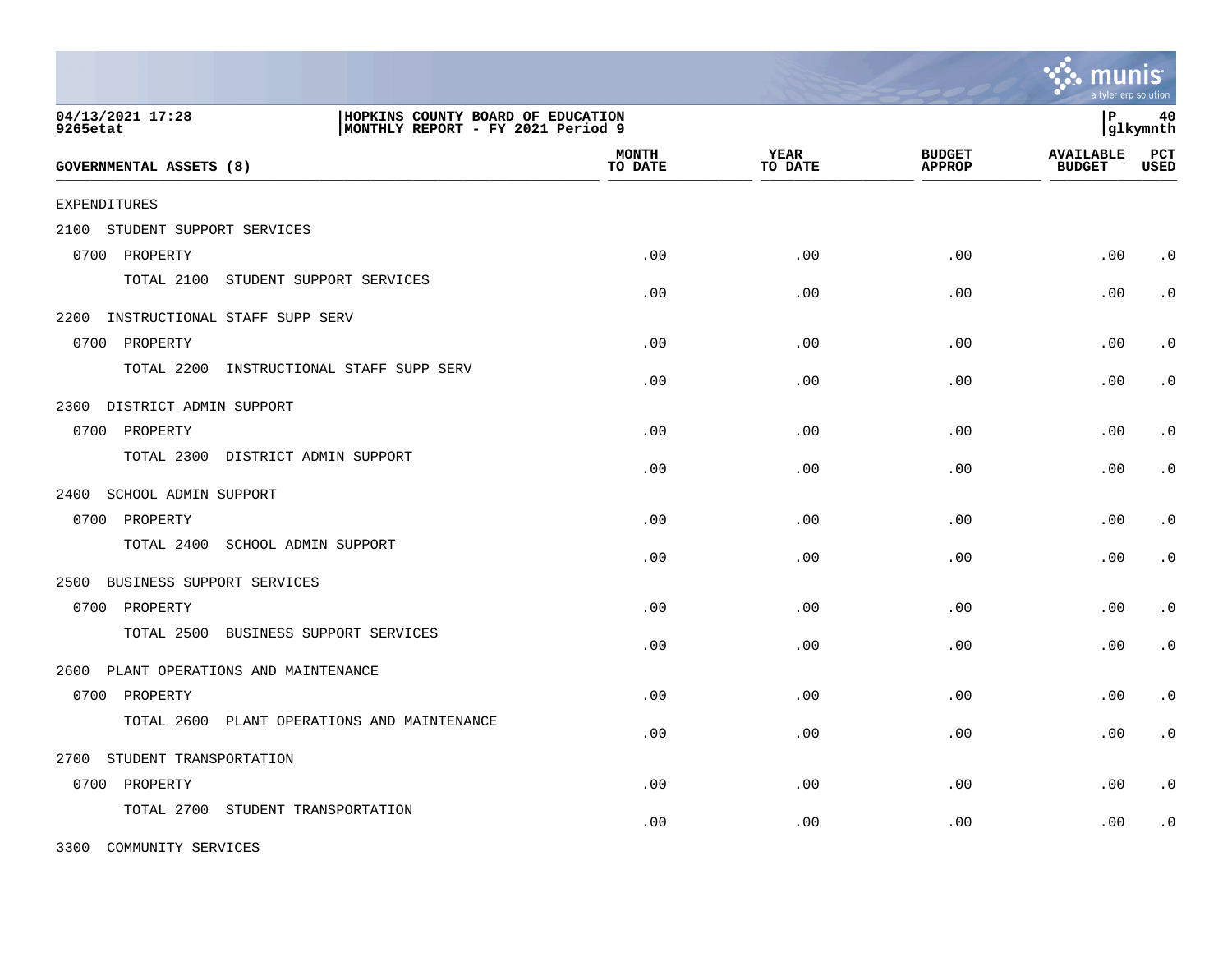

| 04/13/2021 17:28<br>MONTHLY REPORT<br>9265etat | HOPKINS COUNTY BOARD OF EDUCATION<br>l P<br>- FY 2021 Period 9 |                        |                                |                                   | 41<br>glkymnth            |
|------------------------------------------------|----------------------------------------------------------------|------------------------|--------------------------------|-----------------------------------|---------------------------|
| <b>GOVERNMENTAL ASSETS (8)</b>                 | <b>MONTH</b><br>TO DATE                                        | <b>YEAR</b><br>TO DATE | <b>BUDGET</b><br><b>APPROP</b> | <b>AVAILABLE</b><br><b>BUDGET</b> | <b>PCT</b><br><b>USED</b> |
| 0700<br>PROPERTY                               | .00                                                            | .00                    | .00                            | .00                               | $\cdot$ 0                 |
| TOTAL 3300<br>COMMUNITY SERVICES               | .00                                                            | .00                    | .00                            | .00                               | $\cdot$ 0                 |
| 4200<br>LAND IMPROVEMENTS                      |                                                                |                        |                                |                                   |                           |
| 0700<br>PROPERTY                               | .00                                                            | .00                    | .00                            | .00                               | $\cdot$ 0                 |
| TOTAL 4200<br>LAND IMPROVEMENTS                | .00                                                            | .00                    | .00                            | .00                               | $\cdot$ 0                 |
| TOTAL EXPENDITURES                             | .00                                                            | .00                    | .00                            | .00                               | $\cdot$ 0                 |
| TOTAL FOR GOVERNMENTAL ASSETS (8)              | .00                                                            | .00                    | .00                            | .00                               | $\cdot$ 0                 |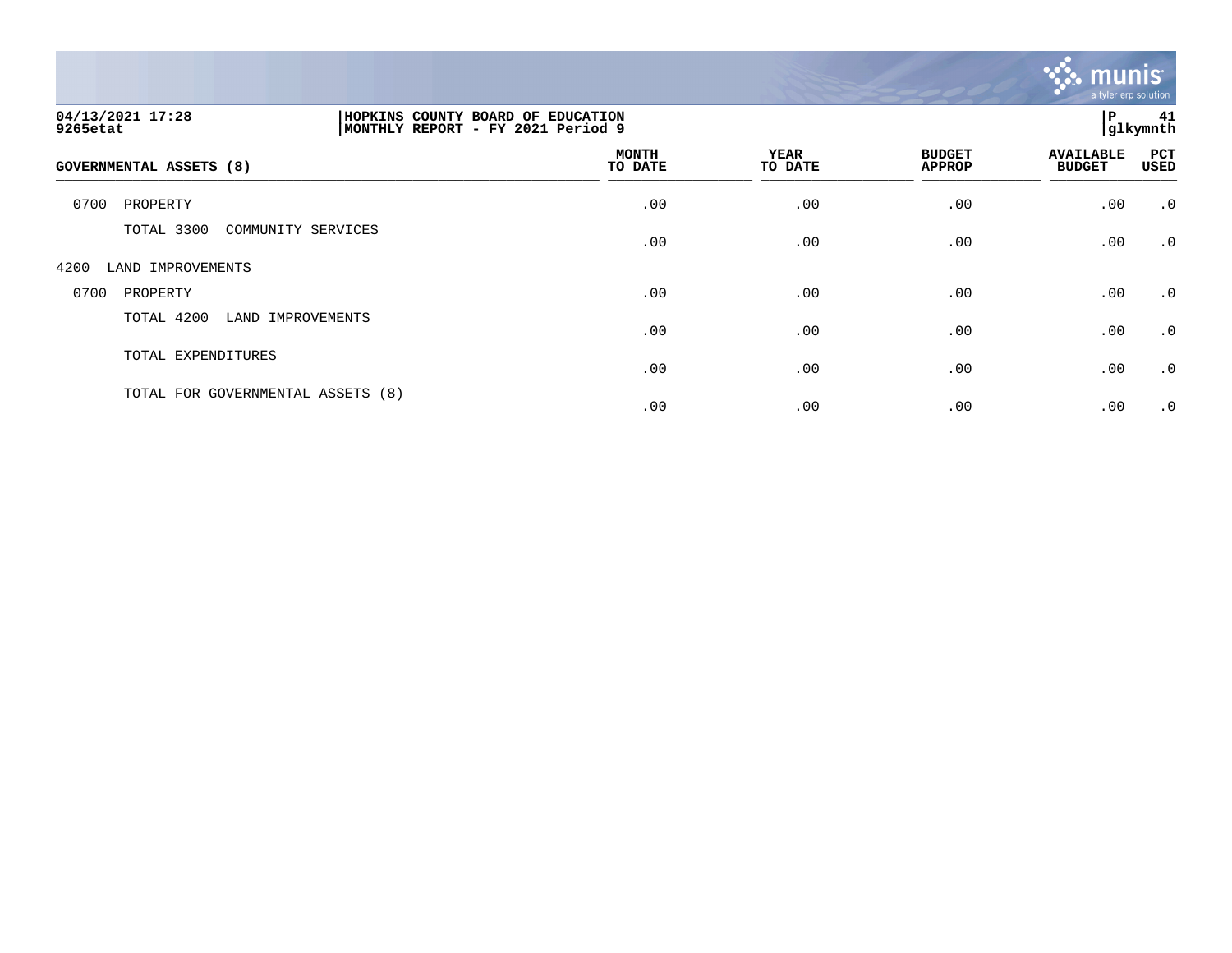| 04/13/2021 17:28<br>HOPKINS COUNTY BOARD OF EDUCATION<br>MONTHLY REPORT - FY 2021 Period 9<br>9265etat |                         |                        |                                | 42<br>$\mathbf{P}$<br>glkymnth    |             |
|--------------------------------------------------------------------------------------------------------|-------------------------|------------------------|--------------------------------|-----------------------------------|-------------|
| FOOD SERVICE ASSETS (81)                                                                               | <b>MONTH</b><br>TO DATE | <b>YEAR</b><br>TO DATE | <b>BUDGET</b><br><b>APPROP</b> | <b>AVAILABLE</b><br><b>BUDGET</b> | PCT<br>USED |
| REVENUES                                                                                               |                         |                        |                                |                                   |             |
| RECEIPTS                                                                                               |                         |                        |                                |                                   |             |
| REVENUE FROM LOCAL SOURCES                                                                             |                         |                        |                                |                                   |             |
| OTHER REVENUE FROM LOCAL SOURCES                                                                       |                         |                        |                                |                                   |             |
| 1930 GAIN ORLOSS SALE CAPITAL ASSET                                                                    | .00                     | .00                    | .00                            | .00                               | $\cdot$ 0   |
| TOTAL OTHER REVENUE FROM LOCAL SOURCES                                                                 | .00                     | .00                    | .00                            | .00                               | $\cdot$ 0   |
| TOTAL REVENUE FROM LOCAL SOURCES                                                                       | .00                     | .00                    | .00                            | .00                               | $\cdot$ 0   |
| TOTAL RECEIPTS                                                                                         | .00                     | .00                    | .00                            | .00                               | $\cdot$ 0   |
| TOTAL REVENUE                                                                                          | .00                     | .00                    | .00                            | .00                               | $\cdot$ 0   |

 $\sim$   $\sim$   $\sim$   $\sim$   $\sim$   $\sim$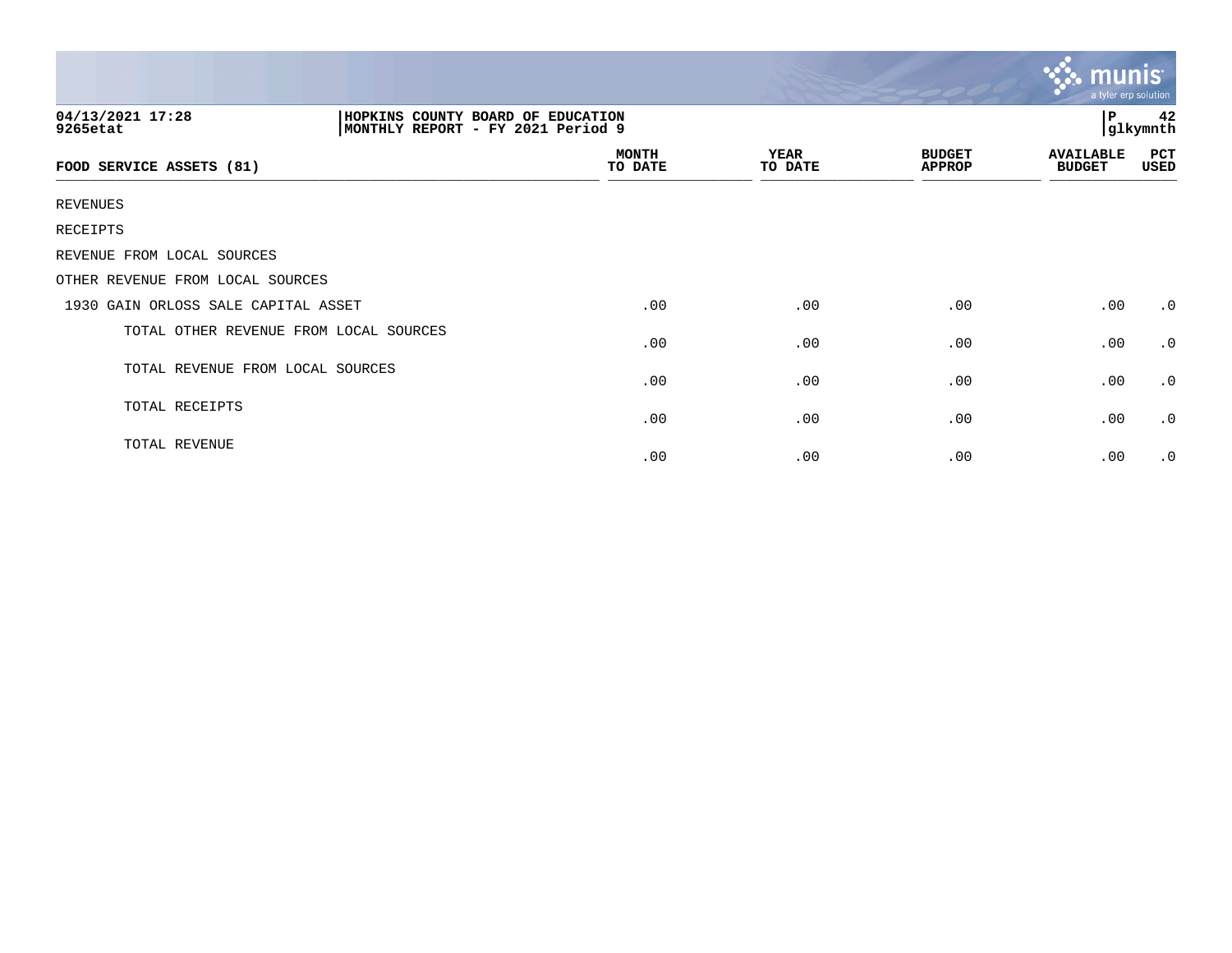

| 04/13/2021 17:28<br>9265etat       |                        | HOPKINS COUNTY BOARD OF EDUCATION<br>MONTHLY REPORT - FY 2021 Period 9 |                 |                                |                                   | 43<br>ΙP<br>glkymnth |  |
|------------------------------------|------------------------|------------------------------------------------------------------------|-----------------|--------------------------------|-----------------------------------|----------------------|--|
| FOOD SERVICE ASSETS (81)           |                        | <b>MONTH</b><br>TO DATE                                                | YEAR<br>TO DATE | <b>BUDGET</b><br><b>APPROP</b> | <b>AVAILABLE</b><br><b>BUDGET</b> | <b>PCT</b><br>USED   |  |
| EXPENDITURES                       |                        |                                                                        |                 |                                |                                   |                      |  |
| FOOD SERVICE OPERATION<br>3100     |                        |                                                                        |                 |                                |                                   |                      |  |
| 0700<br>PROPERTY                   |                        | .00                                                                    | .00             | .00                            | .00                               | $\cdot$ 0            |  |
| TOTAL 3100                         | FOOD SERVICE OPERATION | .00                                                                    | .00             | .00                            | .00                               | .0                   |  |
| TOTAL EXPENDITURES                 |                        | .00                                                                    | .00             | .00                            | .00                               | $\cdot$ 0            |  |
| TOTAL FOR FOOD SERVICE ASSETS (81) |                        | .00                                                                    | .00             | .00                            | .00                               | $\cdot$ 0            |  |